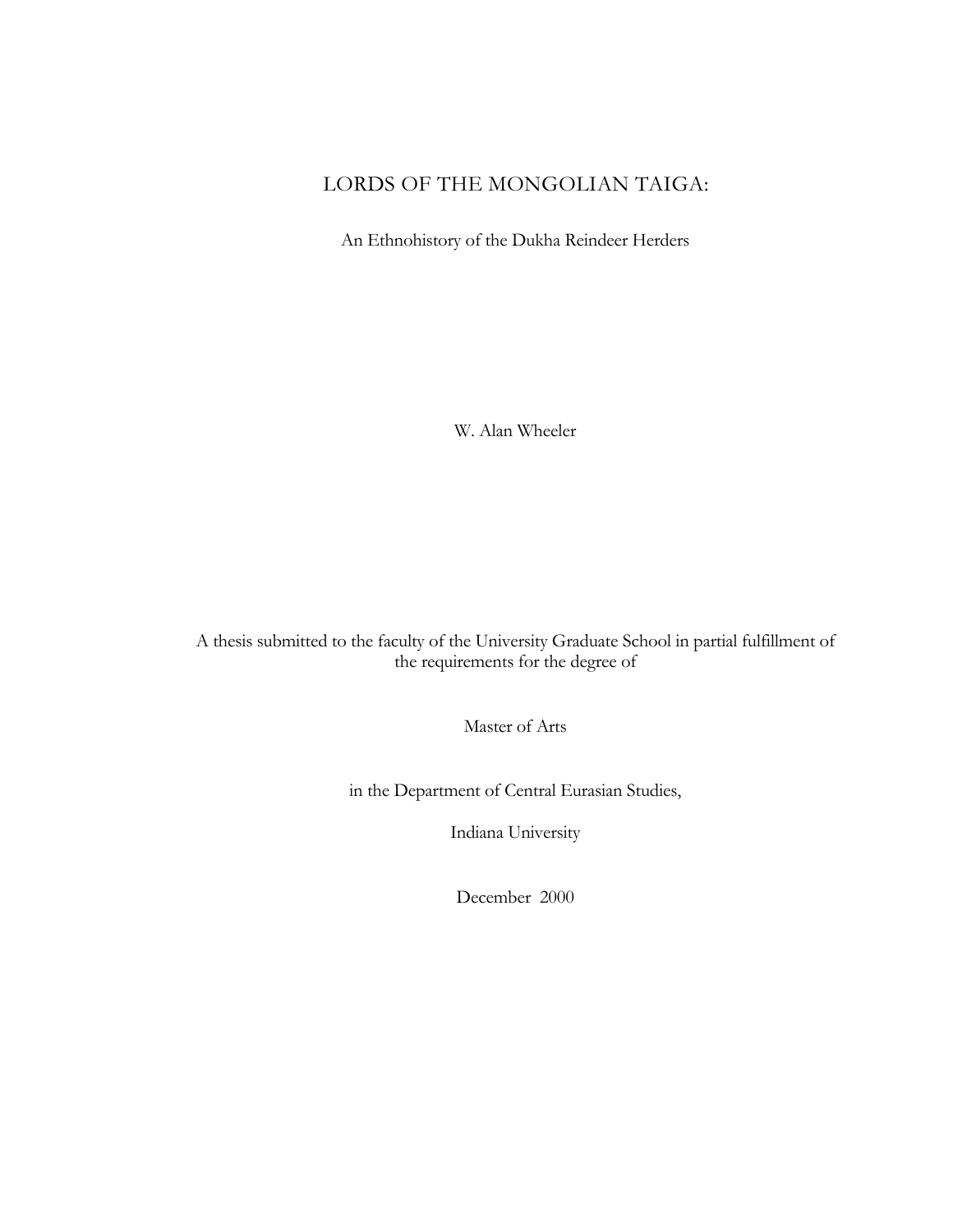Accepted by the Graduate Faculty, Indiana University, in partial fulfillment of the requirements for the degree of Master of Arts.

Christopher P. Atwood

Supervisory **Committee** 

György Kara

Larry Moses

Date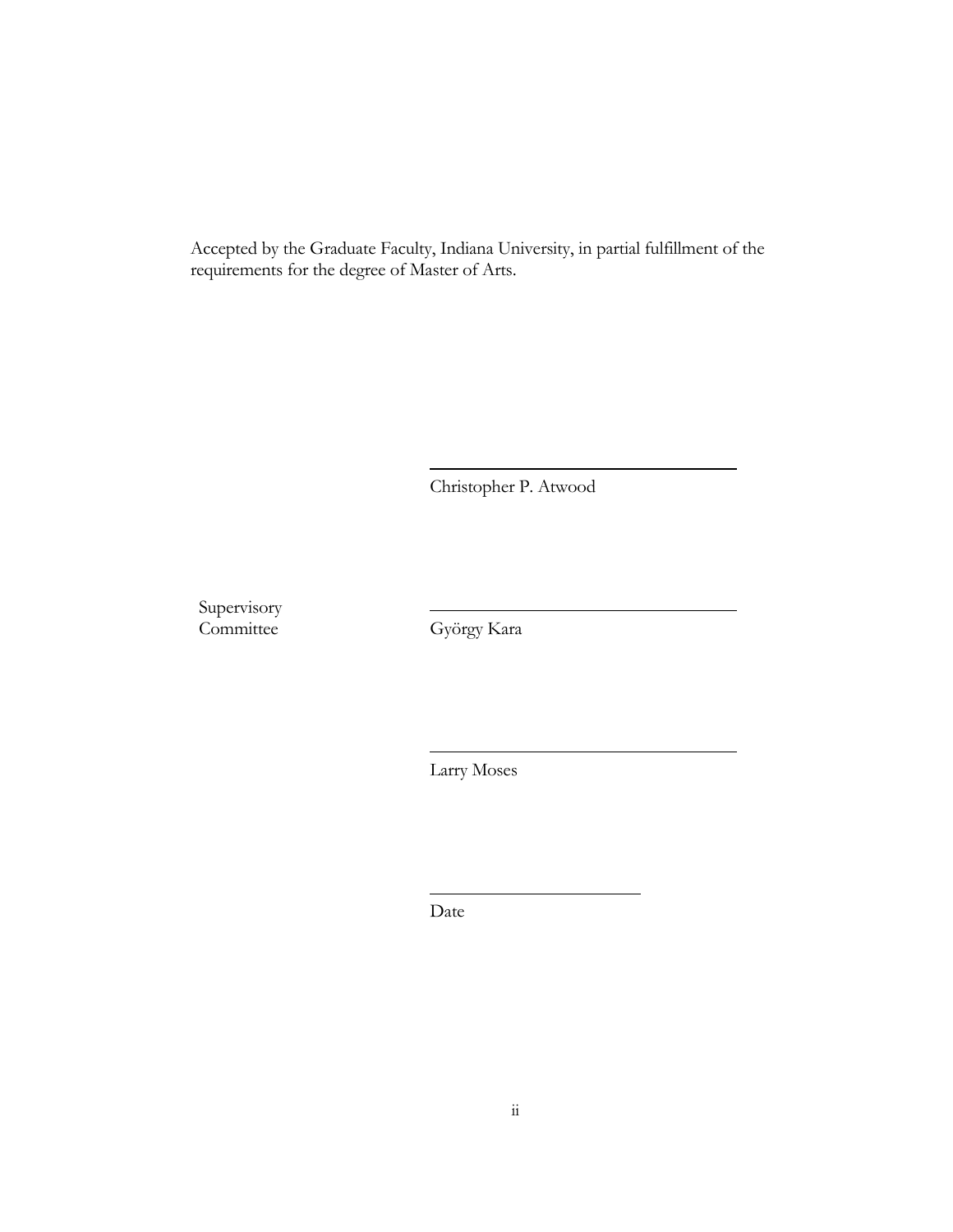To Kim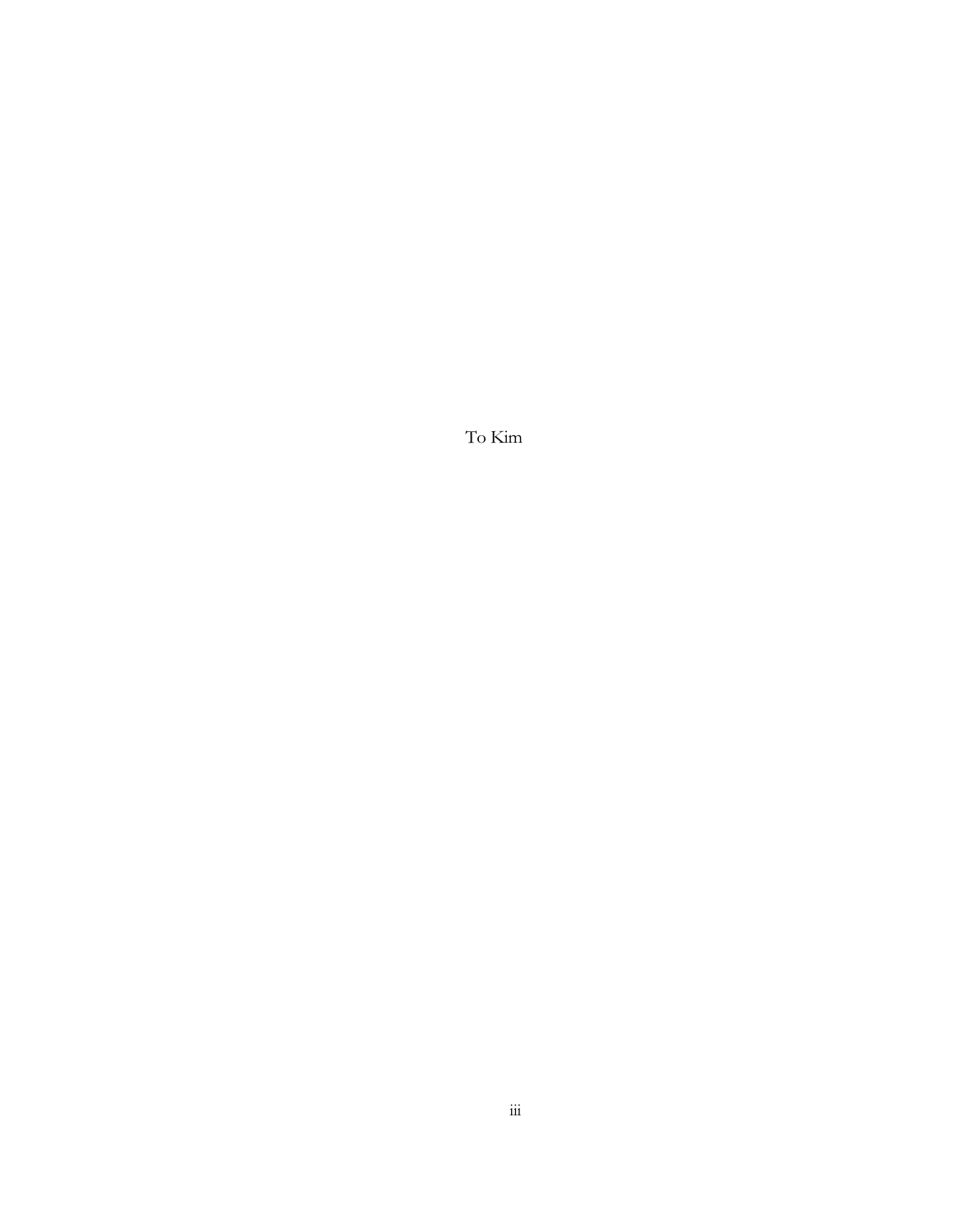## *Acknowledgements*

I would like to express my appreciation to Professor Christopher Atwood and Professor György Kara for their encouragement, guidance and advice during my studies at Indiana and throughout the writing of this thesis. I am grateful to Otto Farkas, not only for his invaluable assistance in providing me with his personal insights and materials on the Dukha, but also for his friendship during the years we worked together on various undertakings such as the Mongolian Reindeer Fund (MRF). I would also like to thank O. Sükhbaatar, S. Battulga, and other colleagues and friends at the MRF whose knowledge and expertise I came to depend on greatly. A special thanks goes to Morten Pedersen for his useful suggestions and comments during our brief period of fieldwork together and through ongoing discussions about northern Mongolia. It goes without saying that I am indebted to the Dukha themselves who were always warm and hospitable, never allowing me to feel like a stranger or burden to them when I am certain to have been both at times.

Finally, it should be known that this thesis would not have come to completion were it not for the endless love and support from my wife, Kim—God's perfect gift that keeps giving and giving.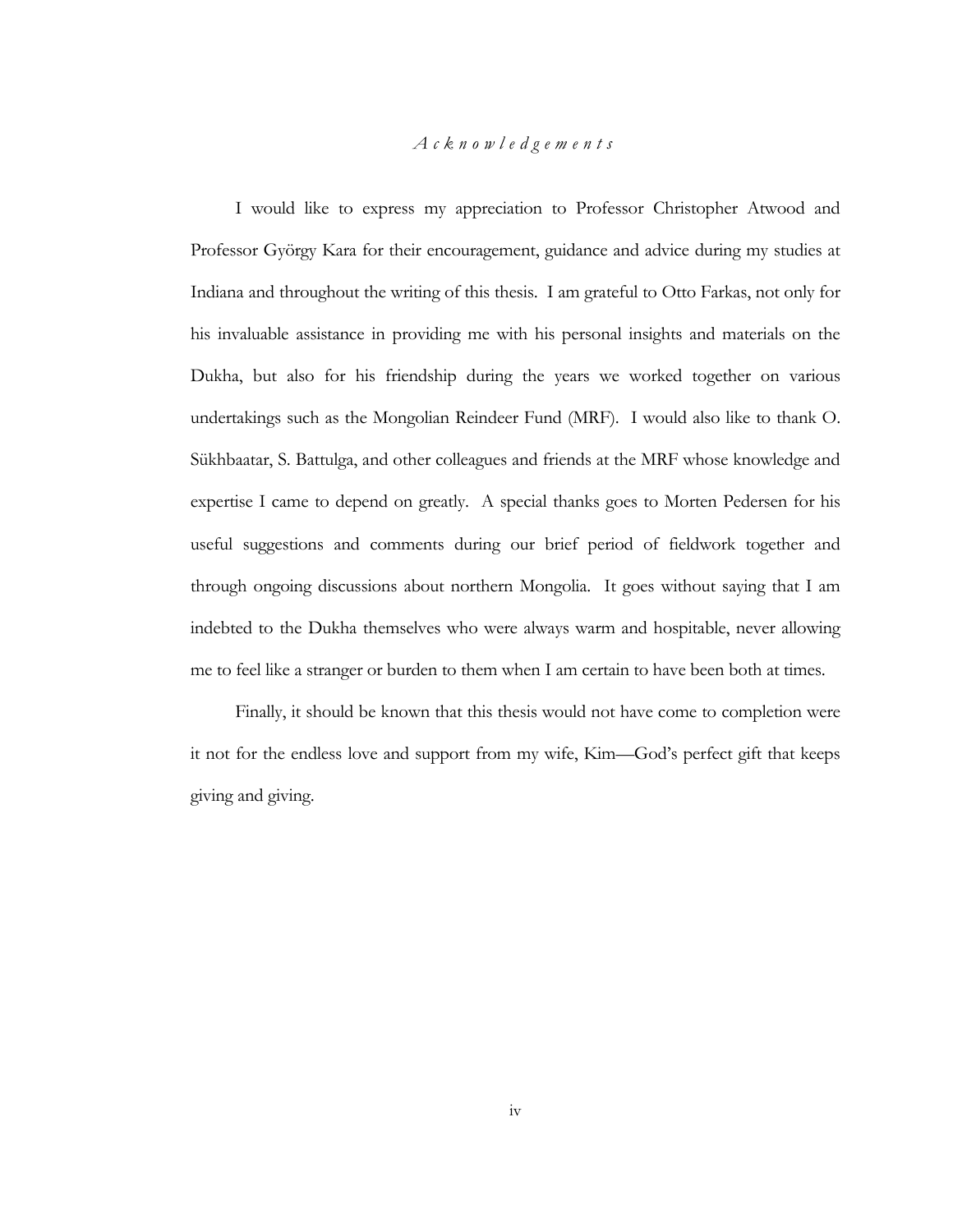# *Contents*

| Introduction                                                                                                                           | 1  |
|----------------------------------------------------------------------------------------------------------------------------------------|----|
| Chapter 1<br>Lords of the Taiga: The Land and People of the Sayan Region                                                               | 2  |
| Chapter 2<br>Native Nomads?: The Political and Ethnic History of the<br>Reindeer-Herding Peoples of the Sayan, Prehistory to the 1680s | 11 |
| Chapter 3<br>The Uriankhai: Conditions Under the Manchu Empire, 1688-1911                                                              | 29 |
| Chapter 4<br>Citizens of the Taiga: Reshaping the Lake<br>Khövsgöl Uriankhai Borderland, 1911 to 1955                                  | 38 |
| Chapter 5<br>The "Tsaatan": Integration into Mongolian Society, 1955 to 2000                                                           | 45 |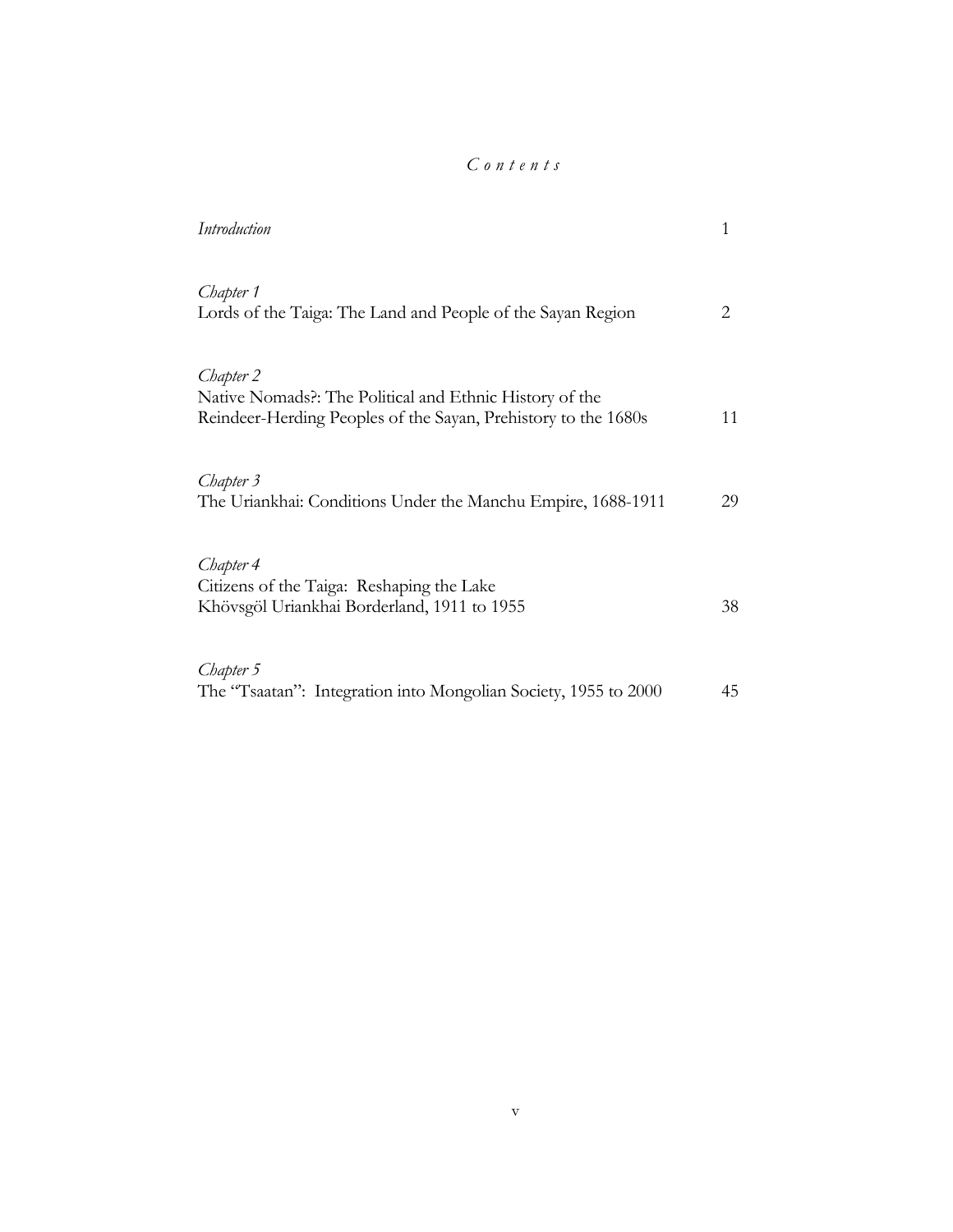## *Introduction*

Tucked away in the northernmost district of Mongolia is a small group of approximately thirty reindeer-herding families who call themselves the Dukha.<sup>1</sup> For centuries unknown to the Western world, the history and culture of the Dukha have remained largely a mystery. Significant works on the Dukha's history are rare at best in Western literature and basically nonexistent in English. According to the Finnish ethnographer and linguist Juha Janhunen's brief description, the Dukha "can probably be regarded as the most 'primitive' reindeer people presently living." Moreover, "creating a maximally complete recording of their life, as it still continues today, is one of the most urgent tasks of North Asian ethnography" (1983: 76). While a "maximally complete" record of the Dukhaís life is beyond the scope of this thesis, the aim here is to provide a concise ethnohistory of the Dukha with a specific focus on their reindeer-herding populace so as to create a basis for future research.

<sup>&</sup>lt;sup>1</sup> "Dukha" has also been alternatively spelled Toha or Tuha.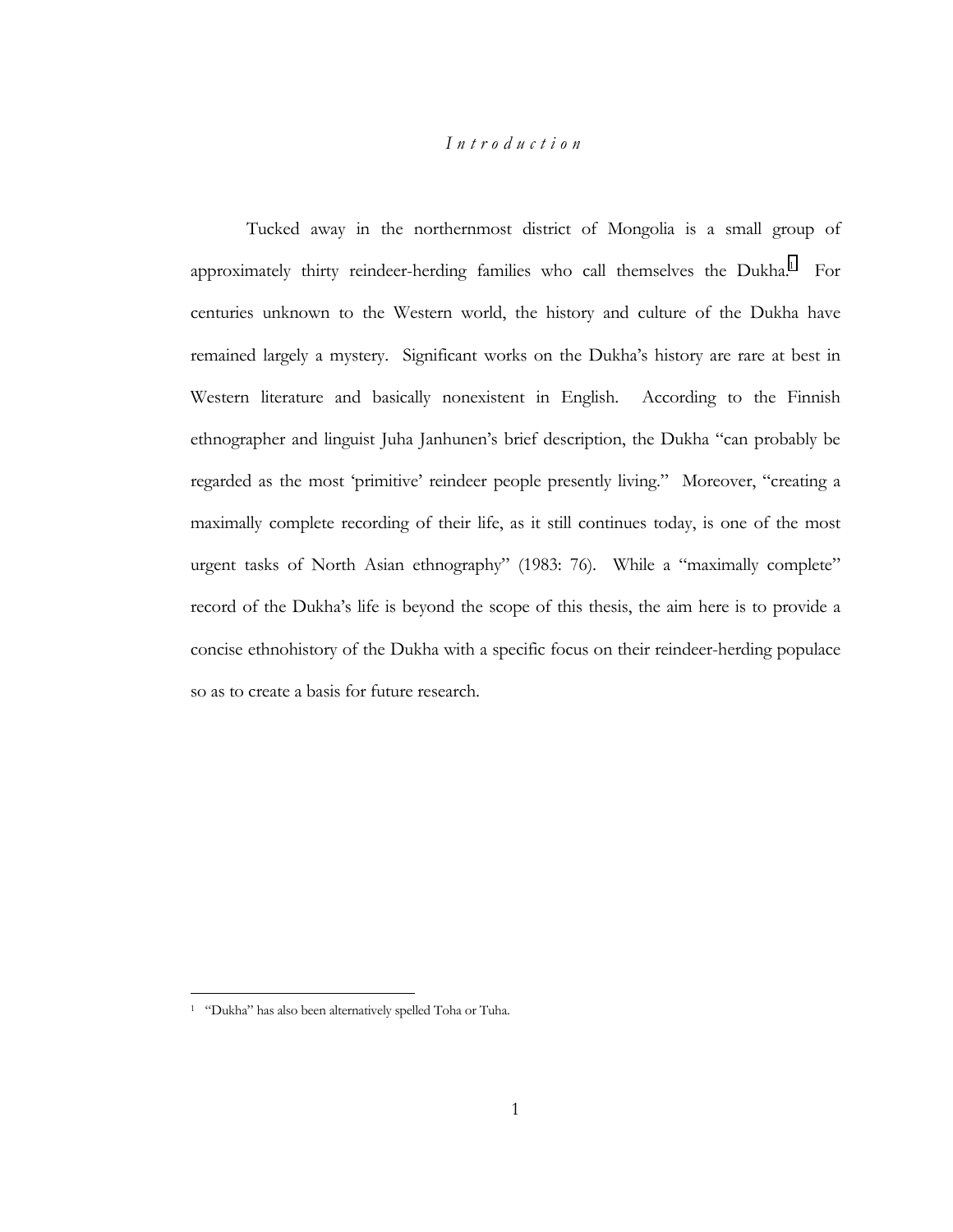## *Chapter 1*

# LORDS OF THE TAIGA *The Land and People of the Sayan Region*

The trans-national region at which the Russian republics of Tuva and Buryatia meet with northern Mongolia is the land of the Sayan mountains, which are separated into two ranges—the Western Sayan, which forms the northern border of Tuva, and the Eastern Sayan, which divides the Khövsgöl *aimag* (Mon. "province") of Mongolia from Buryatia. The area of the Eastern Sayan range, combined with the Cis-Khövsgöl mountain complex to the south, boasts of snow-capped peaks that reach heights of over 11,000 feet, forming the main watershed for the Upper Yenisei basin in Tuva and Mongolia. The many rivers and alpine lakes throughout the region are populated with fish such as sig, taimen, lenok and grayling. Apart from the boggy valleys and mountain tundra of the highlands, the bulk of this territory is blanketed by a stretch of boreal forests made up of larch, cedar, spruce and birch, a landscape that Russians have labeled the *taiga*. 1 This cover provides habitat to a great number of mammal species, including squirrel, sable, wolf, fox, lynx, wild boar, brown bear, roe-deer, elk, moose and reindeer.<sup>2</sup>

<sup>1</sup> The word *taiga* is not Russian, but is indigenous to several Siberian languages, including Tuvan and its various dialects. While the traditional Russian usage of the word has come to connote the boreal forests of the Northern Hemisphere, to ethnic Tuvan reindeer herders, the word more precisely refers to the mountain-tundra plateau found above the altitudinal tree-line. The Dukha specifically distinguish the forest, *arga*, and mountains, *daglar* (also snow-capped mountains, *meŋgilig daglar*) from taiga, i.e., areas of mountain-tundra that are rich in *shulum*, or "reindeer moss," the lichen which is the reindeer's preferred diet. This information is based on data I gathered jointly with Morten Pedersen during a portion of my fieldwork with the Dukha in the summer of 1999. For the sake of convenience, I shall adhere to the typical Russian meaning of the word throughout this thesis.

<sup>2</sup> Although the species *Rangifer tarandus* is known in North America as caribou in the wild and reindeer in its domesticated state, in Eurasia it is simply referred to as wild or domesticated reindeer. Unless referring to "wild reindeer," the term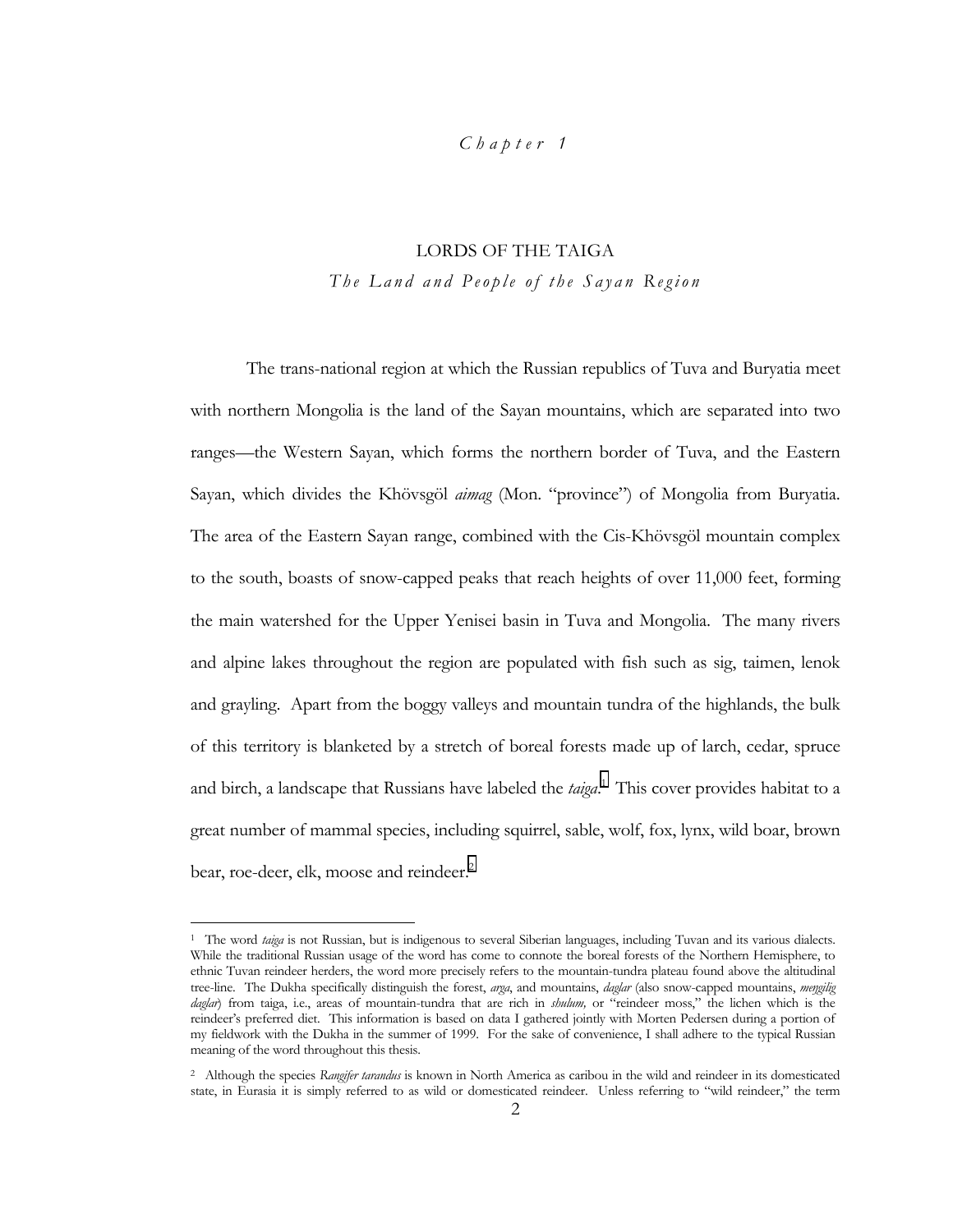The remote region of the Eastern Sayan is also home to interrelated groups of people who for centuries have relied predominantly upon herding reindeer combined with hunting and gathering for their sustenance, effectively utilizing the largely inaccessible resources of the vast Siberian taiga region. Following the theory of "economic-cultural types"<sup>3</sup> developed by Soviet ethnographers, the Russian anthropologist Sevyan Vainshtein classifies these groups as the "Sayan upland sub-type" of the hunters and reindeer-herders of the Siberian taiga ([1972] 1980: 49). According to Vainshtein, the economic life of these people was "characteristically" based on "hunting for meat throughout the year, with seasonal furhunting, the latter being a marked speciality, and also reindeer-breeding (for load-carrying, riding, milk and, in times of extreme necessity, meat)" ([1972] 1980: 49). Other aspects important to their economy included gathering and, on occasion, fishing.

Although these lesser-populated peoples of the Eastern Sayan region share a similar ancestry and are linked by common origins, the course and events of history have divided them into four distinct cultural entities in separate locales of south Siberia and northwest Mongolia. These are the Tuvans of eastern Tuva, the Tofalar of the Irkutsk *rayon* (Rus. "district") of Russia, the Oka Soyots of the Oka region in southwest Buryatia, and the Dukha in Khövsgöl aimag, Mongolia.

reindeer will be used throughout this thesis in reference to the animal in its domesticated state.

<sup>&</sup>lt;sup>3</sup> For more on the notion of economic-cultural types, see Humphrey (1980: 5-8).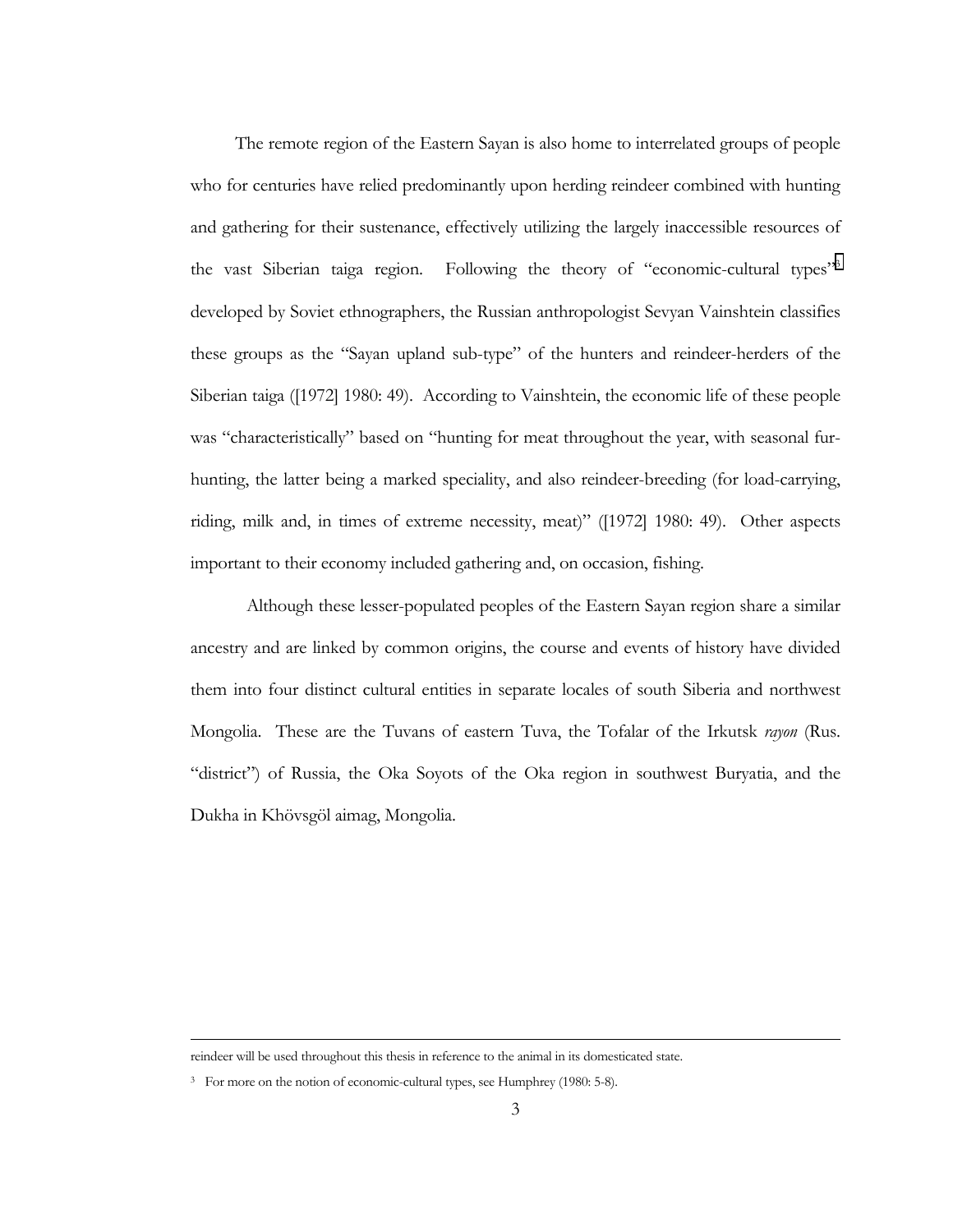## *Eastern Tuvans*

Representing the largest and most documented of the four groups<sup>4</sup>, the reindeer herders and hunters of eastern Tuva have historically occupied the mountainous taiga region which forms the watershed for the Bii River and Kaa River and stretches from the Ut River in the northwest to Tere Khöl Lake<sup>5</sup> in the southeast (Vainshtein [1972] 1980: 46).<sup>6</sup> Considering those reindeer-herding families in the vicinity of Tere Khöl, the Eastern Tuvans now represent the southernmost reindeer-herding people in the Northern Hemisphere.<sup>7</sup>

In earlier works, the terms Uriankhai<sup>8</sup> and Soyot, or Soiot,<sup>9</sup> were most commonly used to designate Tuva's indigenous population. However, ethnic Tuvans, in general, including the reindeer-herding population, use the ethnonym  $Tyva<sup>10</sup>$  in reference to themselves, their language and the land of present-day Tuva.<sup>11</sup> In recent literature, Tuva's reindeer herders and hunters have been variously called Todjin (Vainshtein [1972] 1980), Todzha (Whitaker 1981: 342), Todzhan (Potapov [1956] 1964), Tozuans (M‰nchen-Helfen

<sup>4</sup> The amount of Russian literature on these groups is, of course, extensive. The works of early writers on the region in general, such as Potanin (1881, 1882, 1883) and Grumm-Grzhimailo (1914, 1926, 1930), as well as Rassadin (1967) who wrote later on the Tofalar language were not available at the time of writing.

<sup>5</sup> Although *khöl* means "lake" in Tuvan, I have chosen to retain this word as part of the proper name.

<sup>6</sup> For substantial material in English on the reindeer-herding hunter-gatherers of Tuva, see Vainshtein ([1972] 1980: 120- 144), M‰nchen-Helfen ([1931] 1992: 47-57), DiÛszegi (1962), Whitaker (1981), and Carruthers (1914: 198-256).

<sup>7</sup> In 1981 Ian Whitaker correctly asserted that the Dukha of Mongolia were the southernmost reindeer-herding people (1981: 343). When the Mongolian government relocated the Dukha further north in 1985, this title went to the eastern Tuvans.

<sup>&</sup>lt;sup>8</sup> Cited in sources as early as the twelfth century, the term "Uriankhai," and its various cognates, was a designation given to forest-dwellers in general and has become an ethnonym applied to both Mongol and Tuvan tribes. The word was also used in reference to the country and people of Tuva during the Qing Dynasty. For more discussion on the ancient Uriankhai, see Coloo (1976: 59), Wilhelm (1957: 172-176). In regards to the origin of the term, see Krueger (1977: 9-10).

<sup>9</sup> Although used to designate Tuvans in general, Soyot, which has been given a Mongolian plural ending, derives from Soyan, the name of one Tuvan clan.

<sup>&</sup>lt;sup>10</sup> Because the initial  $/t$  in Tyva is unaspirated, the name may sound more like "Dyva" to the English speaker's ear.

<sup>&</sup>lt;sup>11</sup> Given the prominent use of the name Tuva in Western literature, the word Tuvan will be employed throughout this thesis as the termís English adjective instead of Tuvinian, which more closely follows the Russian designation.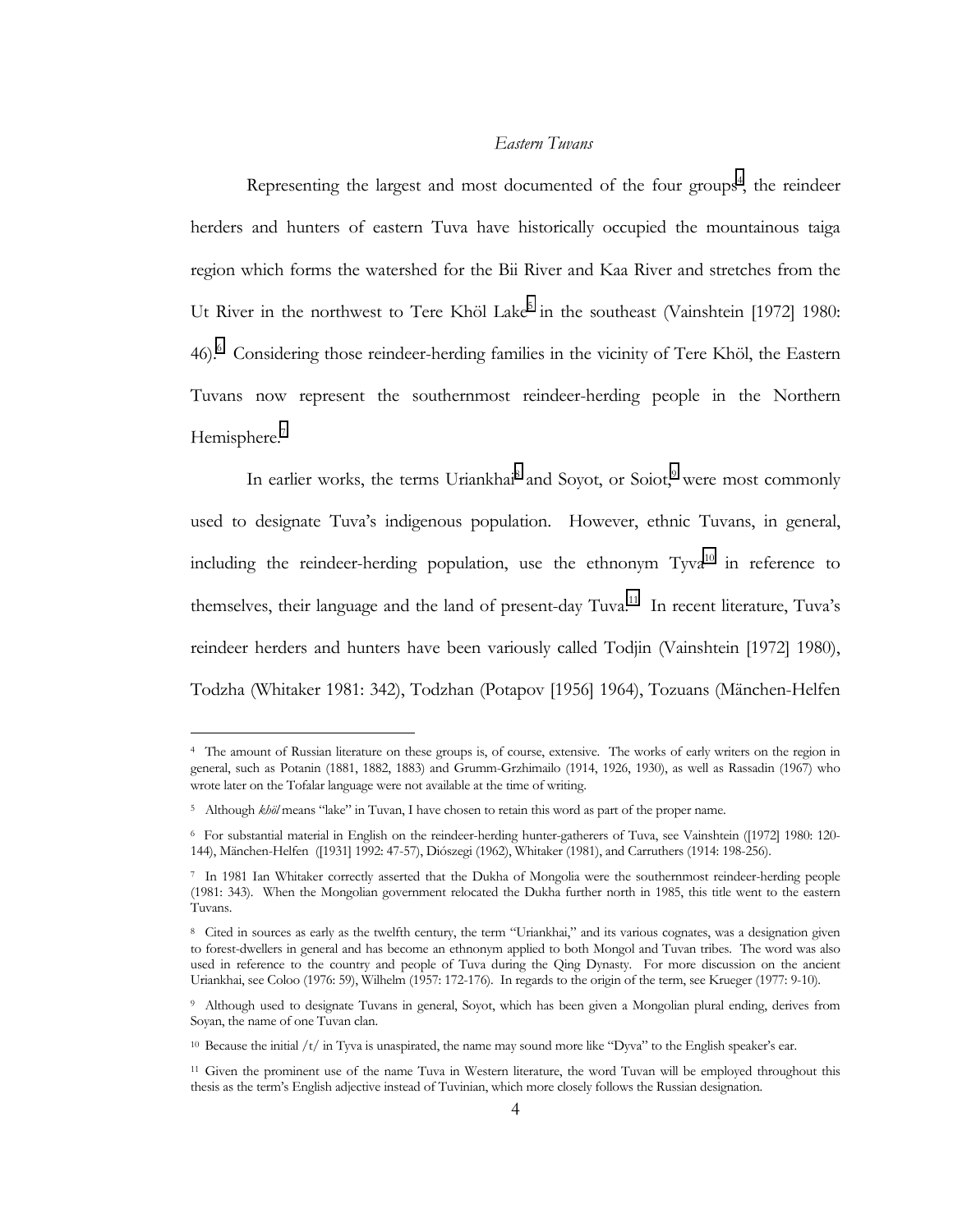[1931] 1992), and even Todzhinians, after the Toja region of Tuva where most, but not all of them, reside. This group will be specified here, however, as Eastern Tuvans to distinguish them from Tuvans in the east that have not historically engaged in reindeer herding.

## *Tofalar*

Previously known in literature as the "Karagas," the Tofalar or Tofa of Irkutsk rayon are located to the north of their Eastern Tuvan neighbors but are separated from them by the Eastern Sayan range. Documenting comparative aspects of their shamanistic material culture, the well-traveled Hungarian ethnographer Vilmos Diószegi noted that in the late 1950s there was a total of 430 to 440 Tofalar (1968: 239). According to Diószegi, before the Soviet era, the reindeer-herding Tofalar migrated in somewhat isolated areas along the Gutara River to the west, the Iya River to the east, and the Uda River in between (1968: 239). Since the early 1930s, the location of the Tofalar has become more closely associated with three villages, Alygdzher, Nerkha and Upper Gutara, which were the administrative centers of collective farms established by the Soviets to facilitate the Tofalarís sedentarization (Sergeyev [1956] 1964: 481). The 1989 Russian census reported that 731 Tofalar remained, of which 43% had retained their native language (Kolga et al. 1993).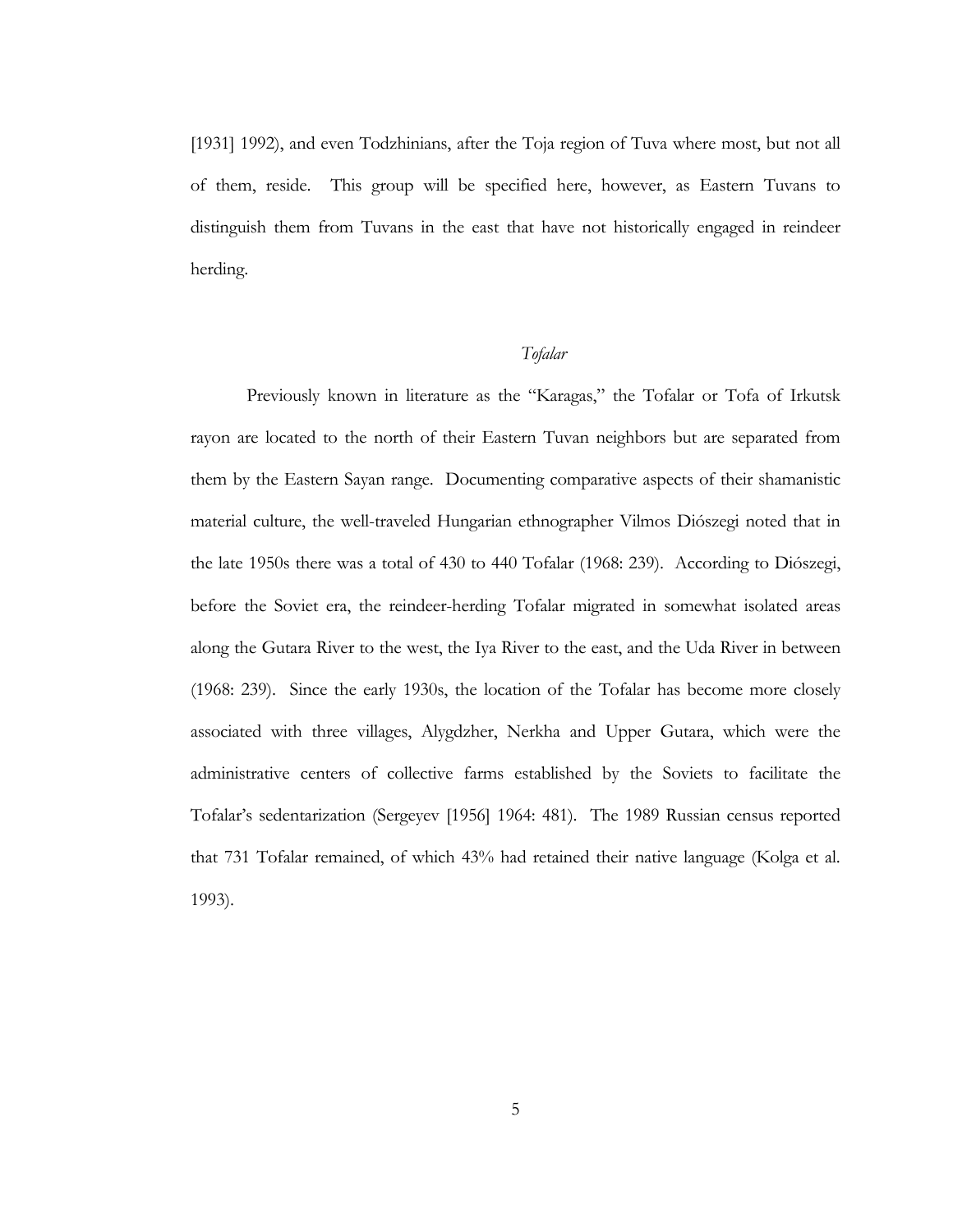## *Oka Soyots*

Certainly, the least-documented of these reindeer-herding groups is the so-called Oka Soyots, who have also been known as Tunka Soyots or Tunka Tuva.<sup>12</sup> The early Buryat scholar G. Sanjeev noted in 1930 that the Oka Soyots were "completely Buryatized and had forgotten their own Soyot language" by the end of the nineteenth century (quoted in Diószegi 1962: 188, n. 167). According to Sanjeev, the Oka Soyots migrated in the late 1700s toward the upper reaches of the Oka River to an area that would become their herding and hunting grounds. Supposedly they had previously lived in the vicinity of Lake Khövsgöl of present-day Mongolia (quoted in Diószegi 1962: 188, n. 167). The most recent report estimates that the Oka Soyot number just over a thousand (Plumley 1995: 83).

## *Dukha*

The only enclave of this diaspora located outside the Russian Federation is the Dukha, who have become the single reindeer-herding culture within the present confines of Mongolia. Aside from those who, for various reasons, have settled in other locations throughout Mongolia, the Dukha can currently be found in Tsagaannuur (Mon. "White Lake"),<sup>13</sup> a *sum* (Mon. "district") named after the main lake in the Darkhad Valley. Together with neighboring Darkhad<sup>14</sup> Mongols, most of the Dukha now lead a settled life in the sum center. Just 30-32 households—approximately 180 people—live in the taiga with their reindeer. According to the demographer O. Sükhbaatar of the Mongolian

<sup>12</sup> Citing Sanjeev, Diószegi notes that they are called "*hojŏŋ'* in the local dialect" (1962: 145), which can simply be understood as "soyon" considering the inclination in the Buryat dialect of Mongolian towards changing the consonant /s/ to /h/.

<sup>13</sup> Tsagaan Nuur is Mongolian; the Dukha refer to both the lake and administrative district as Ak Khöl when speaking in their dialect of Tuvan.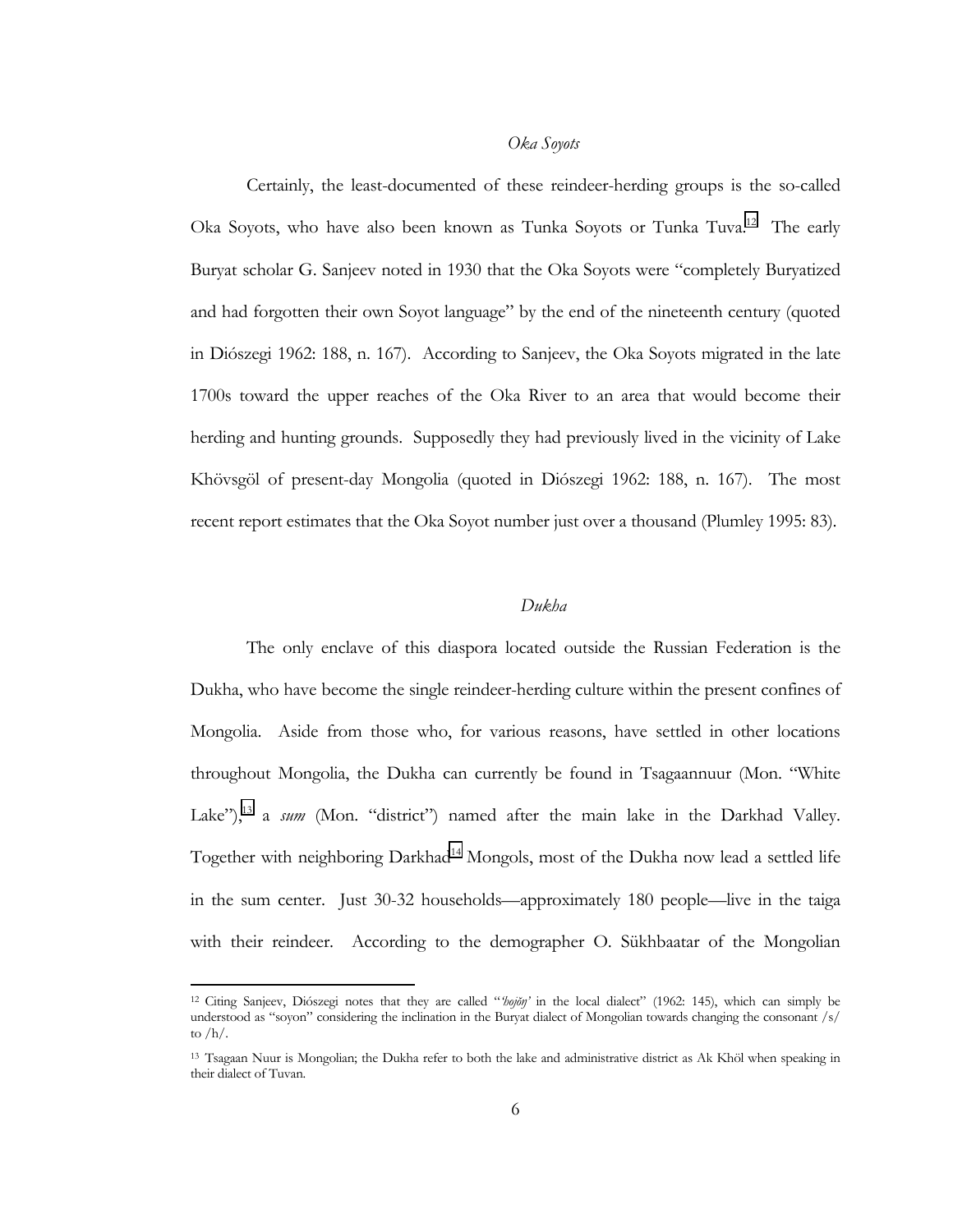National Center for Anthropological Studies, the settled and the nomadic Dukha together total just under five hundred (1998: 1). As have the Eastern Tuvans, Tofalar and Oka Soyots, the Dukha have also endured various ethnonyms mistakenly given to them by outsiders. According to the prolific Mongolian ethnographer S. Badamkhatan, the Dukha were known in early Mongolian sources as Soyot Uriankhai, *taigyn irged* (Mon. "citizens of the taiga"), and *oin irged* (Mon. "citizens of the forest") until 1935 when the Mongolian word *tsaatan*,<sup>15</sup> or "reindeer herder," was first published in the newspaper *Ünen* (1962: 3). So, as the Hungarian Mongolist Otto Farkas remarks, until shortly after the socialist revolution in 1921, "[the Dukha] were named without any distinction from the other Eastern [Tuvans] or Toji-Tuvinians to whom they originally belonged" (1992: 2).

Given the inconsistencies in and between the various reports regarding their selfdesignation, identifying what the reindeer herders of northern Mongolia actually call themselves becomes a difficult task. For example, in three of his articles on the *"tsaatan*," Batamkhatan provides three differing statements as to their self-determined ethnonym by stating that:

- ìÖthey call themselves *ëUigurí* of Uriankhai descentî (1960: 30)
- <sup>"</sup>...they call themselves Uigur-speaking *Dukha (Tuva)* of Uigur descent" (1962: 3)
- <sup>"</sup>
...the *tsaatan* call themselves *Uigur-Uriankhai* of Toja Khoshuu<sup>"16</sup> (1996: 270)<sup>17</sup>

Diószegi reports that "the 'Uryankhais' west of lake Khubsugul call themselves in their own language *toha* (pl. *tohalar*)<sup>3518</sup> and further notes that "available sources do not mention the

 <sup>14</sup> Also called Darkhat and Darxad.

<sup>15</sup> *tsaa* (Mon. "reindeer") + *tan* (Mon. "-er," i.e. a person or thing with...), c.f. *ajiltan, oyuutan, am'tan, yastan*, etc.

<sup>16</sup> i.e. the Toja region of Tuva.

<sup>17</sup> Emphases were added in these three examples.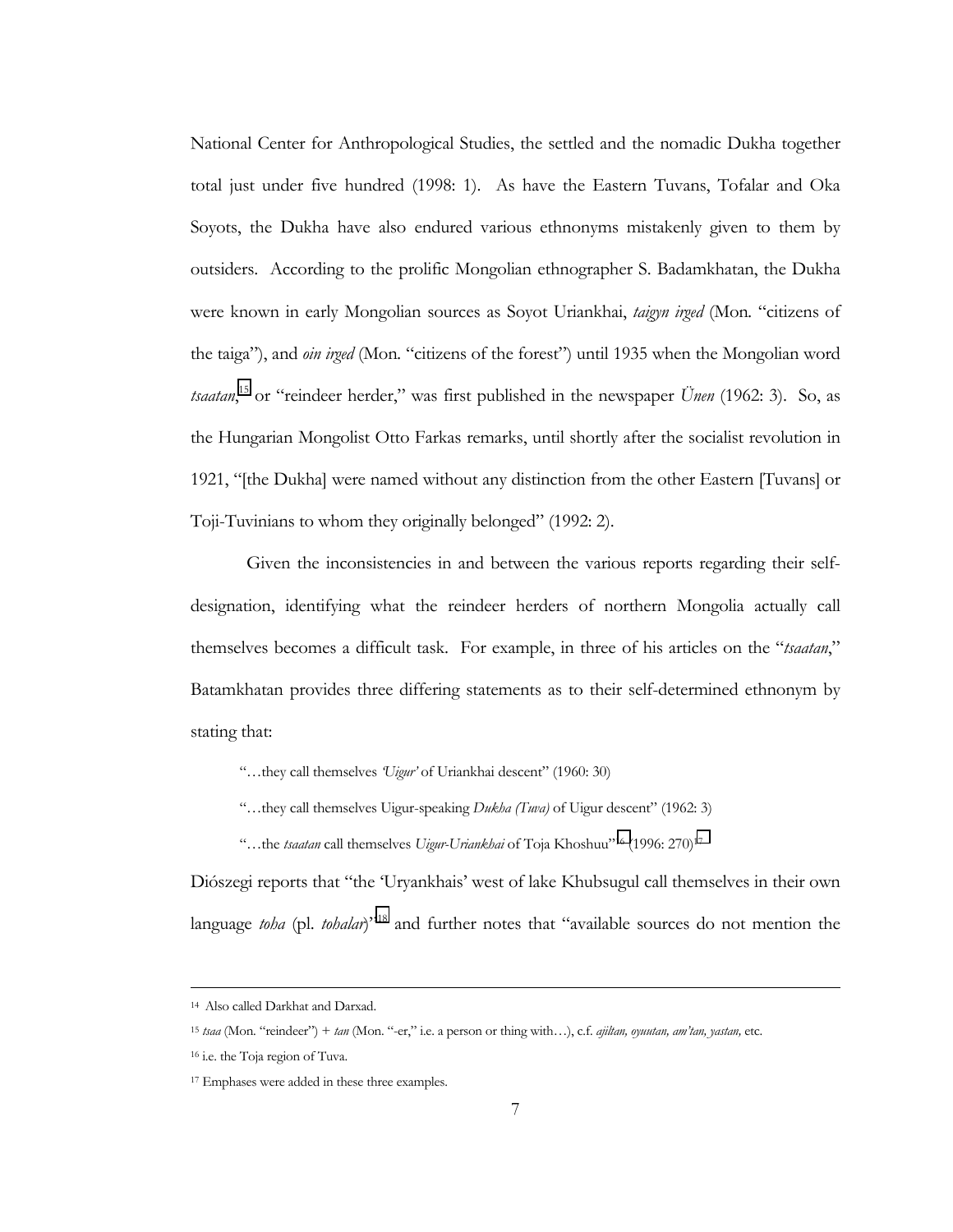self-given name *Toha*<sup>719</sup> (1962: 145). The Hungarian archaeologist M. Gábori also claims that they "call themselves Uryankhay rather than Tuva" (cited in Whitaker 1981: 343).

As explained by the noted social anthropologist Caroline Humphrey (1980: 4) and by Farkas (1992: 1), the term *tsaatan* has become the most popular label for the Dukha in current literature, both Mongolian and Western alike. While the word *tsaatan* actually signifies the profession of only those Dukha in the taiga, in Mongolia the term has basically become the label for the ethnic group altogether, including those who have never kept reindeer. According to Farkas, however, "this originally occupation-based name was never practically accepted as their own name of the ethnic group. Moreover, it was offending for them if someone used the name *tsaatan* in order to distinguish them from other Tuva peopleî (1992: 1). Simply put, the Tuvans of Tsagaannuur sum, whether herding reindeer in the taiga, settled in the sum center or herding typical steppe-based livestock, call themselves *Dukha*. Yet the term *tsaatan* can prove useful in distinguishing the Dukha who herd reindeer, or "Dukha *tsaatan*," from Dukha engaged in other livelihoods, such as ìDukha *malchyn*,î i.e., herders of steppe-based livestock (Wheeler 1999: 60, cf. Farkas 1992: 1-2). Farkas confirms that the Dukha "are willing to use the title *tsaatan* as the name of their occupation, but not as their own nationality" (1992: 2).

A more recent factor in perpetuating the Dukhaís mistaken identity has been the imprecise use of the label "Darkhad" to refer to the Dukha. The Darkhad are actually a distinct group who neighbor the Dukha and who form the majority populace in the

 <sup>18</sup> With the exception of the Oka Soyots, which have entirely adopted Buryat Mongolian as their native tongue, people of Tuvan ethnicity may alternately attach the plural suffix form *<sup><i>'lar*</sup></sub> <sup>n</sup> to their ethnonyms in their respective Tuvan dialects. Thus, as in the case of the Tofa or Tofalar, Tuvans, who call themselves Tyva, use the plural form "Tyvalar," and the Dukha use "Dukhalar."

<sup>19</sup> This is obviously a variation of the term Dukha. Emphasis is given in the original.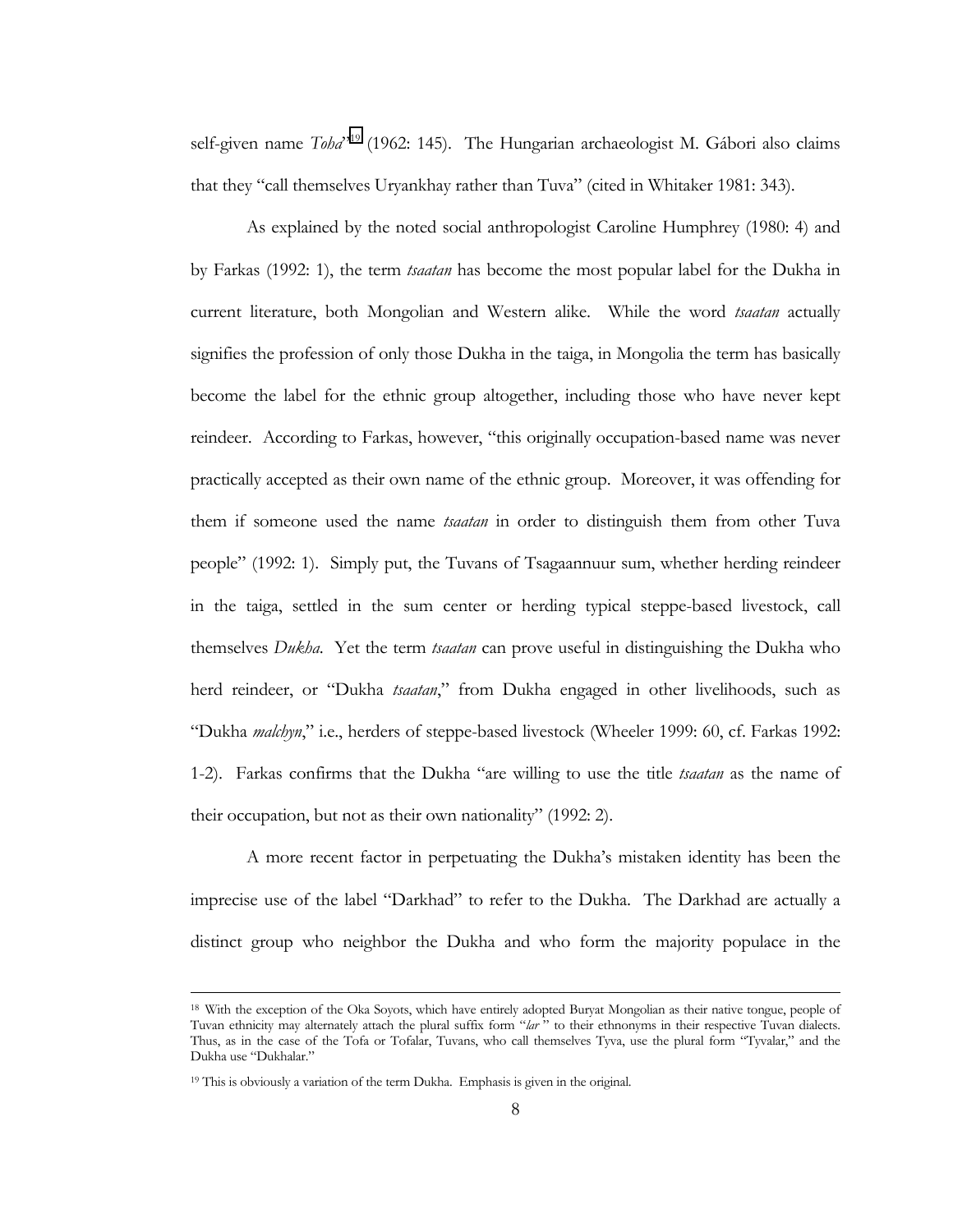surrounding mountain-steppe area. Apparently, this misnomer began during the sixties when Badamkhatan alluded that there is a connection between reindeer herding and the Darkhad (1965, 1963), information which was subsequently replicated by Vainshtein ([1972] 1980).<sup>20</sup> In his monograph entitled *The Darkhad People of Khövsgöl*,<sup>21</sup> Badamkhatan included a section on reindeer herding in which he stated:

> Reindeer herding has been passed down from the ancient clans and tribes that inhabited the Darkhad region. Yet, Darkhad reindeer husbandry did not actually include every clan of the Darkhad; moreover, there were many clans which did not even know how to herd reindeer. Nevertheless, the issue of Darkhad reindeer herding is greatly connected to the ethnogenesis of the Darkhad people. (1965: 113)

Ironically, Badamkhatan never actually encountered any reindeer-herding Darkhad households and failed to substantiate this supposedly important link between reindeer herding and Darkhad ethnogenesis.<sup>22</sup>

As noted by Farkas, it is not uncommon for particular ethnic groups to be given names other than their self-designations by neighboring peoples (1992: 2). Particularly in the Dukhaís case, one may wonder why so many different names have been applied to them not only by outsiders, but also by the Dukha themselves. In part, the Dukhaís geographic remoteness has certainly hampered the flow of accurate information regarding their identity to the outside world. However, this anomaly can also be explained by the fact that these assorted "ethnonyms" coincide with various periods of their geo-political

<sup>20</sup> Because Vainshtein ([1972] 1980) relied mainly on Badamkhatanís works in Russian for his information, he refers to the reindeer herders of Mongolia as Darkhad throughout his book, and no mention is made of the Dukha proper.

<sup>&</sup>lt;sup>21</sup> The word "People" here is actually *yastan*, which can also be translated "ethnic group" or "race".

<sup>&</sup>lt;sup>22</sup> Out of the twenty-six Darkhad clans he describes in the book, only two were "reindeer-herding clans," the Zoot and Soyan, which, as he later explains, were two "Uriankhai" clans that abandoned reindeer herding in the eighteenth century and later assimilated into Darkhad culture (1965: 113-114). Still, apart from Badamkhatan, there is some indication that a small number of the Darkhad previously engaged in reindeer herding on occasion (Čeveng [1934] 1991: 68). Presently, however, with the exception of Darkhad individuals who have married into Dukha families in the taiga, reindeer herding is nonexistent among the Darkhad. The point of the author here is not to propose some inherent connection between an economic-cultural type (reindeer herding) and ethnicity (the Dukha), but to bring the occupational trends of the Dukha and Darkhad into historical perspective.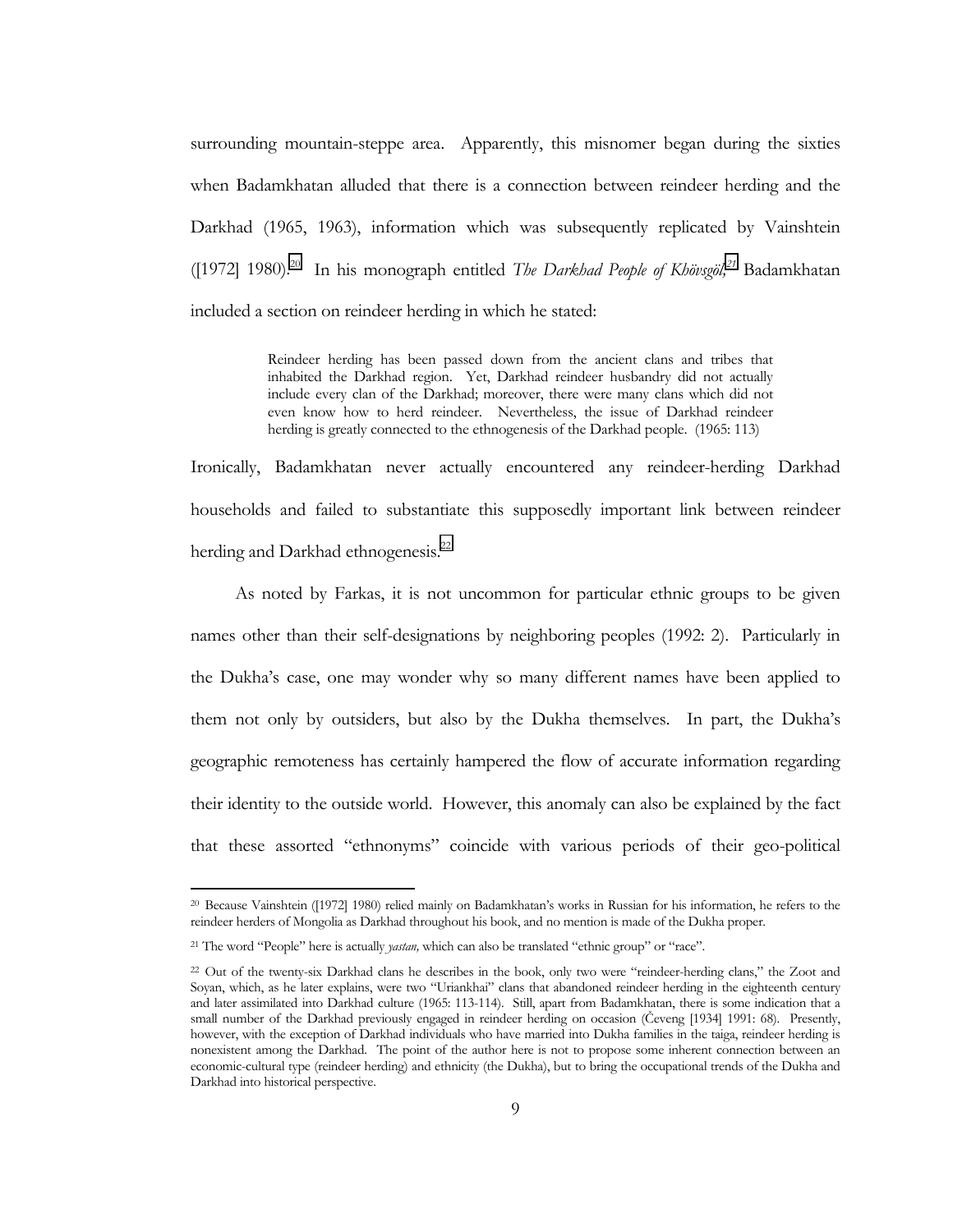history.<sup>23</sup> Thus, even presently, Dukha informants may offer sundry responses to inquiries concerning their designation as a social group depending on factors such as the individualís knowledge of Dukha history, the identity of the outside inquirer, $24$  and the language in which the questions are asked.

Another enigmatic factor in their designation is the term Dukha itself, which is unique to the reindeer herders of Mongolia. Although certain members of the Dukha population still have immediate relatives across the border in Tuva, there is no indication that the variant term "Dukha" is used by the Eastern Tuvans, much less the Tofalar and Oka Soyots. It is probable that the terms Tyva, Tofa and Dukha are all cognates of the same original ethnonym, and Diószegi even asserts that the self-assigned name of the "tohalar" (i.e. Dukhalar) and their clan names "make it evident that the *tohalar*...are ethnically identical with the *tiwalar* (i.e. the Siberian Tuvas) and with the *topalar* (Tofas)<sup>"</sup> (1961: 200). However, a more accurate perspective might be that the minor but extant differences in these self-designations, coupled with the existence of clans not shared by all four groups, are evidence that they are not "ethnically identical." Rather, their geographic isolation from each other has become a major catalyst in defining their current cultural, linguistic and ethnic differences.

<sup>23</sup> Because the Dukhaís language is not a written language, their history has been maintained through oral tradition.

<sup>&</sup>lt;sup>24</sup> e.g. "Dukha" to an American anthropologist, "Uriankhai" to a Mongolian historian, and "Uigur" to a Hungarian linguist.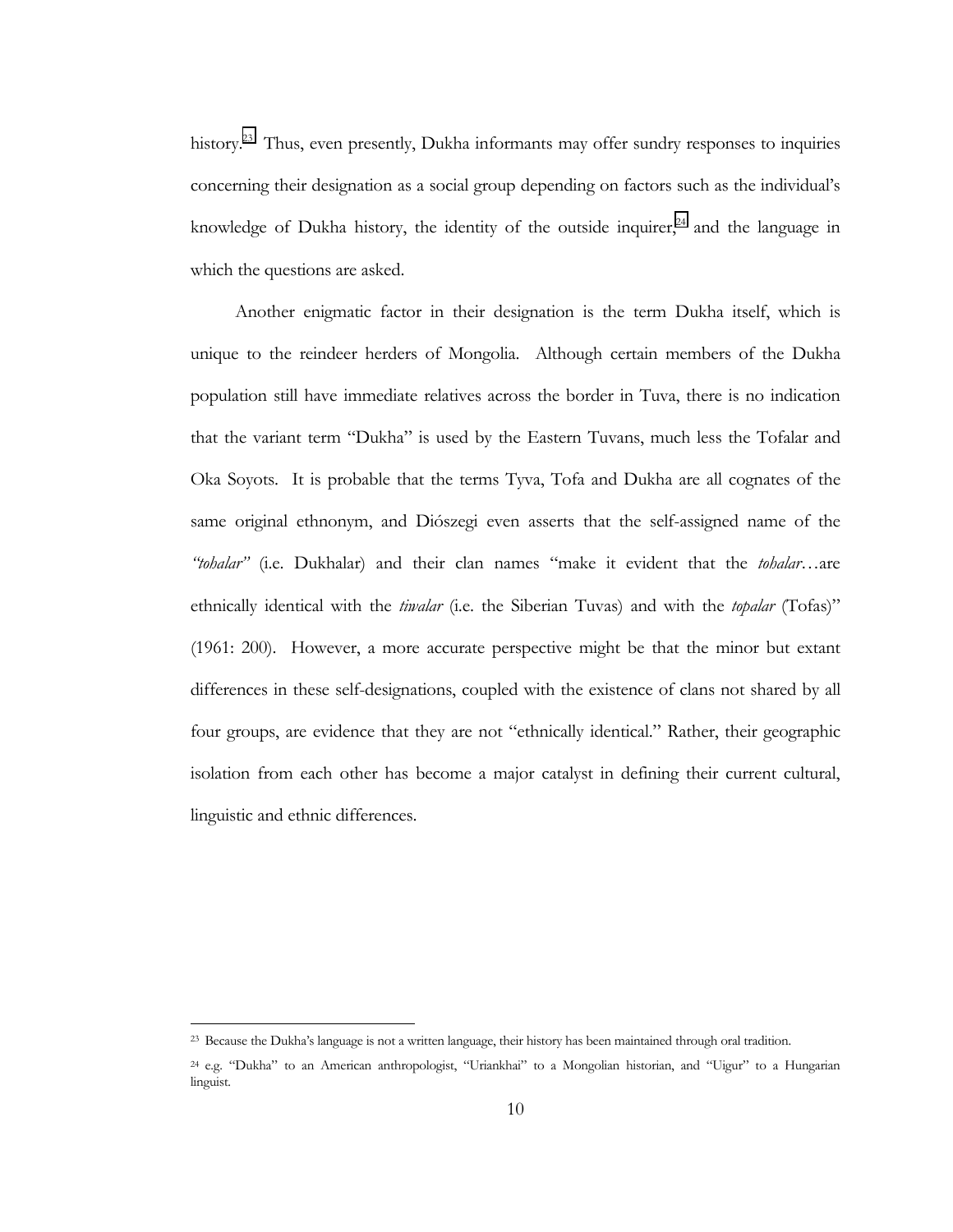## *Chapter 2*

### NATIVE NOMADS?

## *The Political and Ethnic History of the Reindeer-Herding Peoples of the Sayan, Prehistory to the 1680s*

Given their relative isolation, one might assume that the reindeer-herding groups of the Sayan region have been "wholly independent of outside influence" as the English explorer Douglas Carruthers commented on the Eastern Tuvans (1914: 215). More recently, Janhunen noted that, in comparison to those on the Russian side, Mongoliaís reindeer herders are "still very much isolated from the rest of the world" (1983: 76). In reality, however, as far as their beginnings can be traced, the reindeer-herding cultures of the Sayan region have been greatly influenced by the outside world. Presently, the impact of external forces continues to change the face—and may determine the future—of these cultures.

Though speculating on geographic and genetic origins is generally considered outdated in Western anthropological thought, archaeological evidence, as well as early sources on the political history of the Sayan region, have provided insights as to the ancestry of its present inhabitants. This issue of origins has historically been of considerable importance as outside political entities have attempted through the centuries to determine where these people belong and how to deal with them.

In examining the origins of the reindeer-herding peoples of the Sayan region, the origins of the Tuvans in general must be taken into account. For in as much as the Dukha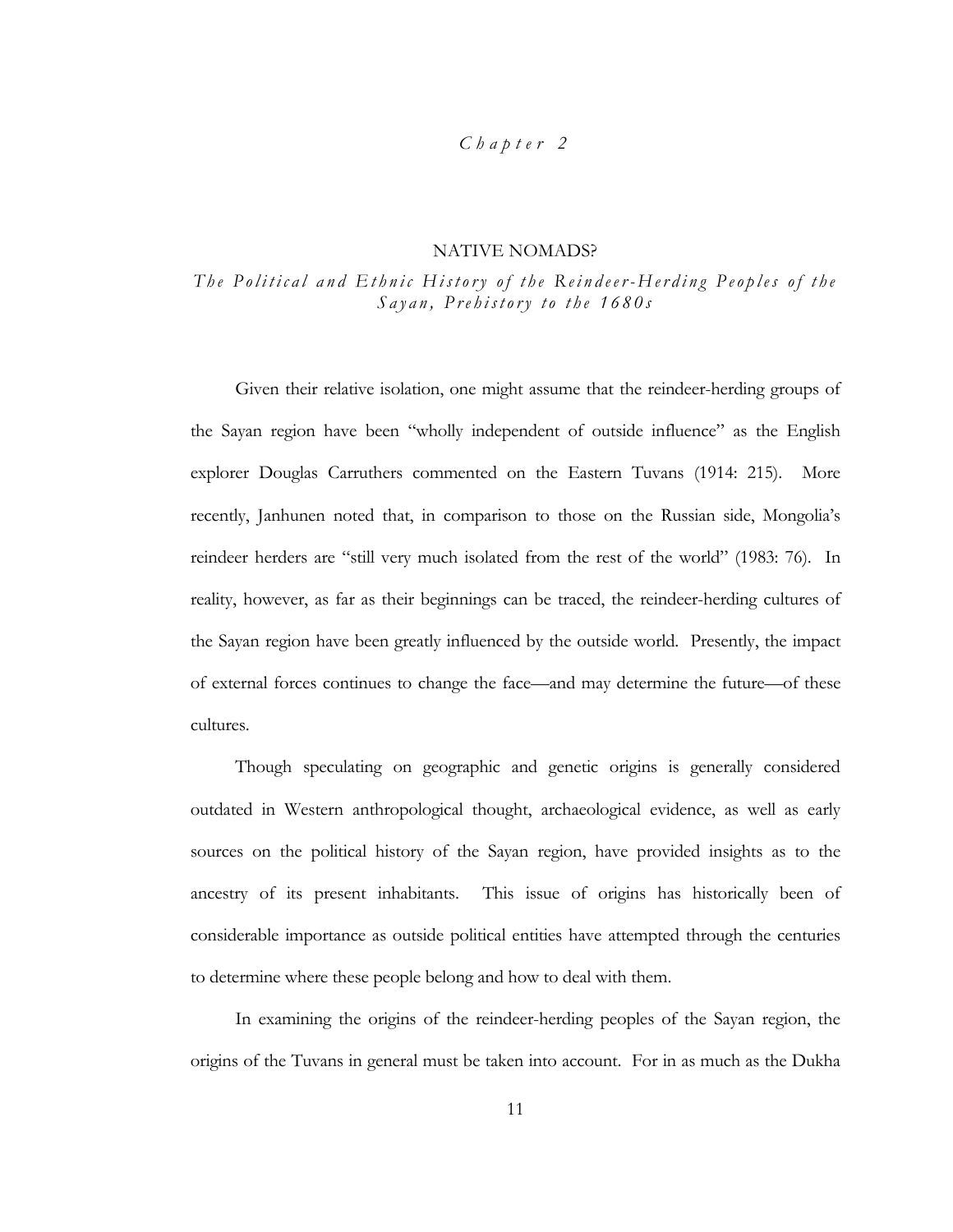and the other Sayan reindeer-herding groups are ethnically related, their respective histories are inseparable from that of Tuvans at large who have mostly engaged in herding typical Inner-Asian livestock on the steppe.<sup>25</sup> In the words of the Russian ethnographer L. P. Potapov, "the ethnic composition of the Tuvans is rather complex" ([1956] 1964: 380), and likewise many details of Tuvan antiquity remain unclear.<sup>26</sup> The most current theory on Tuvaís past has been built on the consensus of early researchers and outlined by Vainshtein. According to Vainshtein, a Scythian culture known as the Kazylgans inhabited the area of modern Tuva from the seventh to third centuries BC. Judging from their remaining burial grounds and monuments, the Kazylgans, who could be found throughout the area stretching from the edge of the Altai Mountains to the forests of the Sayan, were engaged in pastoralism in the west and hunting and fishing in the east. With the advent of the Hun conquest in the second century BC, however, the Kazylgans were displaced on the Tuvan steppe by other Hun-like pastoral tribes who dominated the area until the early centuries of the first millennium AD. ([1972] 1980: 39-45)

Though little is known concerning the inhabitants of the mountain-taiga area of the Sayan region at this time, the most widely accepted view is that they were of Samoyedic and Kettic linguistic affiliations.<sup>27</sup> Previously known in literature as Yenisei Ostyaks, the only group of Kets who have retained their language is located along the middle reaches of the Yenisei. The Samoyedic language is currently spoken among the Nenets, Nganasans, Enets, and Selkups, all of whom engage mainly in reindeer herding, hunting and fishing in

<sup>&</sup>lt;sup>25</sup> For materials on other groups of the Tuvan diaspora in Xinjiang, Bayan Ölgii, Uvs, Khovd, Khövsgöl, see Diószegi (1962), Mongush (1996), and Zolbayar (1996).

 $26$  For discussions on the ethnogenesis of the Tuvans, see Mänchen-Helfen ([1931] 1992: 164-183), Potapov ([1956] 1964: 380), and Vainshtein ([1972] 1980: 39-43).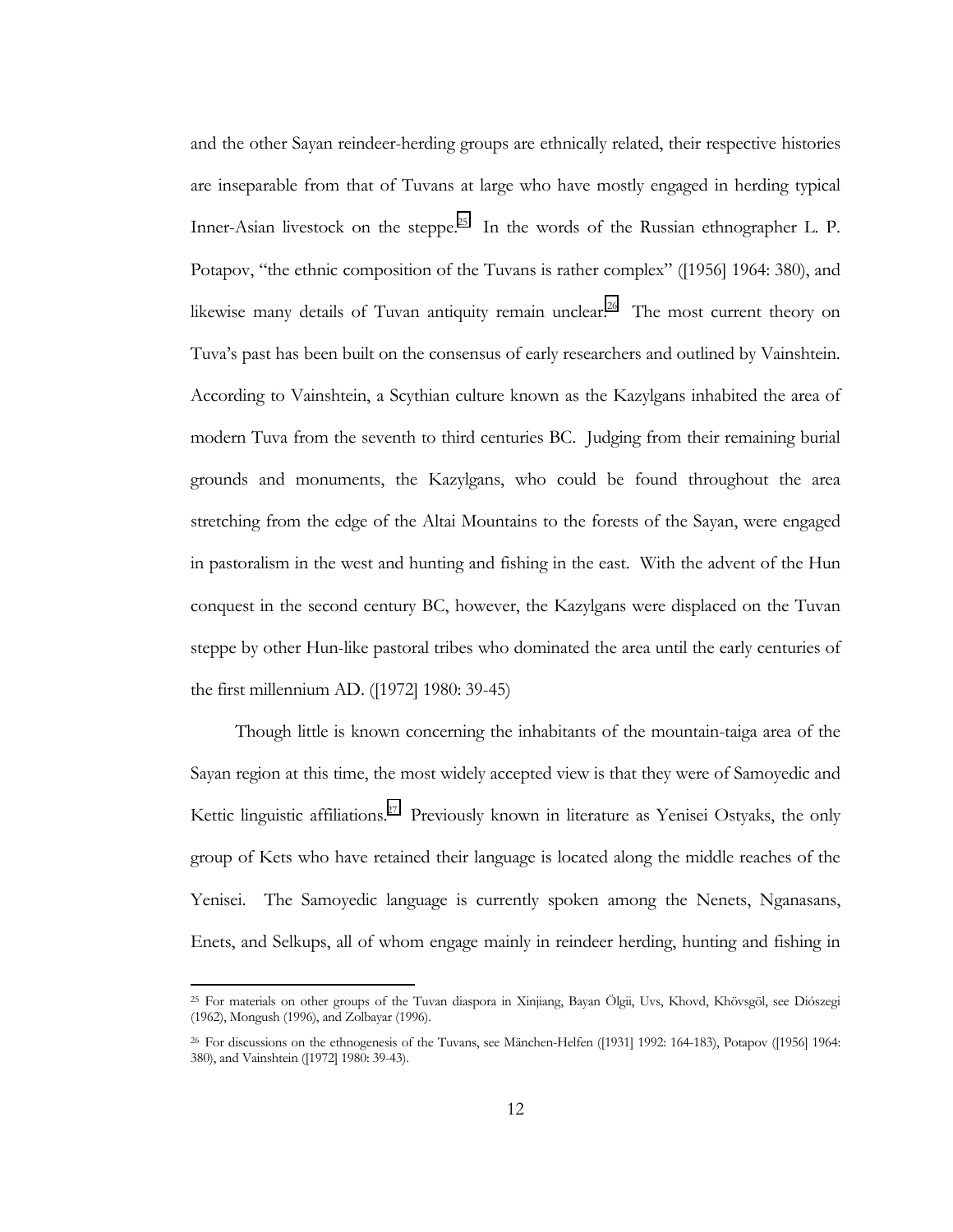the polar region from northeastern Europe to the eastern side of the Yenisei delta.<sup>28</sup> While Samoyedic languages fall under the Uralic linguistic family, ironically the ancient homeland of the original Samoyeds is considered to be the Sayan Mountains. Finding Samoyedicspeaking clans among the Kamas, Koibal, and Tofalar, two early explorers, J. G. Georgi (1775) and P. S. Pallas (1776), asserted that the Samoyeds originated in the Sayan and were mostly driven north. Along with a few Ket tribes, a remnant in the Sayan Mountains gradually adopted the languages of neighboring Turkic groups and became the ancestors of hunting and reindeer-herding clans found among the Tofalar and Kamas. The well-known linguist M. A. Castrén further supported this theory a century later with his claim that certain clans of Eastern Tuvans were of Samoyedic descent ([1856] 1969: 359-361).

During the reign of the Turks over Inner Asia from 551 to 744 AD, the steppe region of present-day Tuva was predominantly occupied by ancient Turkic tribes, some of which integrated with the taiga-dwellers of the Eastern Sayan. Chinese sources note that during the seventh century the Eastern Sayan region became populated by tribes of Dubo, from which the ethnonyms Tuba and Tuva originate (Potapov [1956] 1964: 382). Due to struggles within the Turk Empire, the Uigurs gained a brief period of sovereignty over much of Inner Asia from the mid-eighth century to the early part of the ninth. According to Vainshtein, the Turkic-speaking Tuba were most likely connected to these Uigurs, of whom a segment remained in the area and integrated into the local populace ([1972] 1980: 40-42). Today, only four ethnic-Tuvan groups reportedly claim to be Uigur-speaking or of

<sup>&</sup>lt;sup>27</sup> On the etymology of the term Samoyed, or Samodi, see Prokof yeva ([1956] 1964: 547). Ket is a unique Paleo-Asiatic language apparently unrelated to any other.

<sup>28</sup> For descriptions of the Nenets, Nganasans, Enets, Selkups and Kets, see Levin and Potapov ([1956] 1964). For a good source on recent historical, linguistic and census data on these and other minority ethnic groups in Siberia, see Kolga, et al (1993).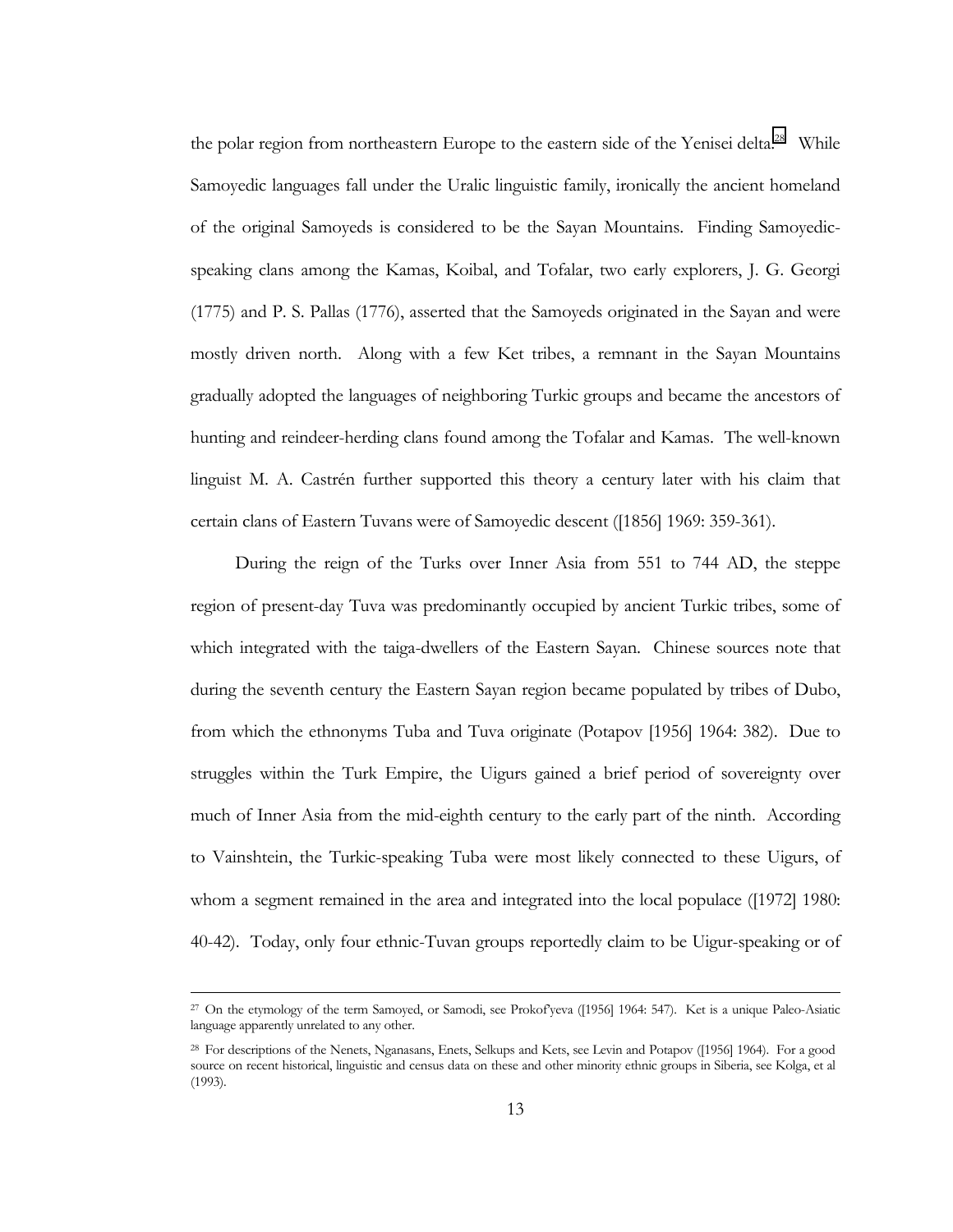Uigur descent. Of these four groups, two are in Tuva—one in the west near Sut Khöl and the other in the southeast near Tere Khöl (Vainshtein [1972] 1980: 41, 190). The other two "Uigur" groups are found in Mongolia—the reindeer-herding Dukha in the area northwest of Lake Khövsgöl (Badamkhatan 1960: 30, 1962: 3, 1996: 270) and the so-called Üüriin-Uriankhai located east of Lake Khövsgöl<sup>29</sup> (Badamkhatan 1965: 23; Čeveng [1934] 1991: 73-74; Diószegi 1961: 199). Given the Dukha's view of themselves as "Uigurspeaking" people, the Uigurs of the eighth and ninth centuries may possibly be responsible for initiating the turkicization of the Dukha's Samoyedic- and Kettic-speaking ancestors.<sup>30</sup>

Adding to the Turkic component of the Eastern Sayan's indigenous population, the Kyrgyz conquered the area extending from the Altai Mountains to Lake Baikal, displacing the Uigurs in the first half of the ninth century. These so-called Yenisei Kyrgyz maintained a dominant presence in the region to the end of the twelfth century. According to Vainshtein, groups of Tuvans still retaining the ethnonym Kyrgyz inhabit the southeastern part of present-day Tuva in the area of Tere Khöl ([1972] 1980: 41). Presently, large stonepile burials remain scattered throughout the steppe region of Tsagaannuur, Rinchinlhümbe, and Ulaan-Uul sums of Khövsgöl aimag in Mongolia as reminders of Kyrgyz presence in the Sayan and Cis-Khövsgöl region (Badamkhatan 1965: 17).

Then, at the beginning of the thirteenth century, the land of Tuva and the Sayan region would experience perhaps its greatest impact with the advent of the Mongol conquest. Citing excerpts from *The Secret History of the Mongols* and the accounts of Rashid

<sup>&</sup>lt;sup>29</sup> Still calling themselves Üüriin-Uriankhai, these Tuvans now inhabit parts of present-day Tsagaan Üür and Chandman-Öndör sums.

<sup>&</sup>lt;sup>30</sup> It is difficult to know for certain the degree to which the Dukha actually see themselves as "Uigur-speaking *Dukha (Tuva)* of Uigur descentî (Badamkhatan 1962: 3) since very few Dukha maintained this claim during my fieldwork in 1999. In fact, one older Dukha informant, who served as a guide for both B. Rinchen and Badamkhatan during the 1960s, stated that "Uigur" was a term that the Darkhad inaccurately applied to the Dukha.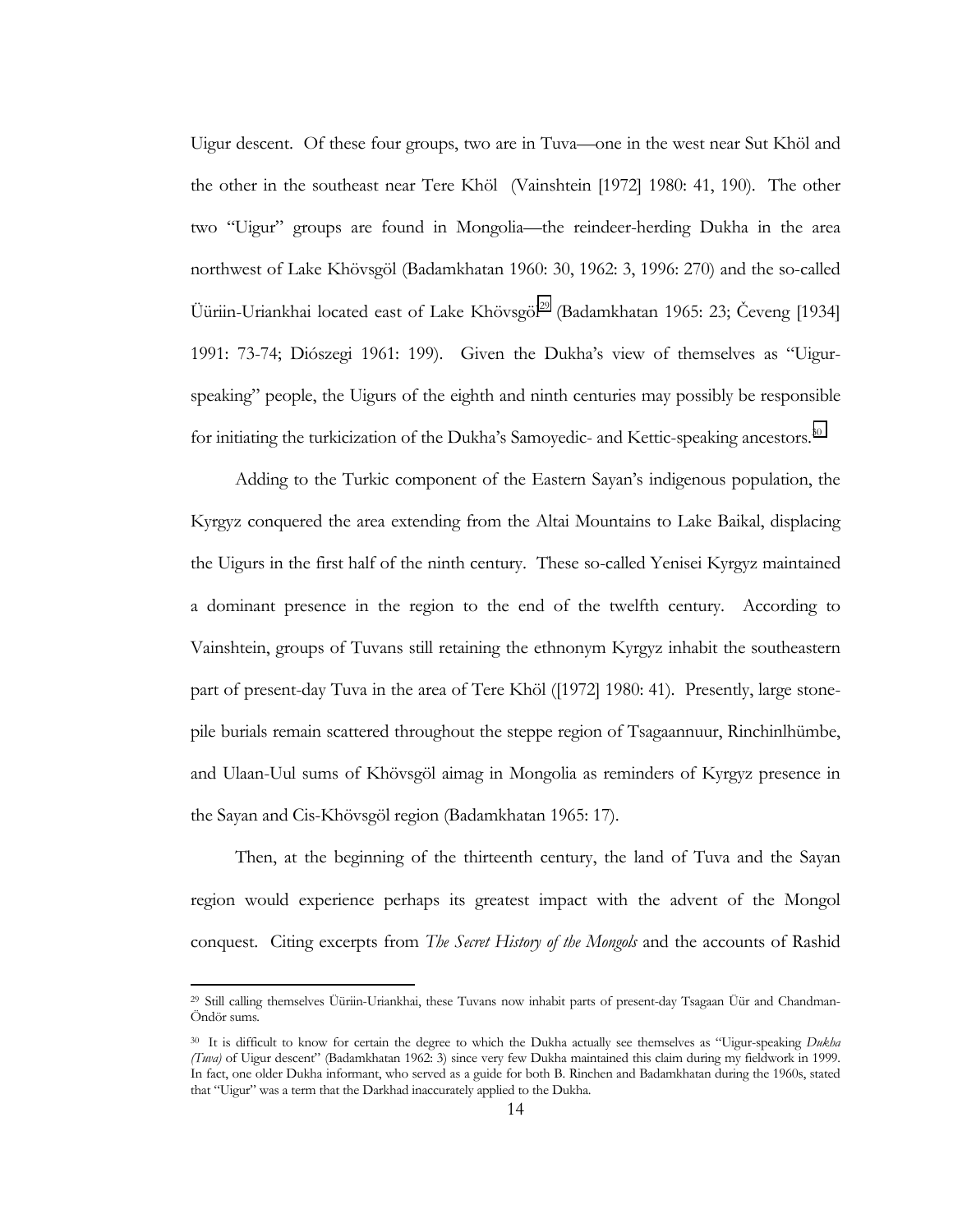al-Din, Badamkhatan concisely summarizes the events which led to the Mongol occupation of the area west of Khövsgöl Lake, which he refers to as the Darkhad territory.<sup>31</sup> At the beginning of the thirteenth century, Temujin, as he was known before receiving the title Chinggis Khan, conquered his childhood friend-turned-enemy Jamukha and his forces, which included tribes such as the Tatar, Tayichiíud, Khatagin, Saljiíud, Khonggirad, Merkid<sup>32</sup> and Oirat.<sup>33</sup> After losing in battle as part of Jamukha's confederation, the Oirat prince Khudukha Beki fled northwest to occupy the Shishgit River valley. Then by invitation of Khudukha Beki in 1207, Chinggis Khanís oldest son Jochi advanced with Mongol troops into present-day Tuva through the Shishgit River valley. By taking over the Oirat, Buryat, Bargu, Urusud, Khabkhanas, Khankhas and Tuba tribes, the Mongols had secured dominion over the Kyrgyz, including their Samoyedic- and Kettic-speaking subjects in the taiga (Badamkhatan 1965: 19-21; cf. Potapov [1956] 1964: 382-383).

After the fall of the Yuan Dynasty in 1368, the Mongols disbanded and returned to their competing tribal factions, which were divided mostly into Khalkha khanates in the east and Oirat tribes in the west. From the late 1300s, the area of Tuva and northern Khövsgöl fell under Oirat rule until the late 1500s when the region was seized by Sholoi Ubashi, who titled himself "Altan Khan"<sup>34</sup> (Bawden 1989: 49-50). The reign of Sholoi

<sup>31</sup> Badamkhatan's "darkhad nutag," or "Darkhad territory," indicates the area of Bayanzürkh, Ulaan-Uul, Tsagaannuur and Rinchinlhümbe sums of present-day Khövsgöl aimag. This term is used in contrast to *'darkhad khyazgaar*," i.e. the ìDarkhad Borderland,î which he uses in reference to the area as an administrative region when its inhabitants were the subjects of the Jabdzandamba Khutugtu.

<sup>&</sup>lt;sup>32</sup> In reference to the Merkid in the "Plain of Bargu," Marco Polo wrote "The people *who dwell there* are called Mecrit and are *very* wild people, *and for the most part* they live on animals *which they take in the chase*, and the most are deer *which are very large*, of which they have many. And *what is more* I tell you that they *domesticate and* ride the deer *by way of horses, they are so large* î (Polo 1938: 177, emphasis in the original). Whitaker (1980) asserted that Polo's mention of these "Mecrit<sup>9</sup> was an early reference to the ancestors of Tuvan reindeer herders, but doubting his assumption he later rejected this theory (1981: 338).

<sup>33</sup> One popular speculation is that the Oirats were also originally a forest people who were called the *ìOin aratî* (Mon*.* "people of the forest").

<sup>34</sup> Note that the Altan Khan Sholoi Ubashi should not be confused with the earlier Altan Khan of the Tümet.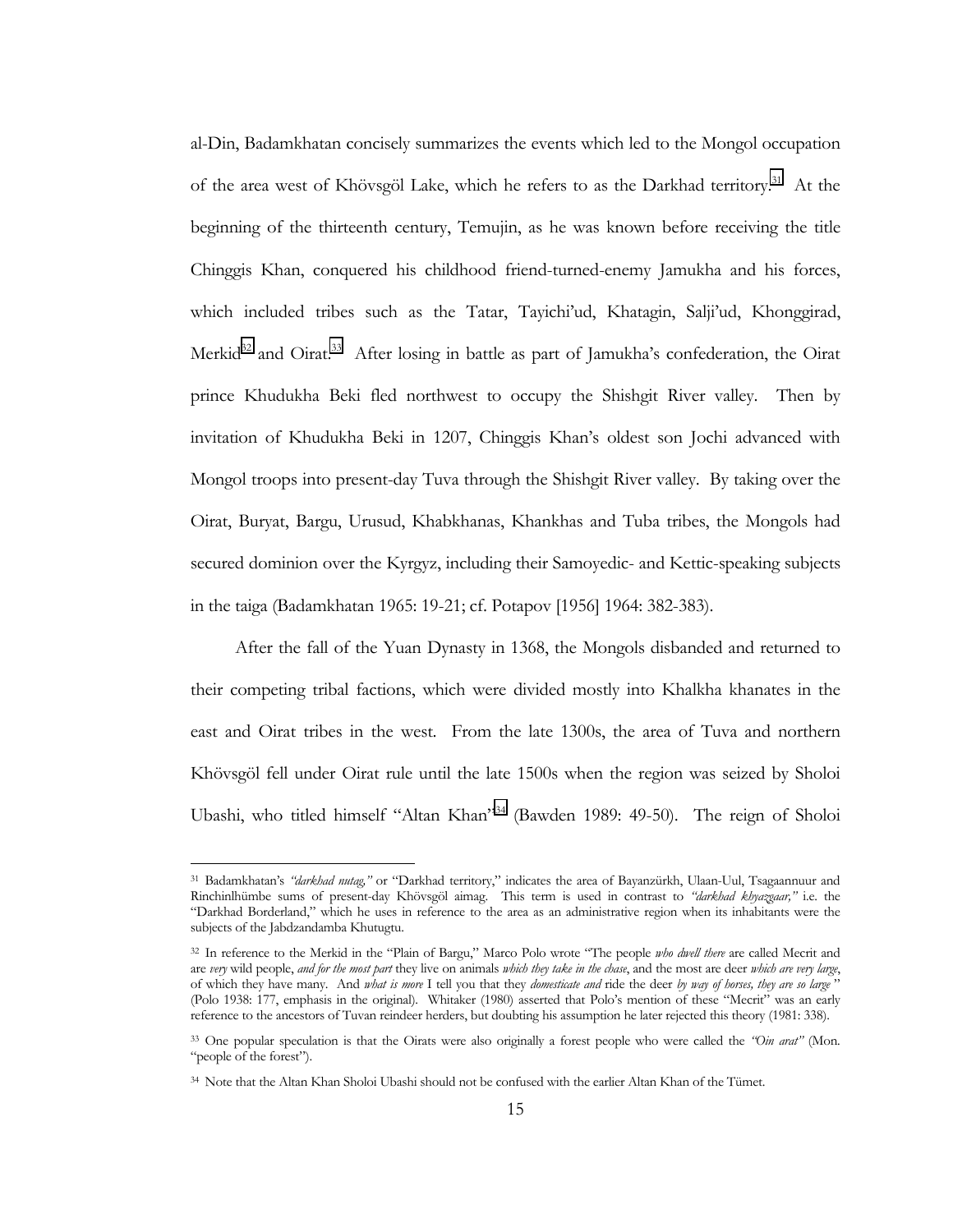Ubashiís khanate continued throughout most of the seventeenth century under his successors, who also bore the title of Altan Khan.

Like most of Inner Asia at this time, the Sayan region felt the increasing pressures of colonialism with the encroachment of Russians to the north and Manchus to the south. Although the Altan Khans claimed suzerainty over the area, political instability was the reality as remnant forces of the Kyrgyz, Oirat and Khalkha continued to skirmish over the fealty of the indigenous population (Forsyth 1992: 94-95). In 1616, Sholoi Ubashi became the first among the Khalkha Khans to establish relations with the Russians in an effort to offset the increasing dominance of the Manchu-Chinese in trade relations and to gain assistance in combating the Oirats. After Sholoi Ubashi's death in 1620, his son Ombo Erdene became the second Altan Khan, and according to the precedent set by his father, he continued to foster relations with the Russians. In order to continue fighting off the Oirats, Ombo Erdene also made an alliance with his Khalkha and Kazakh neighbors. As the Oirats consolidated under the Jungar confederation, Ombo Erdene went as far as to swear allegiance, at least temporarily, to the Tsar in 1634 or 1635. (Bawden [1968] 1989: 49-50; Forsyth 1992: 126)

The Russians took the Altan Khanís pledge seriously and began to infiltrate the Altai-Sayan region heavily by establishing posts for collecting tribute from the native inhabitants. By 1628, the Russians had built the Krasnoyarsk fort, which quickly became the center of the Krasnoyarsk Uyezd, an administrative region which, according to Russian sources, included "the Turkic-speaking Khasut Tuvans (near Lake Kosogol)" (Potapov [1956] 1964: 112). While the Krasnoyarsk Cossacks had gained access to northwest Mongolia via the Upper Yenisei valley from the early 1600s, Forsyth explains that the Russians' seizure of the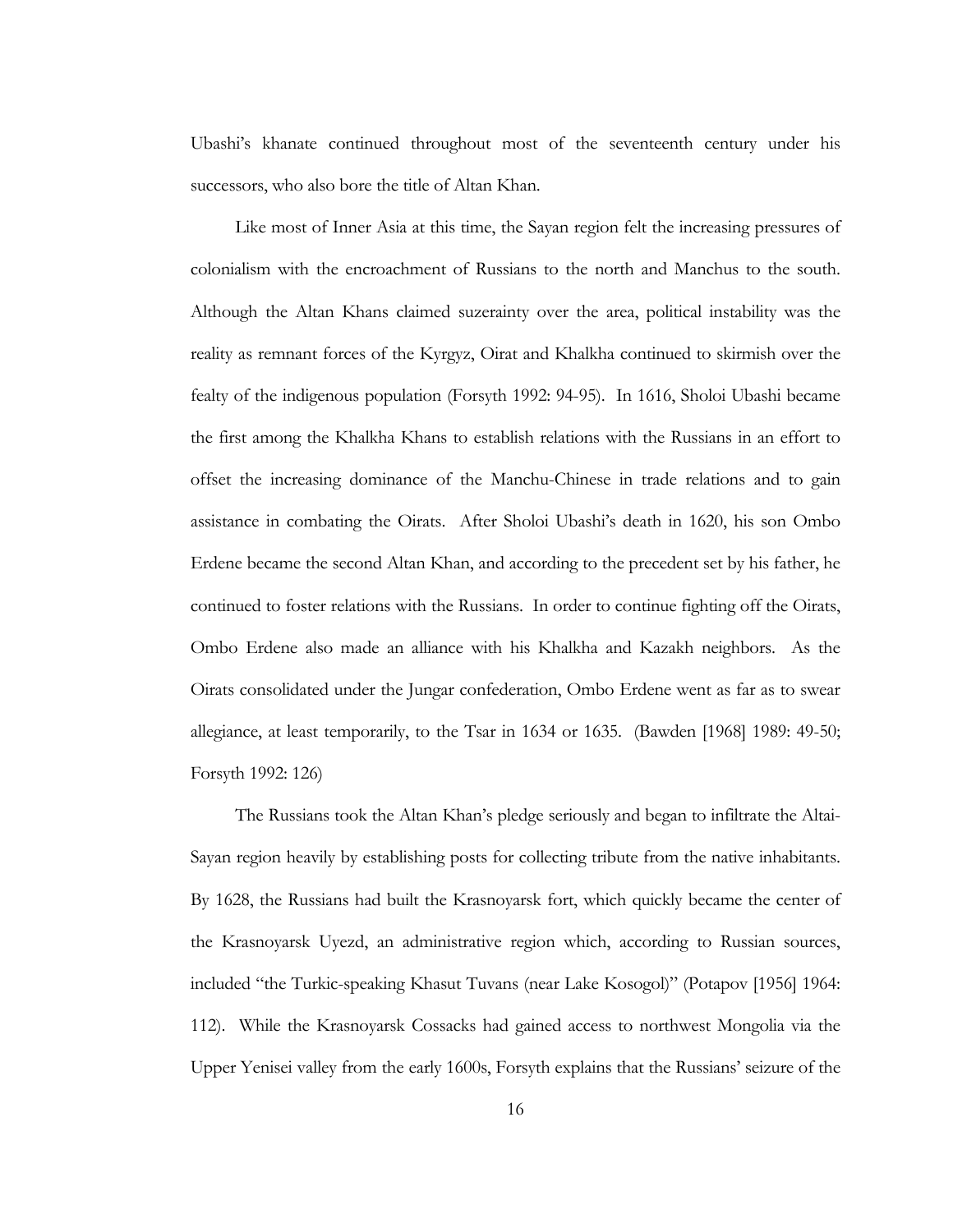Angara region also facilitated their entrance into "Uriyangkhai" land from the east. He notes:

> In 1661, for instance, Russians under Yakov Pokhabov, led by Tungus guides, went up the Irkut valley and crossed the Great Sayan range to Lake Hovsgol (Khubsu-gul). Here they encountered people of Tuva, forced them to submit to *yasak* and abducted one of their princes as a hostage. (1992: 95)

Hence, the Russians, along with the Altan Khanate and Oirats, became the third group to demand tribute from the inhabitants of the Sayan region.

These Russian sources provide the first known ethnographic data concerning the populace in the Khövsgöl region south of the Eastern Sayan. The fact that these people are noted as both Tuvan and Turkic-speaking seems to indicate that they were already an ethnically integrated whole. Yet, the various surviving clans found among the Dukha today reveal the broader cultural diversity involved in the composition of Dukha, or Tuvan, ethnicity. In contrast to many other groups in Mongolia and Tuva, the Dukha have preserved their clan system and various aspects of its functionality remarkably well.<sup>35</sup> The clans presently existing among the Dukha are the Soyan, Balygsh, Urud, Zoot, Salchak, and Dodot.<sup>36</sup> Most of the Dukha population are Soyan, Balygsh or Urud, while only a few remaining households represent the latter three clans. As detailed below, all of these clans

<sup>35</sup> See chapter three for more details on Dukha social organization.

<sup>&</sup>lt;sup>36</sup> The six clans that I have noted here were represented by the numerous Dukha informants with whom I met during three fieldwork trips. Based on his fieldwork among the "Darkhad and *tsaatan*" during the summer of 1959, Badamkhatan claimed that there were eleven *tsaatan* clans: "Categorizing the people which we recorded (excluding the young and deceased) by clan name, 48 people are divided into 11 clans (Khuular-5, Urud-3, Sors-1, Dargalar-2, Kashtag-2, Balgash (Balygsh)-13, Demjee-1, Dodot-2, Soyan-7, Zoot (Jogd)-6, Kher deg-6)" (1960: 33). In a later article, however, he wrote that these eleven occupied the "Uriankhai Uigur of Toj sum," instead of referring to them as *tsaatan*. Evaluating a list, which he provides later in the same article, with the names (28) and clans (6) of virtually every household head in the taiga, renders a clearer representation of the existing Dukha clans: Soyan-4, Balygsh-11, Urud-8, Zoot-1, Salchak-1 and Kyshtag-2. (1996: 271, 290-291) It should be mentioned that the same informants that he records as Kyshtag, also claimed to be Khuular to Otto Farkas (personal communication) and Urud to myself.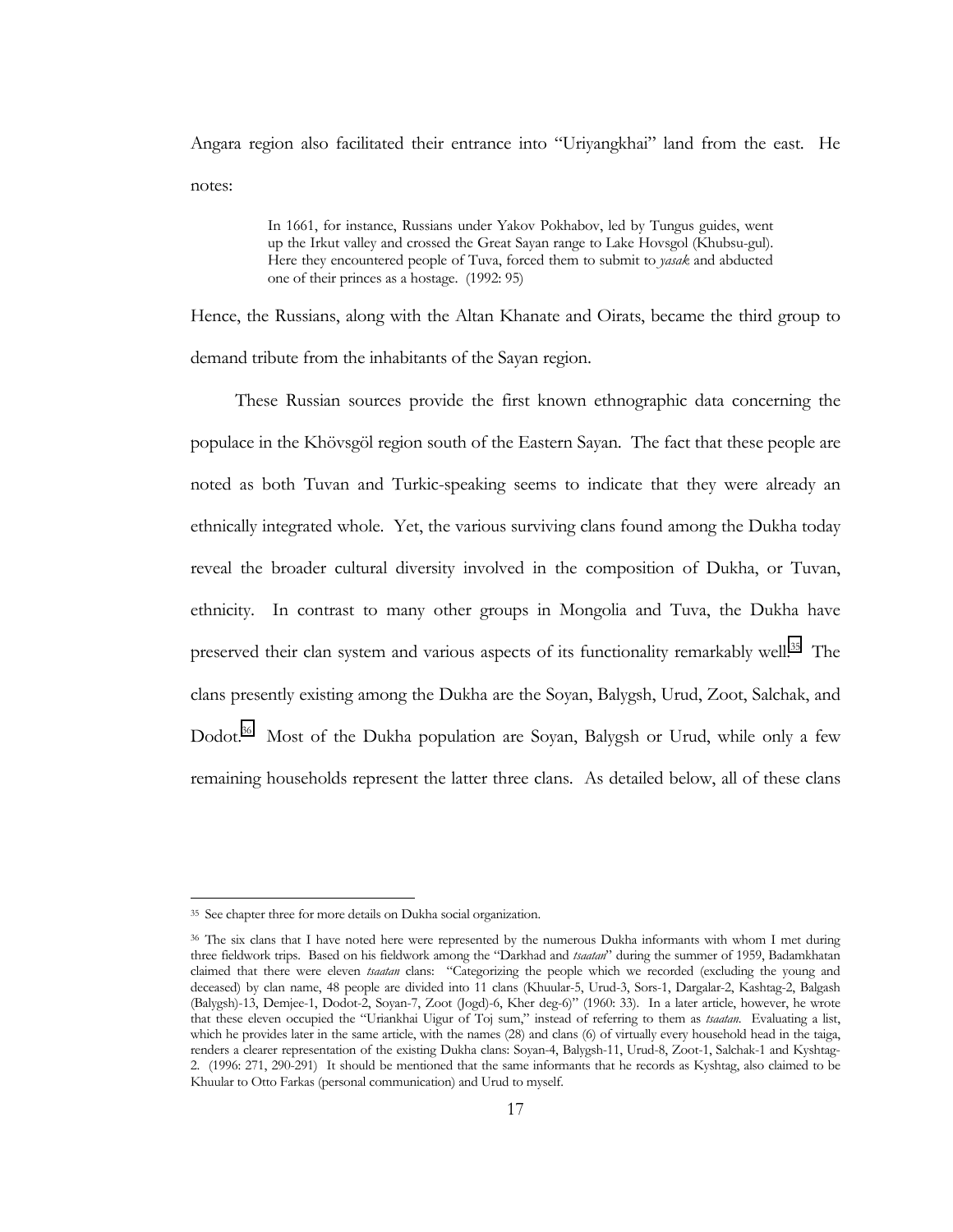are also found among the Eastern Tuvans,<sup>37</sup> and to some extent, among the Tofalar as well.

### *Soyan*

As one of the most prominent Tuvan clans, the Soyan clan name can be found among ethnic Tuvans from Buryatia (Diószegi 1962: 145) to Xinjiang (Mongush 1996: 121). Although the specifics of their ethnic origins are unknown, the Soyan probably did not arise from a single ethnic group, but are most likely a conglomeration of ancient Samoyedic, Kettic, Turkic and Mongolic peoples. One cannot help but notice the obvious similarity between the name of the Soyan clan and the Sayan Mountains, which would correspond with the link often found in Inner Asia between clan ancestry and mountains (cf. Pedersen, n.d.; Humphrey 1980: 256, n. 9; Vainshtein [1972] 1980: 238). Unfortunately, available sources fail to offer any insight to this similarity.

## *Balygsh*

Unlike the Soyan, the Balygsh are localized to the regions of eastern Tuva and northwest Khövsgöl. As do many ethnonyms, the term Balygsh indicates that the people were engaged in a specific vocation, which in this case is fishing, since Balygsh means "fisher." According to Vainshtein, the Balygsh "are descendants of the ancient people of the Uigur stronghold Por-Bajin on Lake Tere-Khol" in eastern Tuva ([1972] 1980: 190). Diószegi also notes that he found Balygsh households along the "Little Yenisey" River, i.e. the Kaa River (1961: 200). Vainshtein further suggests that the Balygsh "hardly migrated at all" since fishing at Tere Khöl Lake was their chief occupation combined with hunting,

<sup>37</sup> Vainshtein provides a list of "some of the principal clans" of the Eastern Tuvans: "Maad, Kezek-Maad, Khaazut, Soyan, Kara-Soyan, Saryg-Soyan, Chogdu, Choodu, Todut, Al-Todut, Kara-Todut, Kuular, Kezek-Kuular, Dargalar, Khoiyuk" ([1972] 1980: 257, n. 10).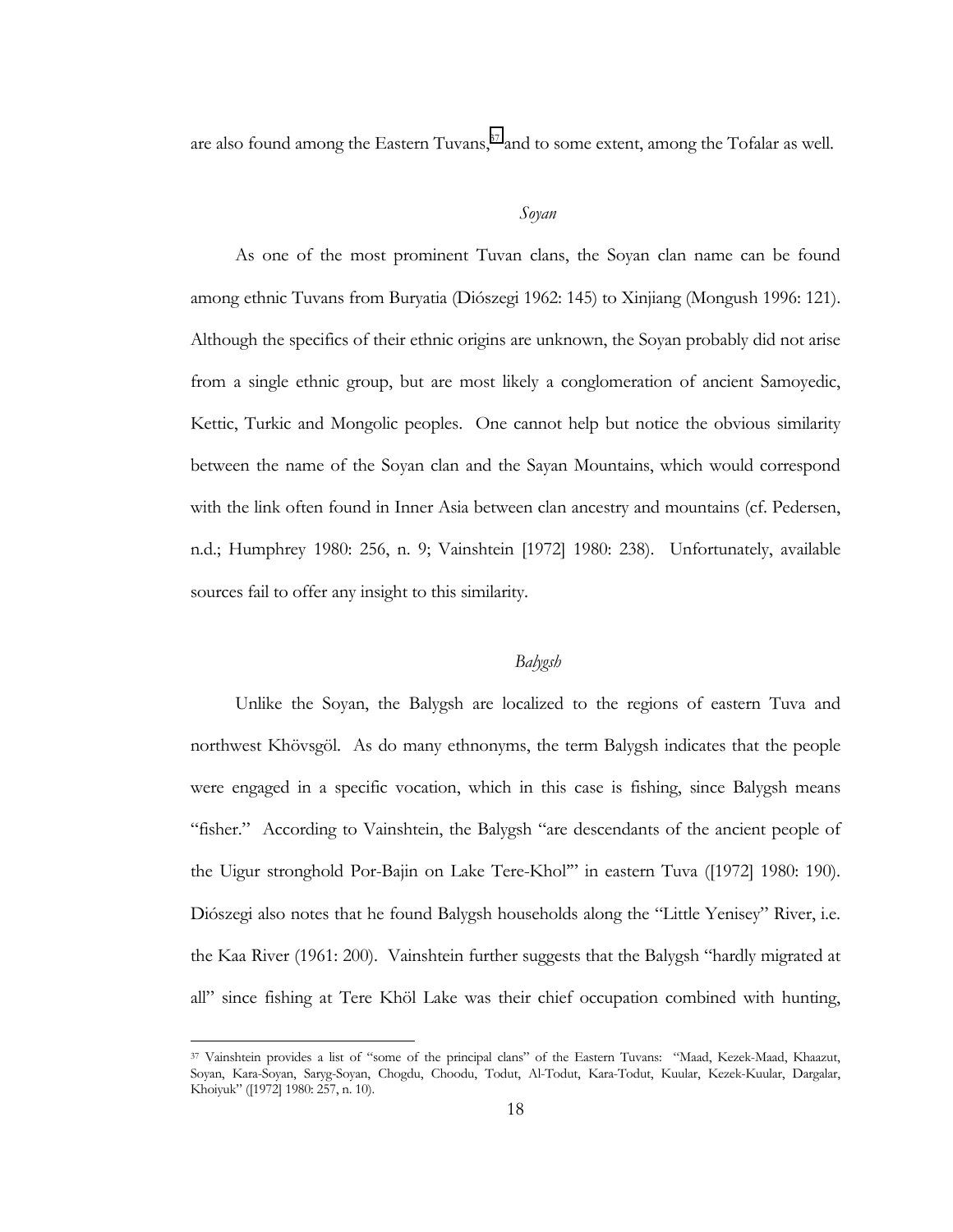gathering and limited amount of herding ([1972] 1980: 190). Though this may have been true for their ancestors, the Balygsh among the Dukha currently associate more with the *tsaatan* vocation.

## *Urud & Salchak*

The Urud and Salchak clans represent the Mongolic element of Tuvan ethnicity (Vainshtein [1972] 1980: 43; Badamkhatan 1960: 33). Although the Salchak are located in various regions in Tuva, the Urud are exclusive to eastern Tuva and northwest Khövsgöl. Urud is also a clan name used during the twelfth and thirteenth centuries by Mongol groups along the Onon and Kherelen Rivers, as well as in present-day Inner Mongolia (Badamkhatan 1965: 64). Considering that the word is Mongolian for "south," Dukha oral history naturally claims the Urud came to the area long ago from a distant land in the south (Badamkhatan 1960: 34). As of late, most Urud among the Dukha have settled for various reasons in Tsagaannuur sum center. The Dukhaís last remaining Salchak, on the other hand, is a female shaman who has lived in the taiga from the day she was born in 1906!

#### *Dodot*

 The Dodot clan, which are referred to as the Todut or Todu (Badamkhatan 1960: 35) in the literature on the Eastern Tuvans, represent the last remaining descendants of the ancient Kets included in the list of Dukha clans (Vainshtein [1972] 1980: 43). Very few Dodot can be found among the Dukha at present, and as Vainshtein points out, the Todut in Tuva "are known only among the Todja population" ([1972] 1980: 43).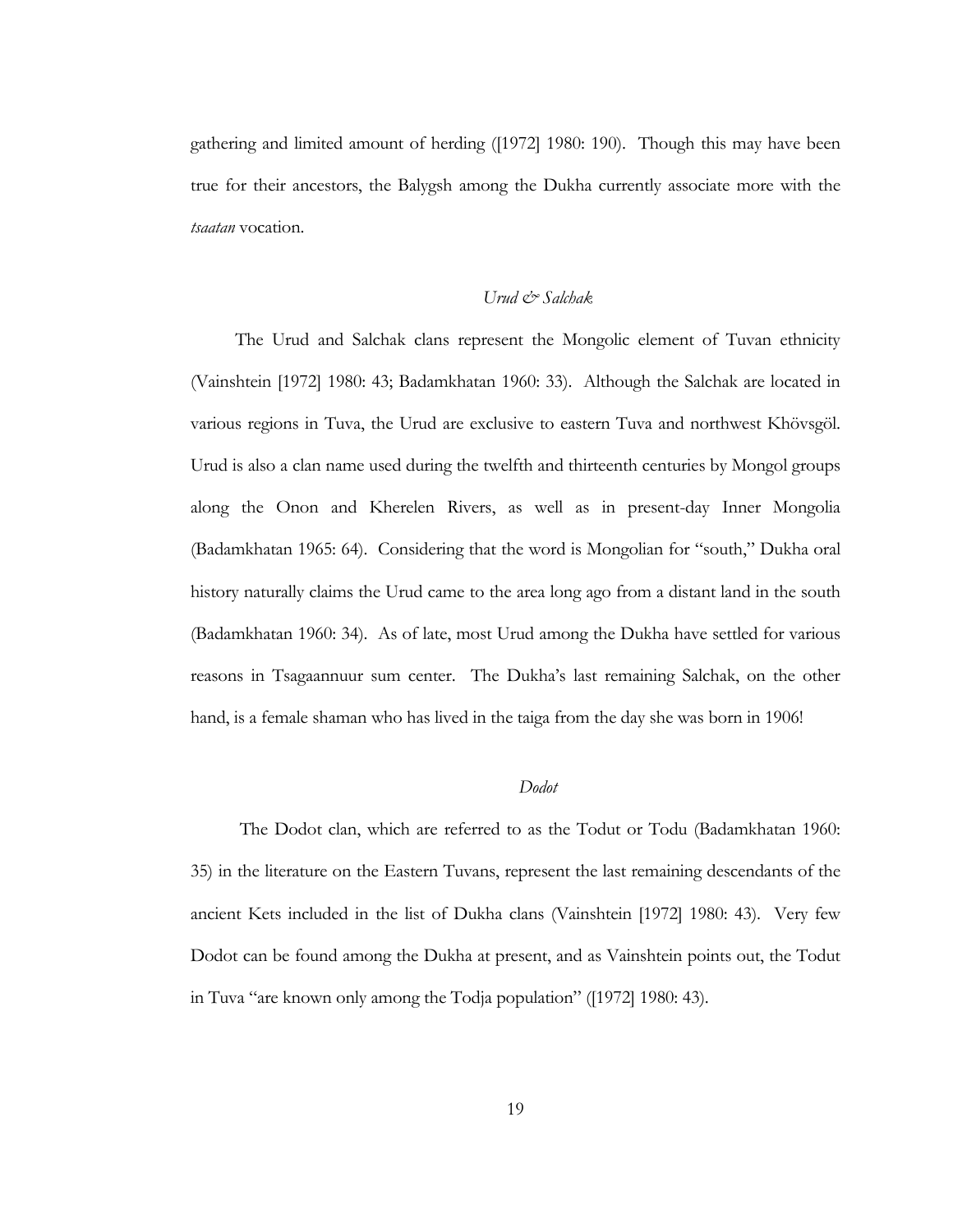*Zoot*

Those of the Zoot clan, or Choodu as they are known throughout eastern Tuva, are considered by consensus to be the descendants of the Sayan region's ancient Samoyedic population (Badamkhatan 1996: 272; Vainshtein [1972] 1980: 43). Badamkhatan notes that the ethnonym of this clan comes in many variations. He provides a list of other variations of the ethnonym, such as Chogdu, Chota, Cheda, Djokdy, etc. (1965: 75). Diószegi also notes that he not only met Dukha of the Ak Choota clan in Rinchinlhümbe sum, but also of the Saryg Chogdu clan in Ulaan-Uul sum in Khövsgöl during the summer of 1960. Like Badamkhatan, Diószegi believes that both the Choota and Chogdu are synonymous with the Zoot (1962: 144); however, Vainshtein ([1972] 1980: 257, n.10), as well as one older Dukha informant, listed the Zoot and Chogdu as separate clans. In light of the fact that the consonant */g/* is often dropped in the morphology of Tuvan words, one could conclude that the terms Zoot, Choodu and Chogdu are derivatives of the same name. Considering that the five principal clans of the Tofalar are the Cheptey, Kash, Saryg-Kash, Chogdu and Kara-Chogdu, the Samoyedic substratum connecting the Eastern Tuvans, Dukha and Tofalar becomes all the more evident (Sergeyev [1956] 1964: 479).<sup>38</sup>

#### *Khaazut*

Finally, although further examined in chapter three, brief mention should be made here of the "Turkic-speaking Khasut" or "Kaysot" as noted by Russian sources (Potapov et al. [1956] 1964: 112; Potapov [1956] 1964: 350). While this clan seems to be nonexistent

<sup>38</sup> I only encountered one Kara Zoot family, albeit a large one, among the Dukha in the taiga while collecting data for this work during the summer of 1999.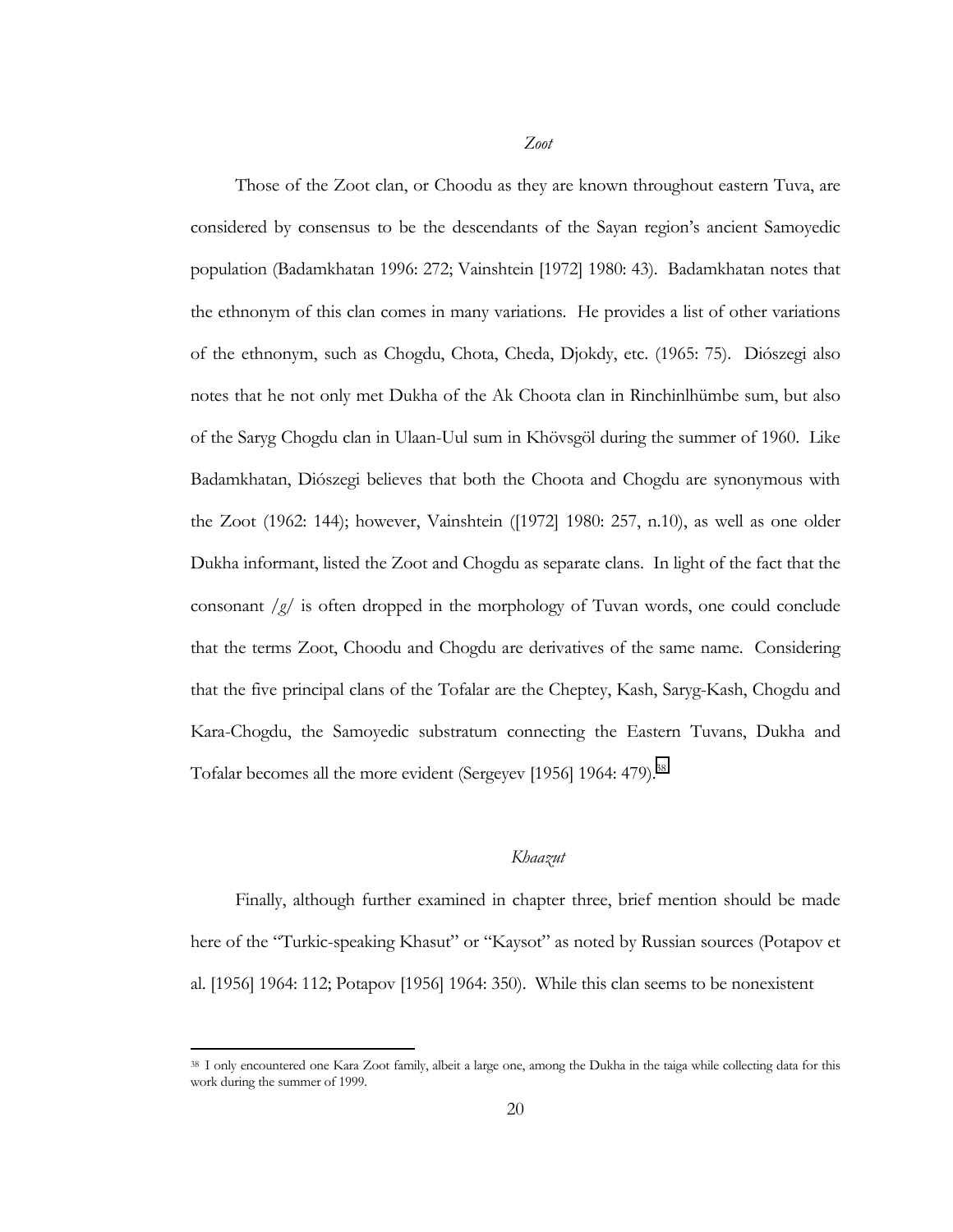among the reindeer-herding Dukha today, Badamkhatan states during the 1960s that some "Khaasud Uriankhai" were located in Khankh sum north of Lake Khövsgöl, as well as some Darkhad Khaasud in Rinchinlhümbe sum (1965: 74). Evidently, the clan remains among the Eastern Tuvans under the name Khaazut (Vainshtein [1972] 1980: 257, n. 10) and among the Tofalars as the Kash and Saryg-Kash (Sergeyev [1956] 1964: 479). As with the Zoot and Chogdu, the Khaazut are believed to be the descendants of the ancient Samoyeds. Presumably, this is indicated by the Samoyedic word *khasava*, or "man," which is still used by the Yamal Nenets (Prokof'yeva [1956] 1964: 547). The Russian ethnographer B. O. Dolgikh asserts that the Khaazut of the seventeenth and eighteenth centuries were divided into two sections—the Turkic-speaking Khaazut occupying the area near the Shishgit and Kaa Rivers, and the Samoyedic-speaking Khaazut on the Oka and Bela Rivers in present-day Buryatia (1960: 263).

The Samoyedic, Turkic, Mongolic, and Kettic elements found in the Dukha clans reveal the diverse influences upon the formation of the Dukha's ethnicity. Yet, simply studying the ratio of clan representatives in proportion to the total population of the Dukha does not determine the degree of influence each of these various ethnic components played. Due to the fact that Tuvan kinship and clan affiliation is generally maintained solely through patrilineal descent, as well as other factors, clans which are presently represented by few members could feasibly grow in representation depending on the gender ratio of future generations.

As noted above, accounts of Russian ventures provide evidence that Turkicspeaking, ethnic-Tuvan peoples had already populated the regions east and west of Lake Khövsgöl by the early 1600s. While these seventeenth-century Tuvans can certainly be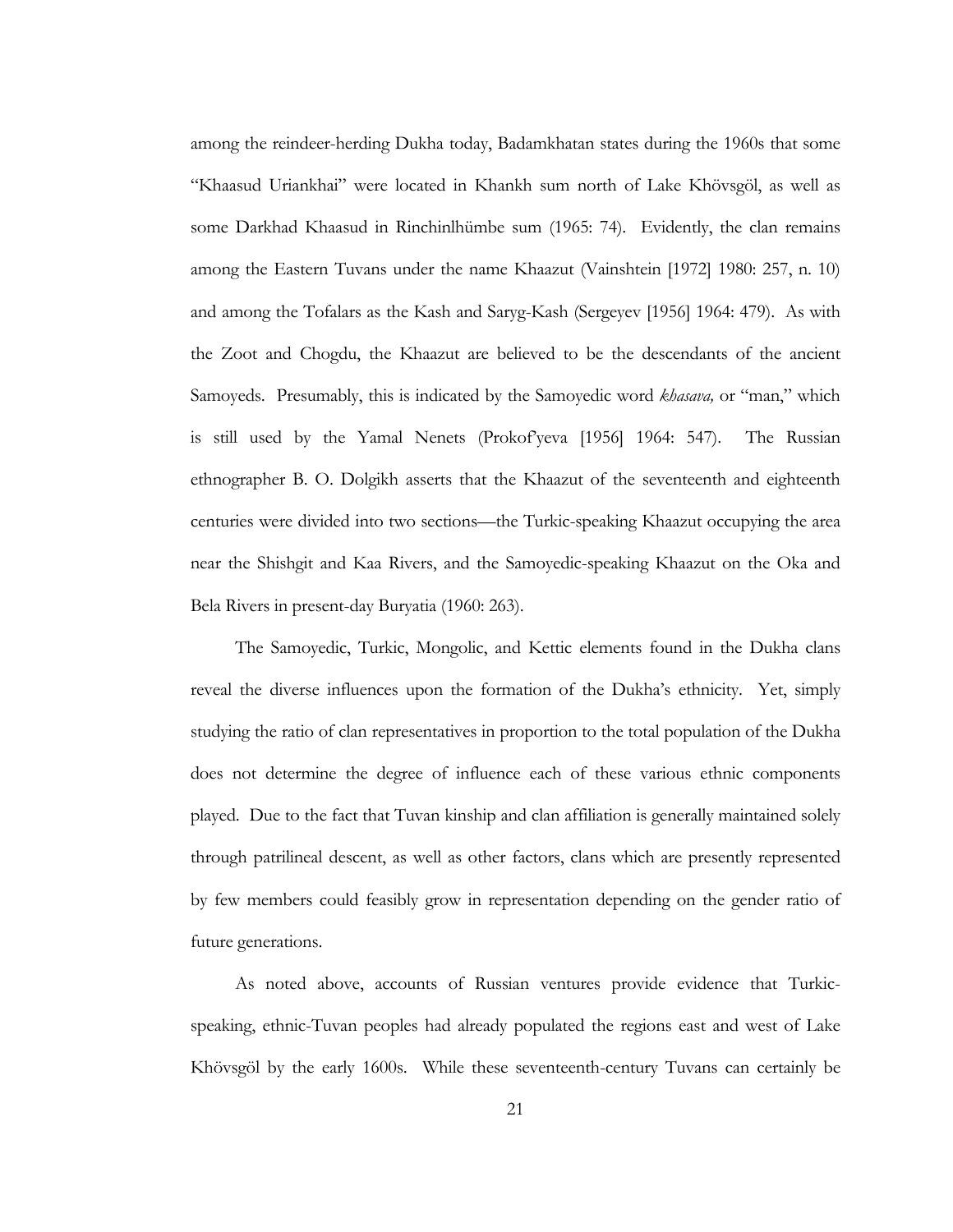considered the ancestors of the Dukha, there is still some question as to how long the present population has considered present-day Khövsgöl their home. Relying on his informants, Diószegi suggests that the Dukha are "no aborigines to the area in question," and comments that, while some first migrated into the area in the eighteenth century, the others arrived as late as the 1940s (1961: 201). Yet, as with the ethnonym issue, depending on the informantís knowledge of history in regards to his specific clan and the Dukha as a whole, different informants may give different answers to the question of when they entered into the confines of what is now Mongolia.

Examining place names in the region provides evidence supporting their early arrival, evidence which is perhaps more significant than either the Russian documents or the Dukha's oral history. While some place names are definitely either of ancient Turkic origin (e.g. Khoridol Sardag Mountains and Lake Khövsgöl<sup>39</sup>) or of Mongolian origin (e.g. Tengis River, Khogorog River and Orkhon Mountains), an equal or greater number of place names that are specifically Tuvan exist. While Badamkhatan has compiled a list of Turkic and Tuvan place names elsewhere (1965: 78-80), the following table is provided to illustrate the specific Tuvan elements of prominent place names that are well within the confines of present-day Mongolia:

Names of Rivers Names of Mountains

*Doshdyg* (*Khem*) Icy (River) *Kara Chas Saryg Chas Sailag Bagtag* Black Rain Yellow Rain Rocky Rope

 $\overline{a}$ 

Güshteg (Dag) Powerful (Mountain) *Agaya* (*Ak-aya*) *Jarai*  Beautiful *Khalbagtag*  Spoon White Cliff

<sup>&</sup>lt;sup>39</sup> The word "Khövsgöl" has no meaning in Mongolian, but most likely derives from the Turkic words Kök Sug Köl, meaning Blue Water Lake (information from Yoengsiyebu Rinchen transmitted by György Kara, personal communication).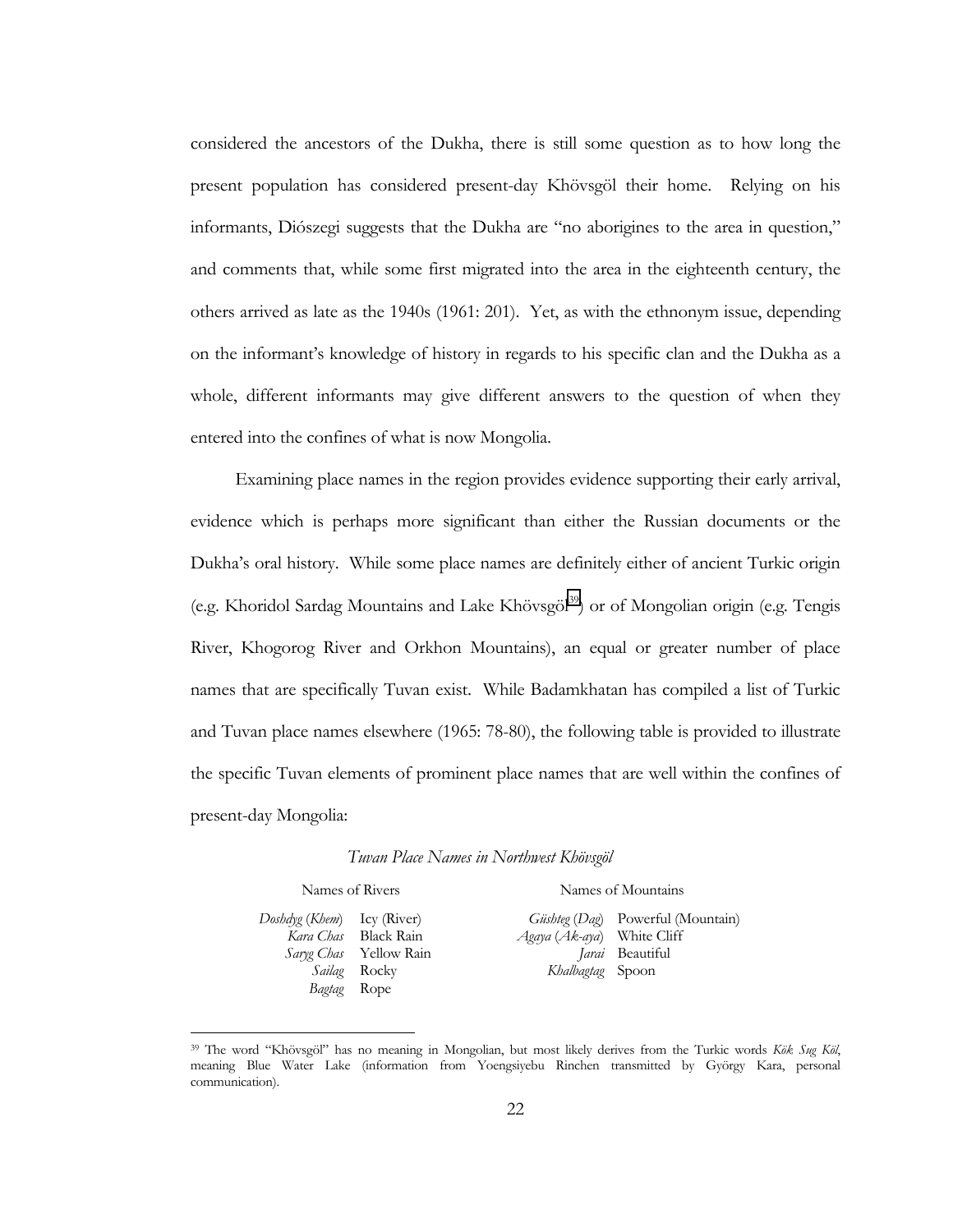#### Names of Lakes

#### *Mungarag Khˆl* Discouragement Lake

Throughout the sixteenth and seventeenth centuries, the various Mongol tribes were increasing their religious and political ties with Tibet. In 1639, the Tüsheet Khan's younger son was chosen by the Khalkha to become their religious head and was commemorated at his inauguration by other Khalkha nobility with donations of vassals that became his clerical serfs, or *shavi* (Mon. "disciple"). In 1649, the young prince-lord was sent to Tibet for a period of study under the Dalai Lama and Panchen Lama, where he was deemed the Jabdzandamba Khutugtu, the living Buddha of the Khalkha. After his return, the Jabdzandamba Khutugtu quickly gained religious and political power among the Khalkha tribes to the degree that his administrative office, or *shavi yaamen*, rose economically to a level equal with a Khalkha khanate. The increasing power of the Jabdzandamba Khutugtu created tense relations between the Khalkha and the regent of Tibet, who was an ally of the Jungar leader, Galdan Khan. (Bawden [1968] 1989: 53-69)

Meanwhile, the third and last Altan Khan, Lubsang-Taiji, had become so entangled with Khalkha disputes that he killed the Dzasagt Khan in 1662 while the Russians were penetrating his territory. Immediately, the murdered Dzasagt Khan was succeeded by his brother, but amid the disturbance, some of the nobles belonging to the Dzasagt Khan moved with their subjects to join the newly appointed the Tüsheet Khan, the older brother of the Jabdzandamba Khutugtu. Ignoring the new Dzasagt Khanís request to retrieve his subjects, the Tüsheet Khan welcomed the new immigrants. For reasons unknown, the Tüsheet Khan was compelled to avenge the death of the murdered Dzasagt Khan and pursued Lubsang-Taiji, but he escaped to the Kemchik River in present-day Tuva where he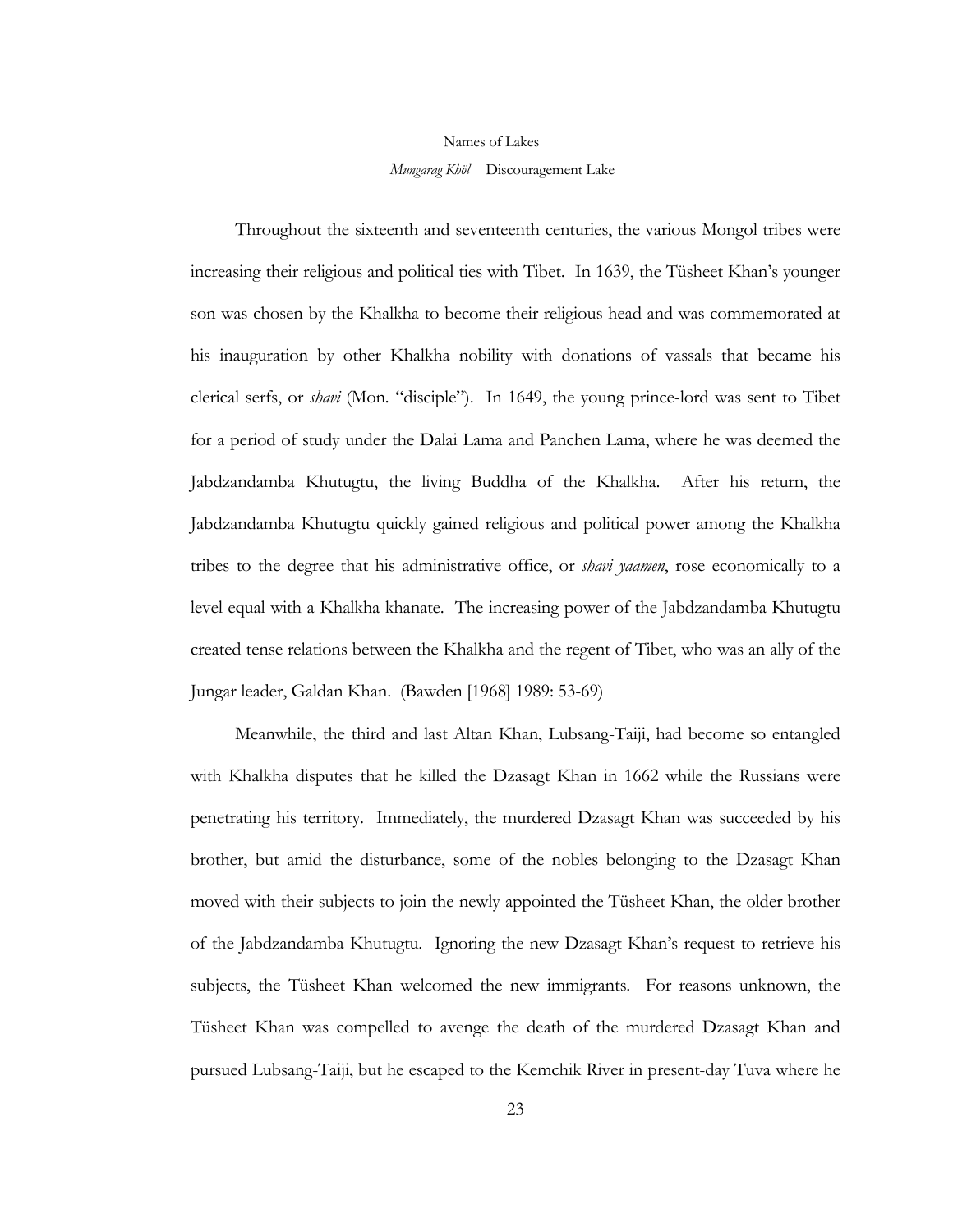was subjugated in 1667 by the Jungar Confederation. Once again, the area of present-day Tuva had fallen under the rule of the western Mongols. (Bawden [1968] 1989: 63)

Due to the lack of detailed information concerning the area during this period, it is difficult to know exactly which entity, or entities, had actual claim over northern Khövsgöl after the capture of Lubsang-Taiji. It is possible that, in the effort to find an inroad into Khalkha territory, Galdan Khan, the new head of the Jungar, included this region when he handed Lubsang-Taiji over to the Dzasagt Khan (cf. Bawden [1968] 1989: 63). Based on an old Mongolian source, Badamkhatan asserts that the Altan Khanís rule of northern Khövsgöl and its inhabitants were replaced by Genden Sain Khuntaij of the Dzasagt Khanate. Supposedly, Genden Sain Khuntaij later decreed the area to be the Banner of Prince Erdene Düüregch and assigned at least a section of the inhabitants to his nephew Geleg Noyon Khutugtu as clerical serfs (1965: 24). Sources are not clear, however, on the actual location of this group of inhabitants.

The 1680s, as Bawden ([1968] 1989: 69-71) records, were filled with internal struggles among the Khalkha, mainly between the Tüsheet Khan and Dzasagt Khan, while both the Jungars and Manchus tried strategically to exert their respective influences on the Khalkha in hopes of eventual conquest. In order to strengthen Manchu-Khalkha relations, or perhaps to stabilize a prospective colony, the Manchu-Chinese emperor arranged for the Jabdzandamba Khutugtu and a representative from Tibet to meet at Khüren Bilchir in 1686 with the Khalkha khans and facilitate reconciliation between them. According to Bawden, the assembly was a success. The Tüsheet Khan agreed to return the runaways to the Dzasagt Khan, and they "all embraced in an atmosphere of apparent sweetness and light" ([1968] 1989: 71).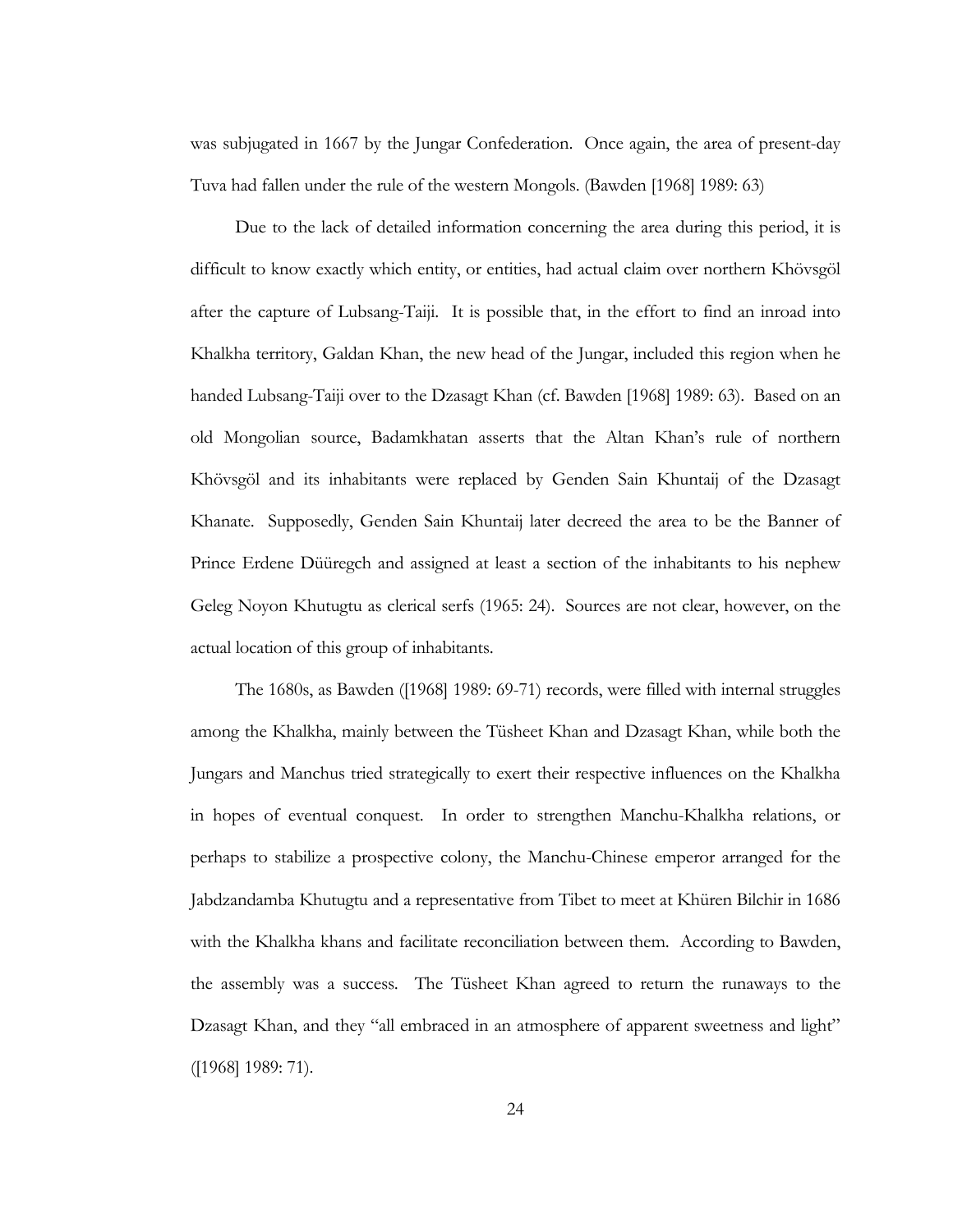Interestingly, Badamkhatan proposes that, amidst all the serf shuffling at the Khüren Bilchir assembly, Geleg Noyon Khutugtu presented his shavi population to the Jabdzandamba Khutugtu whereby they were bestowed the title *"Darkhad*," meaning "of special reserved status" (1965: 25). The exact reasoning behind this move is unknown; yet, the transfer does seem understandable given the familial ties of Geleg Noyon Khutag to the Dzasagt Khanate and the Jabdzandamba's relation to the Tüsheet Khan, not to mention the conducive "atmosphere of apparent sweetness and light" at the assembly. Bawden further notes that while the Jabdzandamba had control over numerous groups of clerical serfs in different regions, the only actual territory under the shavi yaaman administration was that of the Darkhad ([1968] 1989: 69).

Given the fact that this combination of both the shavi and territory of the Jabdzandamba, and even the name Darkhad, is unique to northern Khövsgöl, one must wonder whether this *"darkhad-ness*," i.e. special status, was ascribed to the place, the populace or both. Also, since the title Darkhad is in the plural form of Mongolian which is generally used for people, as opposed to the singular, e.g. *darkhan gazar*, applied to land, the term itself suggests that this reserved status applied to the population rather than to the land. According to Badamkhatan, this unique combination came about because all other clerical serfs who were donated to the Jabdzandamba yet located elsewhere already had rights to rangelands before they became his subjects  $(1965: 26)^{40}$  Correspondingly, Badamkhatanís assertion would suggest the clerical serfs offered by Geleg Noyon Khutugtu had no rights to a specific territory and hence were either relocated or granted permission to settle in a new region which may or may not have been previously occupied. On the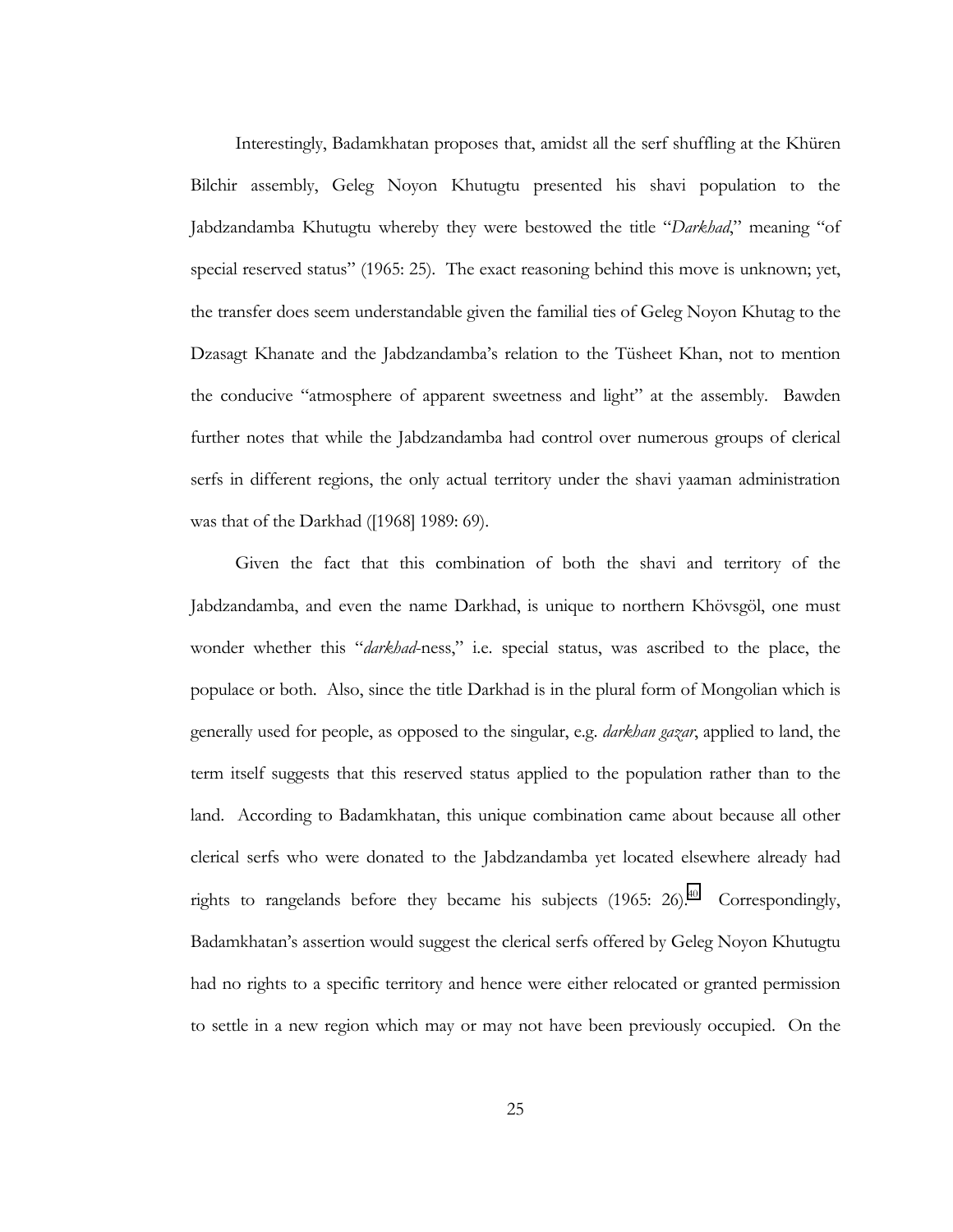other hand, it is possible that perhaps Geleg Noyon Khutugtuís gift was simply both the territory and its autochthonous population.

When exploring the relationship between the ethnic identity of the Dukha and the region in which they reside, it is crucial to understand that the term *darkhad* does not necessarily apply to the territory, but may possibly apply to the populace, as discussed earlier. Unfortunately, Badamkhatan makes the assumption that this donation to the Jabdzandamba was a gift of territory rather than of population.<sup>41</sup> While he does acknowledge that the area of northern Khövsgöl was "indisputably" under Uriankhai tribes prior to the Khüren Bilchir assembly (1965: 61), he generally seems to write as if the whole region west of Lake Khövsgöl and within the confines of present-day Mongolia (i.e. the area of Bayanzürkh, Ulaan-Uul, Tsagaannuur, and Rinchinlhümbe sums) were offered to him as well (1965: 25-34). This would mean that the inhabitants of the area, i.e. the ethnic Tuvans, would have also been included in the offering to the Jabdzandamba. Granted, there are Tuvan elements in the ethnic composition of the Darkhad, but only five out of Badamkhatanís list of twenty-six existing Darkhad clans (1965: 113-114) could be considered Tuvan, while the rest are either of Mongol, Turkic or unknown origin. Similar to his analysis of reindeer herding, Badamkhatan over-emphasizes the "Uriankhai" element in Darkhad ethnogenesis in order to legitimize both his tendency of applying the term ìDarkhad territoryî to the said region and his inclination towards writing about the *tsaatan* instead of the Dukha. As if he were unaware of the fact that northern Khövsgöl was known administratively as Lake Khövsgöl Uriankhai Borderland (see next chapter),

 <sup>40</sup> Bawden also notes that land and shavi were generally not intrinsically connected, or in other words, shavi-ness was usually about people and livestock not land, and thus could be relocated if desired ([1968] 1989: 14).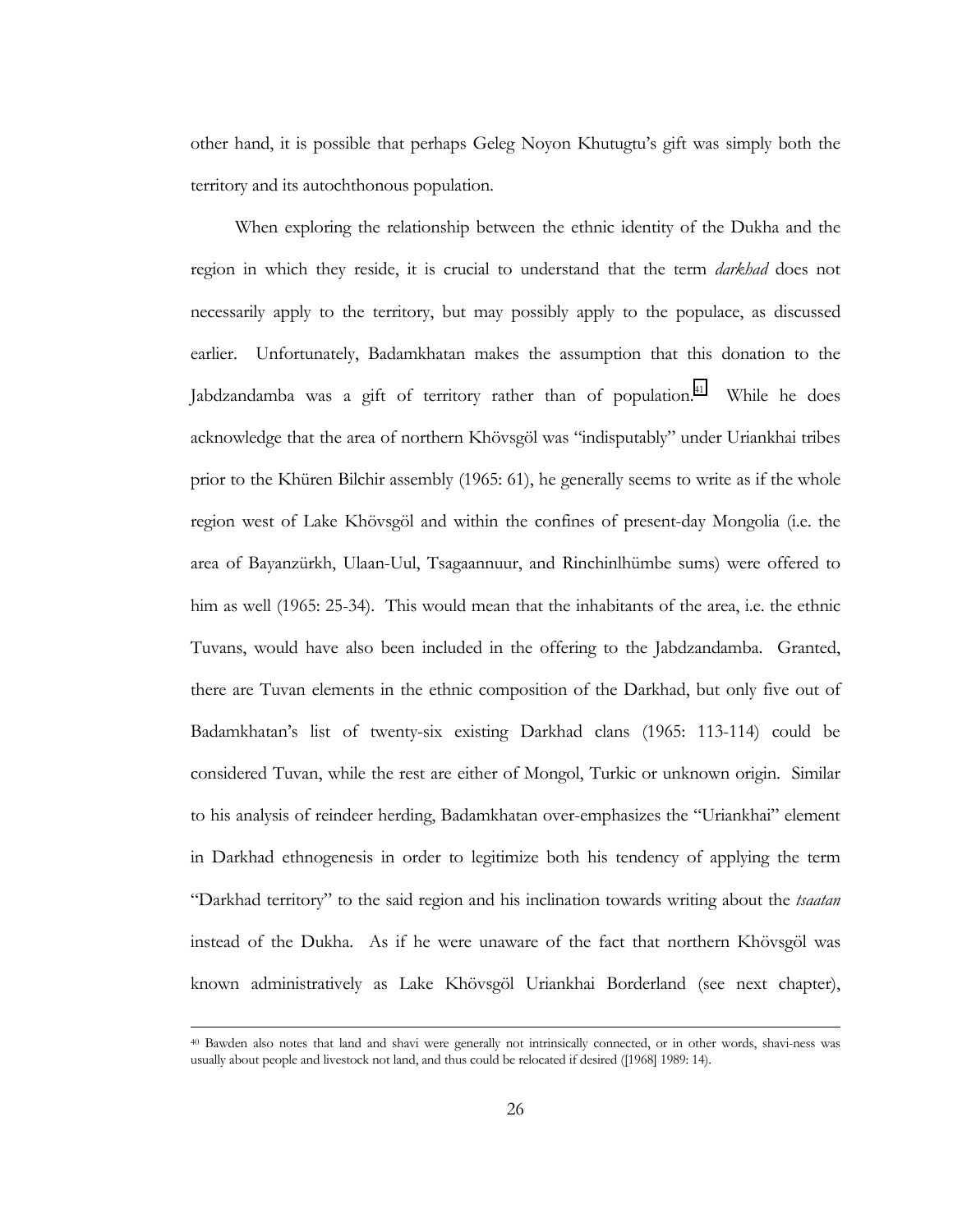Badamkhatan rarely uses the titles of Uriankhai Region or Uriankhai Territory in his writings.

With the limited sources available, it is impossible to know exactly to which ethnic group the Darkhad belonged before becoming *darkhad*; nor are the details defining the specific boundaries of the given area known. Regardless of their ethnic origins, it should suffice to say that the population that inhabited the mountain-steppe region became the Darkhad in 1686. In any case, at least a portion of both the people and territory would ultimately become "reserved" for the Jabdzandamba as a result of the Khüren Bilchir assembly. Yet, this was not the most historically significant outcome of the assembly.

The Khüren Bilchir assembly and the reconciliation of the Khalkha was not such a success in the opinion of Galdan Khan of the Jungar. According to Bawden, the behavior of the Jabdzandamba toward the Tibetan representative apparently was considered inappropriate by Galdan, who took the occasion as a pretext for invading the Khalkha. Bawden explains:

> He [Galdan] claimed that the fact that the Khutuktu had been seated on a throne similar to that of the Dalai Lama's representative and had maintained an unfriendly disposition towards him was an expression of disrespect towards the Dalai Lama himself. ([1968] 1989: 74)

As a result, Galdan Khan eventually launched an attack of such force that by 1688 the Jungars had all but displaced the Khalkha nobility, including the Jabdzandamba. Discussing their options in retrieving their land, the deposed Khalkha rulers convened in Inner Mongolia and made a decision that would change the course of Mongolian history. Unable to overthrow the Jungars alone, and uninterested in assistance from Russia, the

<sup>&</sup>lt;sup>41</sup> Since the question of Darkhad ethnogenesis has been thoroughly discussed by Badamkhatan elsewhere, it will not be dealt with in length here (1965: 57-80).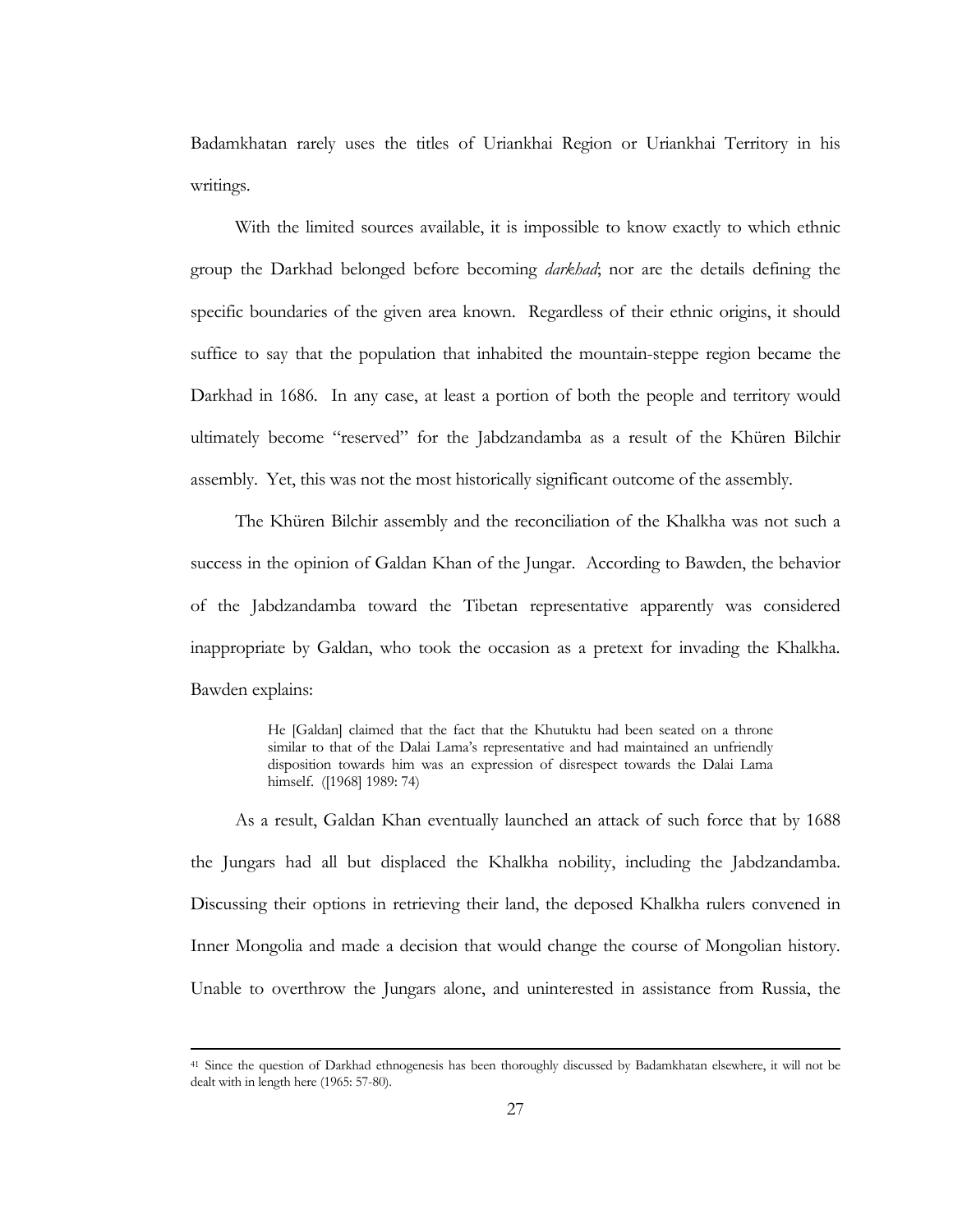Khalkha essentially invited the Manchu emperor to accept them into the empire and support their struggle against the Jungars. Their request was granted, and for the next two and a half centuries, the land of Mongolia became a Manchu-Chinese colony. (Bawden [1968] 1989: 76-77)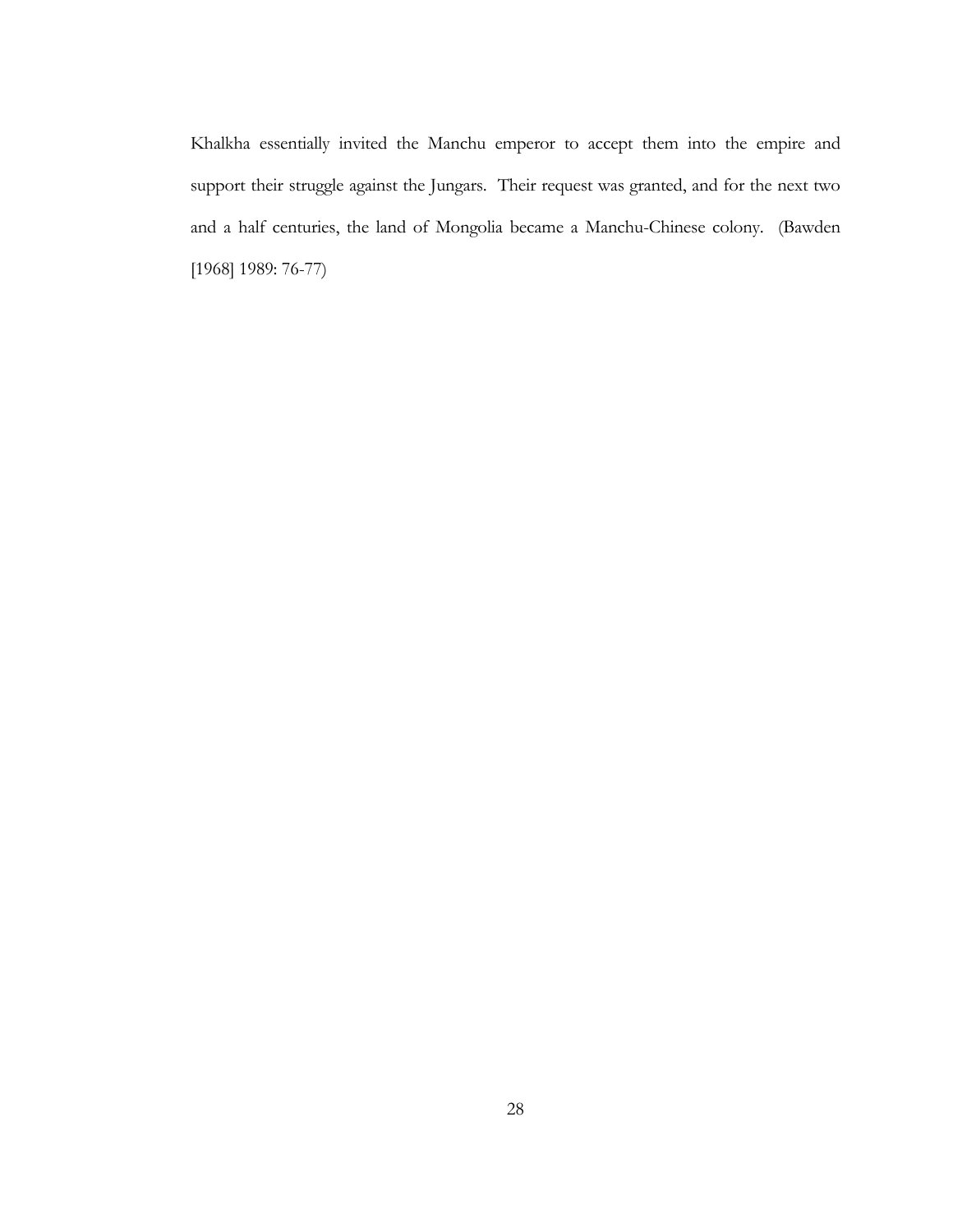## *Chapter 3*

## THE URIANKHAI

*Conditions Under the Manchu Empire, 1688-1911* 

Once the doors were opened to the Manchu-Chinese in 1688, the Manchus established an administrative system that would keep the region under domination throughout the Manchu (Qing) era until 1911. Unfortunately, many of the vital documents that relate to northern Khövsgöl under Manchu rule were destroyed in 1912.<sup>1</sup> Thus, apart from a piecemeal of written sources and the Dukhaís surviving oral traditions, many details of Dukha history in relation to this period remain a mystery.

After the Darkhad became the clerical serfs of the Jabdzandamba Khutugtu in 1686, Badamkhatan speculates that Mongolian peoples from various regions continued to join the Darkhad population as the Buddhist influence of the Jabdzandamba expanded. The annual migration of the Darkhad covered a distance upwards of two to three hundred kilometers from the Agar and Beltes Rivers in the south to the Shishgit River valley in the north. The original "Uriankhai" clans, however, continued to occupy the western edge of present-day Tsagaannuur and Ulaan-Uul sums under the supervision of Prince Erdene Düüregch, with part of the population herding reindeer and the other herding steppe-bound livestock. Thus, according to Badamkhatan, the general area used by the Darkhad would be situated between Lake Khövsgöl on the east and the territory occupied by the Dukha to the west.

<sup>&</sup>lt;sup>1</sup> In 1999, I was told by officials at the state archives in Ulaanbaatar that very few documents have survived from the Manchu administrative offices of Khovd and Uliastai (Ishdorj, personal communication).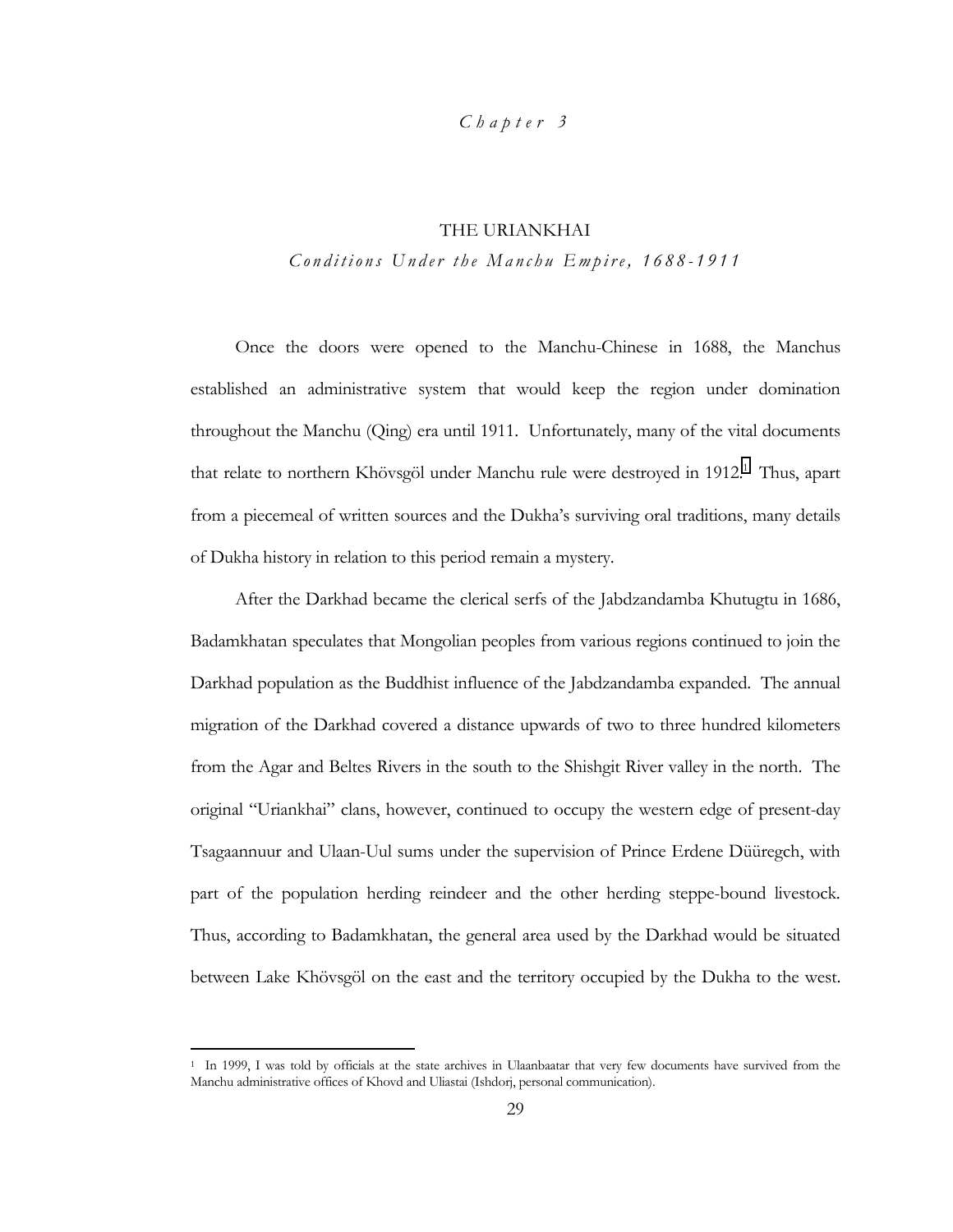Inevitably, "acute conflicts" arose between the two groups over water and pasture. (Badamkhatan 1965: 25-26)

Although Badamkhatan assumes that Manchu rule over the entire area of northern Khövsgöl began with the Jabdzandamba's pledge of allegiance to the emperor in 1688, available sources are simply not clear which party retained power over the region. Considering the ensuing events, however, the area of northern Khövsgöl, outside the perimeters of the Darkhad's pastures, most likely remained under the rule of the Jungars.

 In 1727, the two great colonial powers of Russia and Manchu-ruled China came together in agreement under the Kiakhta Treaty which was to settle, among other things, the border issues between them. Given that present-day Tuva was to become enveloped into the Manchu Empire in the mid-1700s, the generally accepted view of the 1727 Kiakhta Treaty is that Russia and China had decided the whole region of the Upper Yenisei basin south of the Sayan range would belong to the Manchu Empire (cf. Forsyth 1992: 95). The Austrian ethnographer Mänchen-Helfen, who was one of the only Westerners to visit Tuva during the 1920s, points out, however, that the agreement specified that all disputed areas would be divided by watersheds. If a watershed emptied into a river that flowed north, it was declared Russian territory, and if south, it went to the Manchu Empire ([1931] 1992: 189). Hence, according to the Kiakhta Treaty, the whole of the Upper Yenisei Basin, including the northwest area of present-day Khövsgöl aimag, or the Darkhad region, should have become Russian soil and not Chinese.

 30 For the next thirty-eight years after the treaty was signed in 1727, Bawden reports that the Manchus established watch-posts along the northern border in order to safeguard their new frontier from Russian encroachment and to hinder Russo-Mongol relations. Interestingly, the string of watch-posts stretching westward to the Altai Mountains marked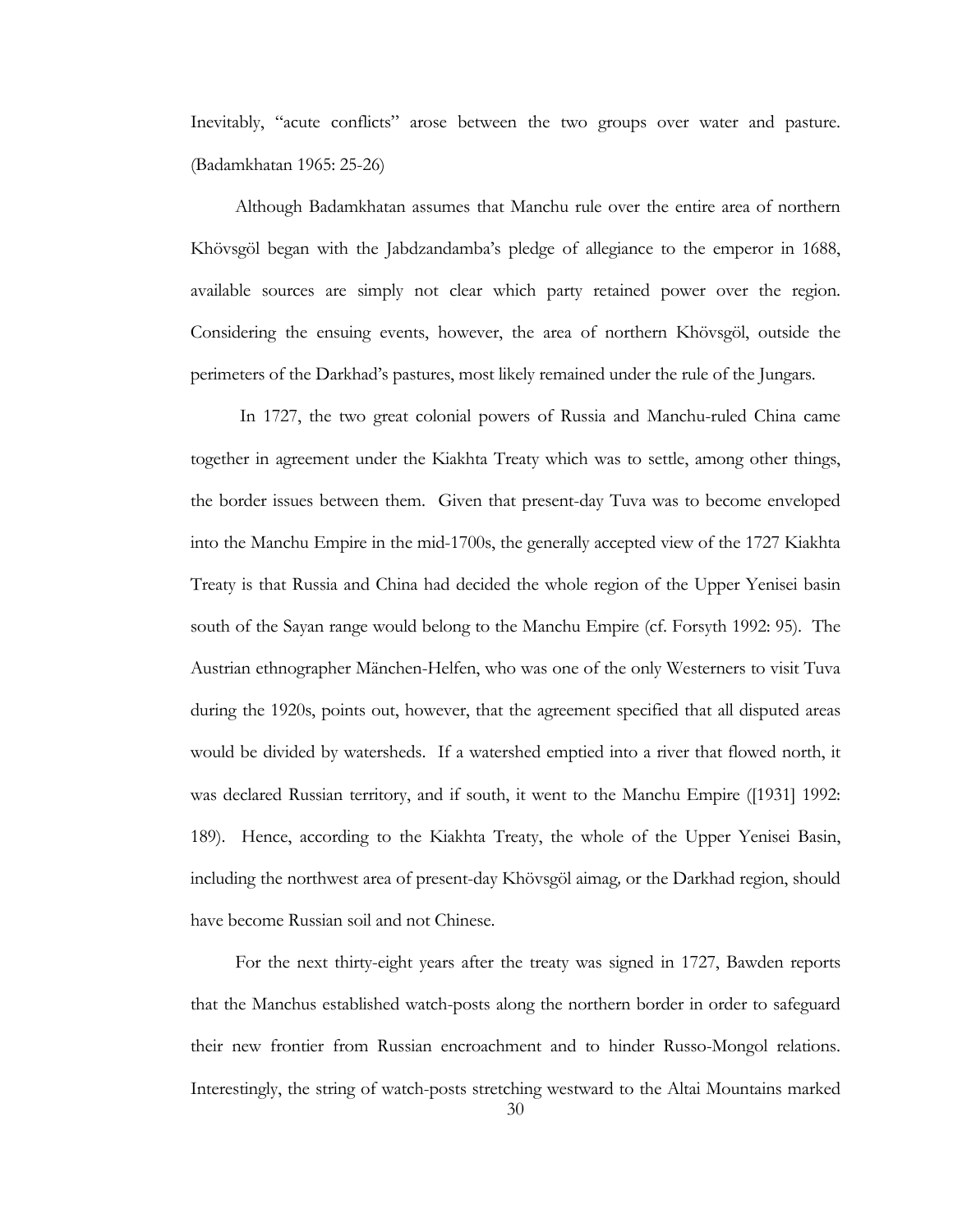the northern border south of Lake Khövsgöl and Tuva (Bawden [1968] 1989: 103).<sup>2</sup> At the same time, Mänchen-Helfen recounts that the Russians maintained their border posts along the Sayan Range, which left the entire area of present-day Tuva and northern Mongolia outside the realm of both Russian and Manchu territory. Mänchen-Helfen explains this blunder by stating that "because they had no maps, the Russians were ignorant" of their own borders ([1931] 1992: 189). Granted, Tsarist Russiaís failure to seize a claimed territory is remarkable, yet the area was probably not a "no-man's land" that was free of domination as Mänchen-Helfen proposes. On the contrary, the Jungars maintained control over present-day Tuva and probably northern Khövsgöl until they were finally displaced in 1757 by the Manchus.<sup>3</sup> Perhaps most remarkable is that the Russians allowed the Manchus to take control of Tuva and Khövsgöl once the Jungars were toppled. As fate would have it, the border was drawn along the Sayan Ridge, dividing the Tofalar from the Eastern Tuvans, to whom they had been akin for centuries past (Potapov [1956] 1964: 384).

Once in power, the Manchus began to organize the Tuvan population, including the Dukha, into military-administrative units which were based on the "the former princedoms" of Mongolia and Tuva" (Potapov [1956] 1964: 384).<sup>4</sup> Vainshtein describes the administrative structure of Tuva as being arranged into administrative divisions and sub-

<sup>2</sup> Badamkhatan notes that after the watch-posts were established, a law was pronounced which allowed the Darkhad to enter Manchu-Khalkha territory only through the Beltes watch-post with written permission. He further claims that because the Darkhad and Khalkha guards came into conflict over various pasture and livestock issues, the Darkhad were not given due access to other Mongolian tribes. Badamkhatan proposes that this isolation resulted in the Darkhad becoming the most culturally and linguistically backward of all other ethnic groups at the beginning of the twentieth century. (1965: 26-27)

<sup>&</sup>lt;sup>3</sup> Since Bawden has already provided an interesting, in-depth description of the Jungar's demise in present-day Tuva and northwest Mongolia ([1968] 1989: 110-124), the topic will not be dealt with here.

<sup>4</sup> Vainshtein ([1972] 1980: 233-248) and Potapov ([1956] 1964: 384-389) deal with the subjects of administrative structure and social relations among the Tuvans during the Qing period. The topic will be discussed here only as purtains to the Dukha.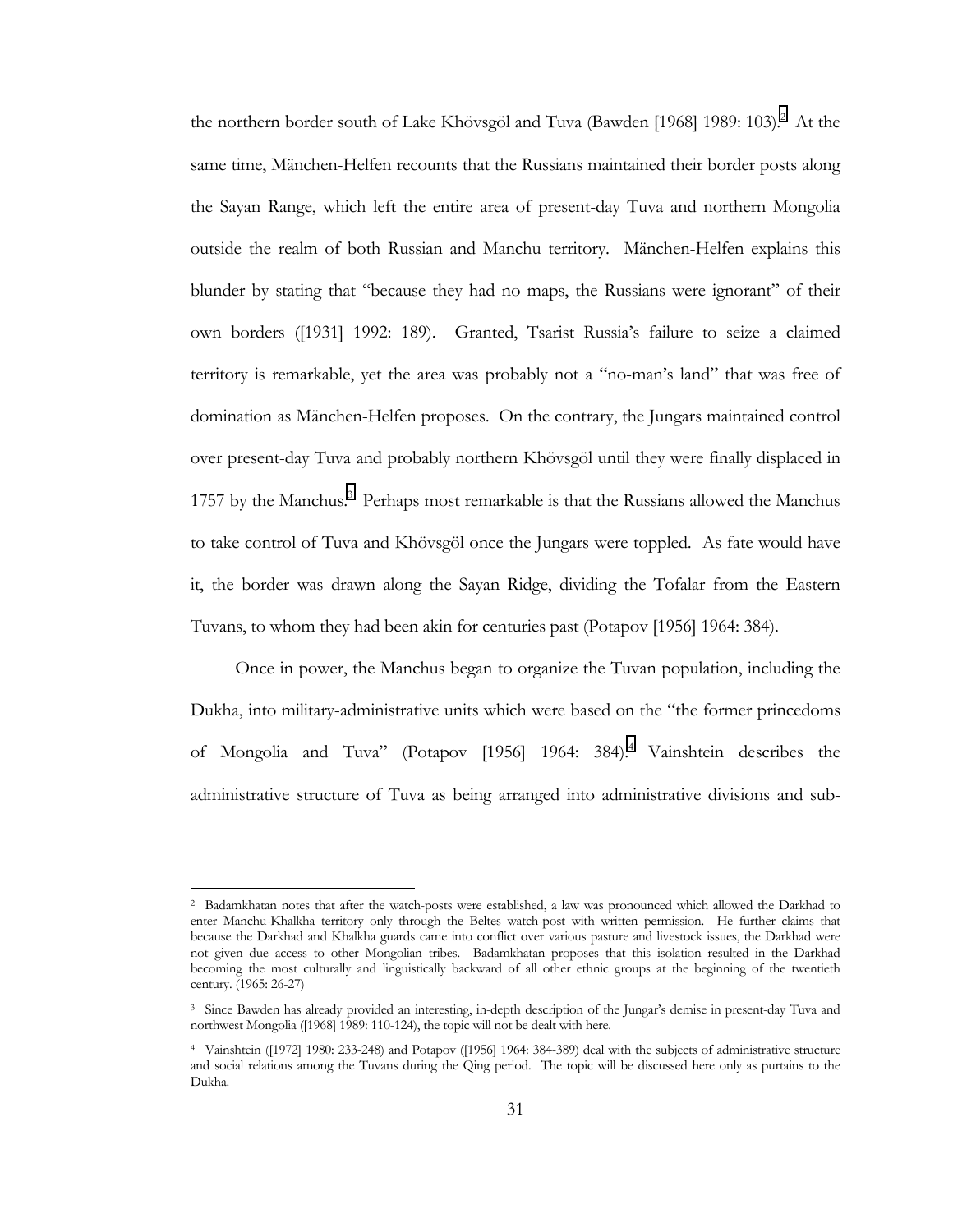divisions which were, from largest to smallest, the *khoshuu*, *sum*, and *arban*<sup>5</sup> ([1972] 1980: 234). Although all Tuvans were connected to a khoshuu and sum*,* according to Vainshtein, ìthis attachment was not to a particular territory or pasture area, but to an administrative unit and its members" ([1972] 1980: 237). Assessing cartographic materials on the Mongol region during the Qing period, the accuracy of Vainshtein's statement is supported by the fact that no internal borders are defined (Sanjdorj 1980: xviii-xix). As for the region of present-day Khövsgöl, however, the Manchus, who were regulating internal boundaries in the mid-nineteenth century, gave the area the name "Lake Khövsgöl Uriankhai Borderland" (Bawden [1968] 1989: 88; Sanjdorj 1980: xviii-xix). With its western, northern and eastern borders situated roughly the same as they are today, the southern border of the Lake Khövsgöl Uriankhai Borderland extended east and west just below the southern shore of Lake Khövsgöl. While the northern and eastern edge of the border was the international frontier between Manchu and Russian territories, the western and southern borders functioned similar to present-day aimag boundaries.

The Lake Khövsgöl Uriankhai Borderland was arranged into three separate territorial jurisdictions—the "Ar Shirkhten Uriankhai" in the west, the "Darkhad Borderland" west of Lake Khövsgöl, and the "Lake Khövsgöl Uriankhai" east of the lake. The Ar Shirkhten Uriankhai region covered the area of the Ulaan Taiga Mountain complex with its eastern border stretching from the Tengis River pass in the northeast to the Delger and Beltes Rivers in the south (Čeveng [1934] 1991: 62; Sanjdorj 1980: xviii-xix). This region was the homeland of the Qing-era Dukha, or the "Ar Shirkhten Uriankhai"; however, it may not have included their traditional hunting grounds and rangelands. As Bawden points out, the

<sup>&</sup>lt;sup>5</sup> These three administrative terms are Mongolian words meaning "banner," "arrow," and "ten," respectively.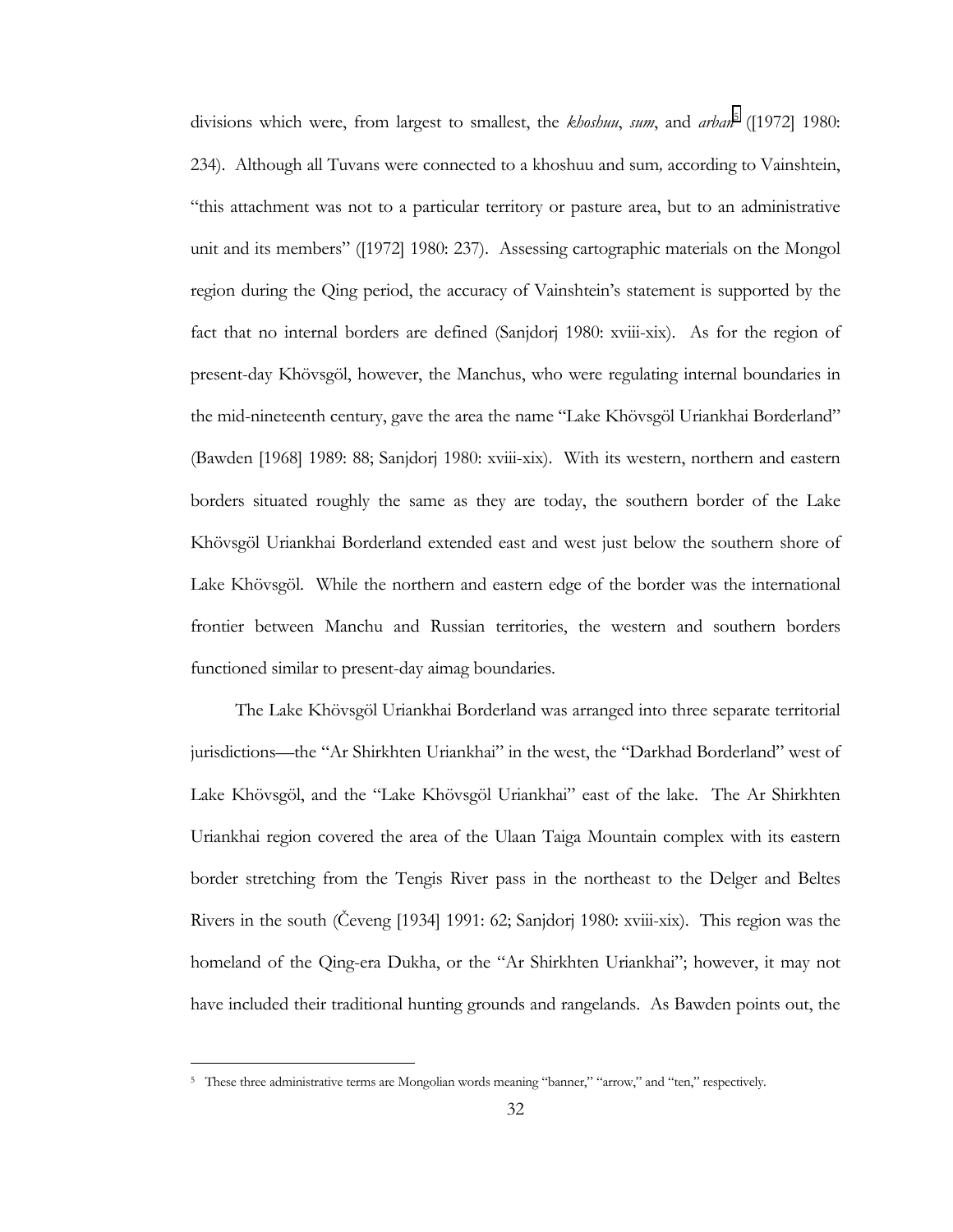migrations of the various tribes during this period were not all strictly limited to defined spaces ([1968] 1989: 88-89).<sup>6</sup>

 By the beginning of the twentieth century, the area of present-day Tuva became a sort of aimag of Manchu-ruled Mongolia known as "Uriankhai," but administratively it was fragmented. Tuva had been divided into nine khoshuu — Shalyk, Nibazy, Da-vana, Beezi, Khemchik, Oyun, Salchak, Toja, and Khaazut (Vainshtein [1972] 1980: 234; Potapov [1956] 1964: 384). Each khoshuu was divided into several sums that were further divided into arban. Although the organization from the khoshuu down to the arban was fairly uniform throughout Tuva, the leadership channels kept it from becoming a united whole. Vainshtein explains:

> The *khoshuns* Todja, Salchak, Oyun, and Khemchik were governed by hereditary Tuvinian rulers who were known as *daa-noions* or *ukherida*. These were in turn subordinate to the highest Tuvinian official, the *ambyn-noion*, who was also a hereditary governor of *khoshun* Oyun. The *khoshuns* Beezi, Da-vana, Shalyk, and Nibazy belonged to Mongolian princes who lived in Mongolia, and were governed by officials who were sent by them to Tuva. ([1972] 1980: 234)

Thus, out of the nine khoshuu, four were under the rule of Mongolian nobility, while another four were governed by Tuvan *daa-noyons* or *ukherida*<sup>7</sup> under the *ambyn-noyon*, which ultimately answered to the Manchu-Chinese governor-general in Uliastai.

For reasons he fails to mention, Vainshtein notes that the ninth khoshuu, Khaazut, fell under the direct control of the governor-general in Uliastai in 1787, only thirty years after the Manchus took over Tuva ([1972] 1980: 235). Vainshtein states that the Khaazut khoshuu "included people from Tuva whose migrations were concentrated mainly in the region of Lake Khövsgöl, now a part of the Mongolian People's Republic, and in the

<sup>6</sup> Pedersen shows that this attitude of boundless space still permeates the nomadic culture of the present-day Dukha (Pedersen n.d.).

<sup>7</sup> Most administrative titles used during this period were various forms of Manchu terms with Mongol and Chinese elements that were "Tuvanized."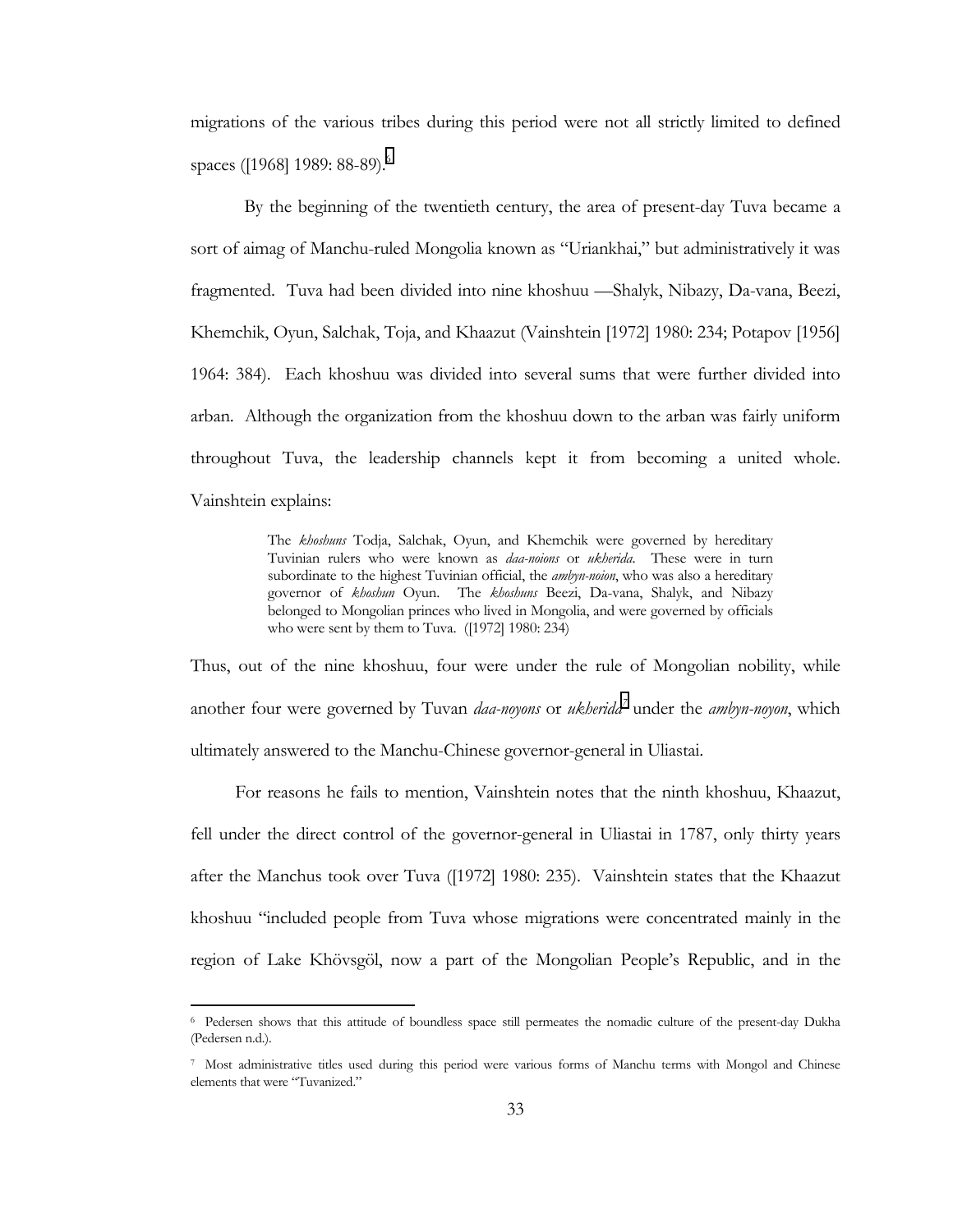vicinity of the river Shishkit to the westî ([1972] 1980: 255, n. 2). The Khaazut khoshuu, based on Vainshteinís description, would have certainly included both the Ar Shirkhten Uriankhai, i.e. the Dukha, and the Lake Khövsgöl Uriankhai. During recent interviews, however, none of the older Dukha informants mentioned any connection to the Khaazut clan, let alone the Khaazut khoshuu. In fact, those who seemed knowledgeable on the subject claimed that the Dukha clans were either a part of the Toja khoshuu or the ìPrinceísî khoshuu during the Qing Dynastyís rule. Badamkhatan, who makes no mention of a Khaazut khoshuu, states clearly that the Tuvans, who were occupied with hunting and reindeer herding to the west of the Darkhad, paid fur-tribute to Prince Erdene Düüregch (1965:  $57$ ).<sup>8</sup> Unfortunately, Badamkhatan makes no attempt to explain any further details relating to Prince Erdene Düüregch. It may be possible that both the prince mentioned by Dukha informants and Badamkhatan's Prince Erdene Düüregch, and his successors, were holding the same position, which may, or may not, have been the prince in control of the Khaazut khoshuu. The sources currently available, however, are simply not clear on the issue of the Khaazut khoshuu, nor on its connection to the Ar Shirkhten Uriankhai Borderland. Apparently, questions regarding the Khaazut khoshuu had no more answers just twenty years after the fall of the Manchu Empire than now. As Čeveng states, "there have been no investigators at all who have gone to the area of the Uriyangqai of the Qasud Banner, and (consequently) there is no way one can say anything about their population figures, and their customs and living conditions" ([1934] 1991: 74).

Čeveng himself provides a few more pieces of information on the Khaazut khoshuu*,*  but they add more confusion than insight to the problem. The difficulty in understanding

<sup>8</sup> Both Badamkhatan and the older Dukha informants used the word *van* to denote the rank of prince.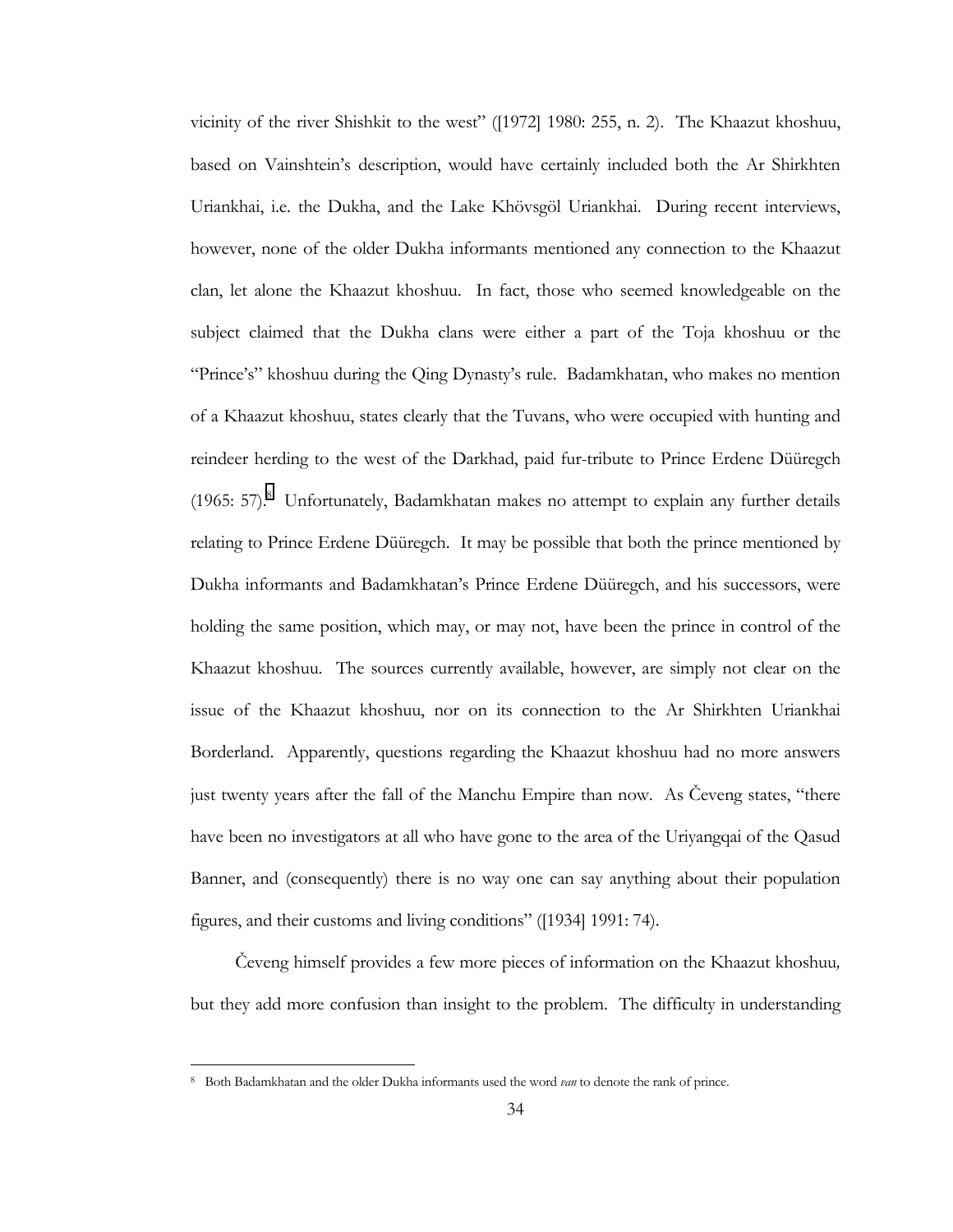his description is because he notes the members of the Khaazut khoshuu as being located on the eastern side of Lake Khövsgöl, yet he continues to describe other groups, such as the "Northern Sirkid" (Ar Shirkhten), the "Southern Sirkid" (Övör Shirkhten), "Köbsögöl Uriyangqai" and the "Soyod Uriyangqai," as if they were all under the same administrative area, namely the Khaazut khoshuu ([1934] 1991: 74). Thus, the Khaazut khoshuu was either the administrative region of the Tuvans on the eastern side of Lake Khövsgöl alone or the administrative region of all Tuvans in the Lake Khövsgöl Uriankhai Borderland, which would exclude the Darkhad. It seems most probable that the Khaazut khoshuu was actually the administrative unit of the Lake Khövsgöl "Uriankhai," who occupied the area on the eastern side of the lake, and not the Dukha in the Ar Shirkhten region.

According to numerous older informants, the clan and patriclan structure played an important role in Dukha social organization and administration right into the twentieth century. Although they were not identical systems, the administrative structure of the khoshuu, sum and arban closely correlated with the clan, or *söök<sup>9</sup>*, affiliation among the Dukha (cf. Vainshtein [1972] 1980: 238). Vainshtein notes that each khoshuu had an administrator called a *chalan* who was not necessarily the same söök of the various members within the sums and arbans ([1972] 1980: 235). According to several older informants, however, this connection between the administration and clan structure among the Dukha was more closely bound. For example, each of the major Dukha clan groups had a chalan, or *zalan* in the Dukha dialect, which was of the same söök as those under his

<sup>&</sup>lt;sup>9</sup> *Söök* is a Turkic derivative meaning "bone", and equivalent of Mon. *yas* "bone; clan".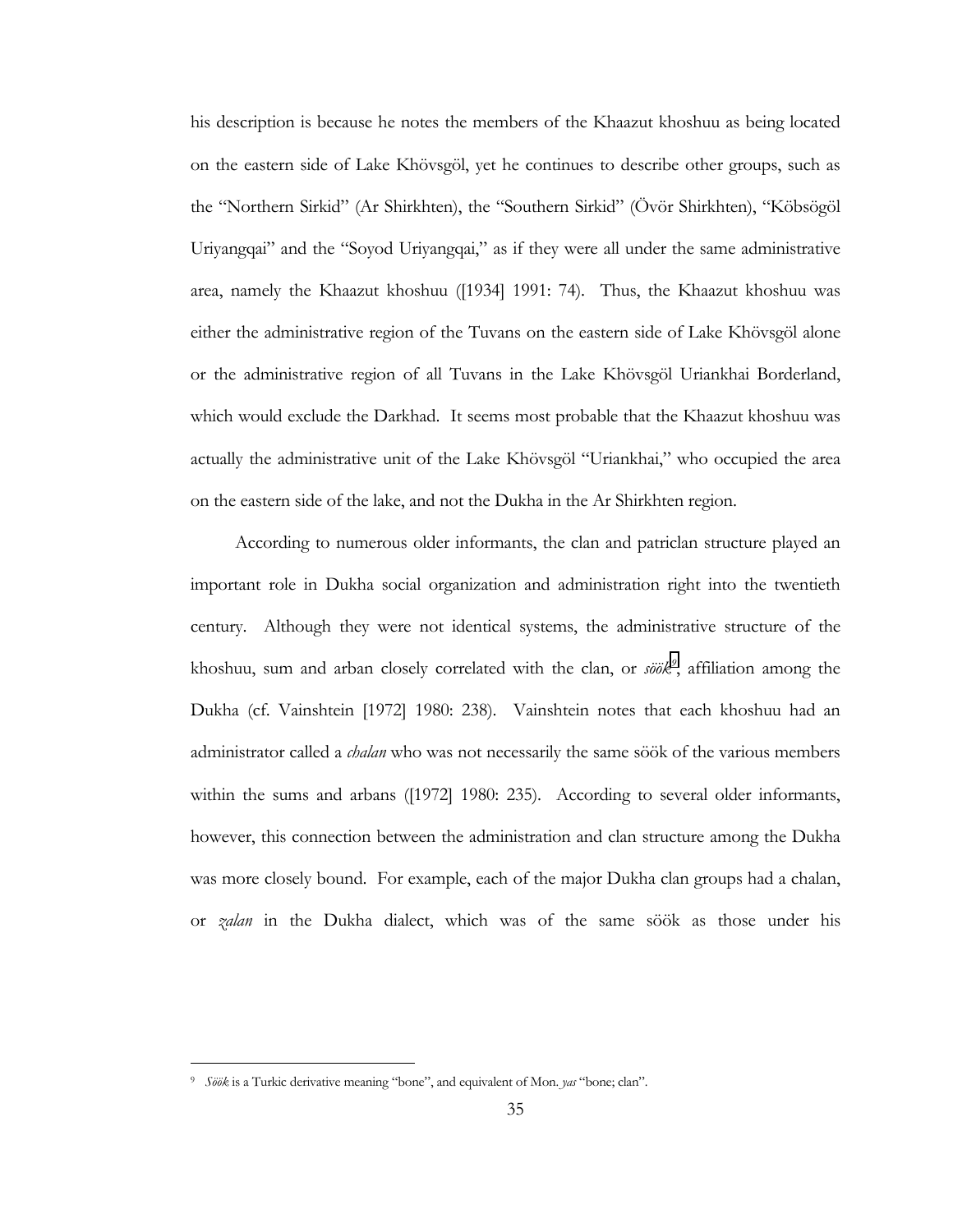administration. Today the Dukha even remember each clanís zalan from the midnineteenth and early twentieth century by name.<sup>10</sup>

Also of importance was the existence of territories which were the particular migration and hunting grounds that were used by-or belonged to, in the case of the latter—specific patriclans of the Dukha. The traditional migration territory according to their patriclans were as follows:

> *Bilem River and Tengis River and Surrounding Region*  Urud Ak Soyan Saryg Soyan Gotai Balygsh

*Bus River and Ulaan Taiga Region*  Ork Soyan Gisek Soyan Dodot Kara Zoot

*Bus River, Shishgit River and Ush Beldir Region* Atyg Balygsh

If the Khaazut khoshuu did not include them administratively, it seems that most of the Dukha found north of the Shishgit River may have been connected to the Toja khoshuu, while those to the south in the Ulaan Taiga area were probably connected to the Salchak  $khoshuu.<sup>11</sup>$ 

Apparently, the tense situation between the Dukha and Darkhad had stabilized by the mid-1800s as economic relations grew and intermarriage began to occur. One such case of Dukha and Darkhad intermarriage was that of Pagmish zalan who married a Darkhad woman and had nine children, of whom most of the present-day Dukha's Balygsh

<sup>10</sup> These were Bileg of the Soyan, Lubsan of the Urud, and Pagmish (or Khangmish) of the Balygsh.

<sup>&</sup>lt;sup>11</sup> The Toja khoshuu covered most of northeast Tuva, while the Salchak khoshuu, according to Vainshtein, "comprised the people migrating in the Kaa-Khem river basin, along the rivers Naryn and Buren 'and also around Lake Tere Khol" ([1972] 1980: 255, n.2).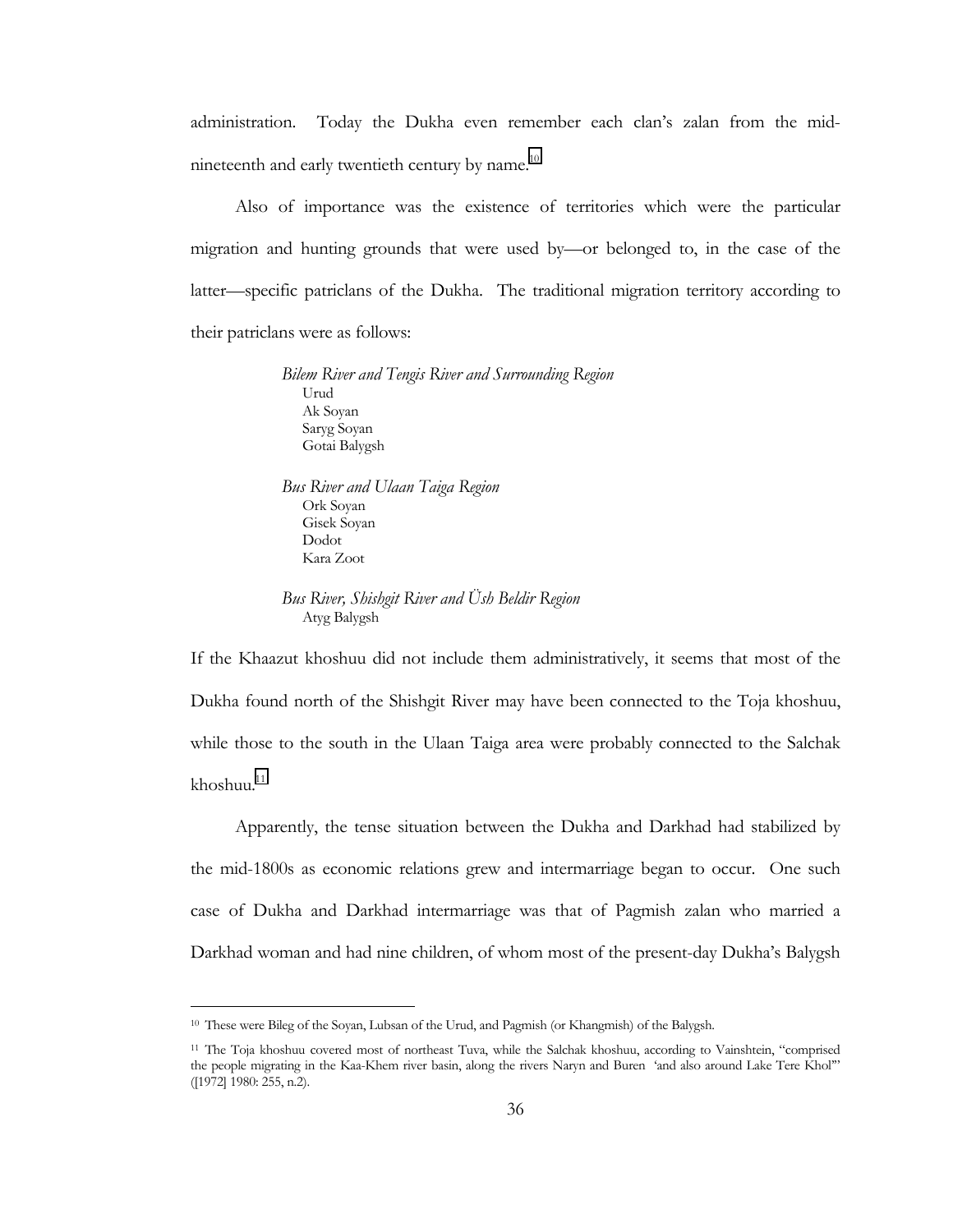are descendents five generations later. Judging from statistical records of the shavi yaaman, which state that 67 out of 120,079 head of livestock were reindeer in 1764, and only 62 of 127,212 in 1821, the reindeer-herding Dukha had not greatly integrated with the Darkhad (Badamkhatan 1965: 27).

One Dukha elder stated that the Dukha and Darkhad trade relations during the Qing period were such that both groups served as intermediary links between other Mongols and Tuvans. The Dukha would hunt during the winter and barter with Darkhads and Buryats in spring by setting up a sort of trade depot of teepees where the taiga meets the steppe. Supposedly, the value of one sable pelt or half a rack of reindeer antlers was enough to procure a horse which would in turn be taken up a well-trod path through the Tengis River pass and sold to the Eastern Tuvans. Because of this type of trade, a fair amount of wealth was to be found among the Dukha at this time. Although no records of their total herd size from the Qing period are available, according to Badamkhatan, generally richer families would have two hundred to three hundred reindeer, a household of average wealth may have twenty to thirty, and the poorest family around two to six (1996: 269). Informants also noted that, due to the prosperity of the time, the early Dukha were quite accustomed to acquiring Chinese goods, tobacco, and various staples such as tea, rice and butter.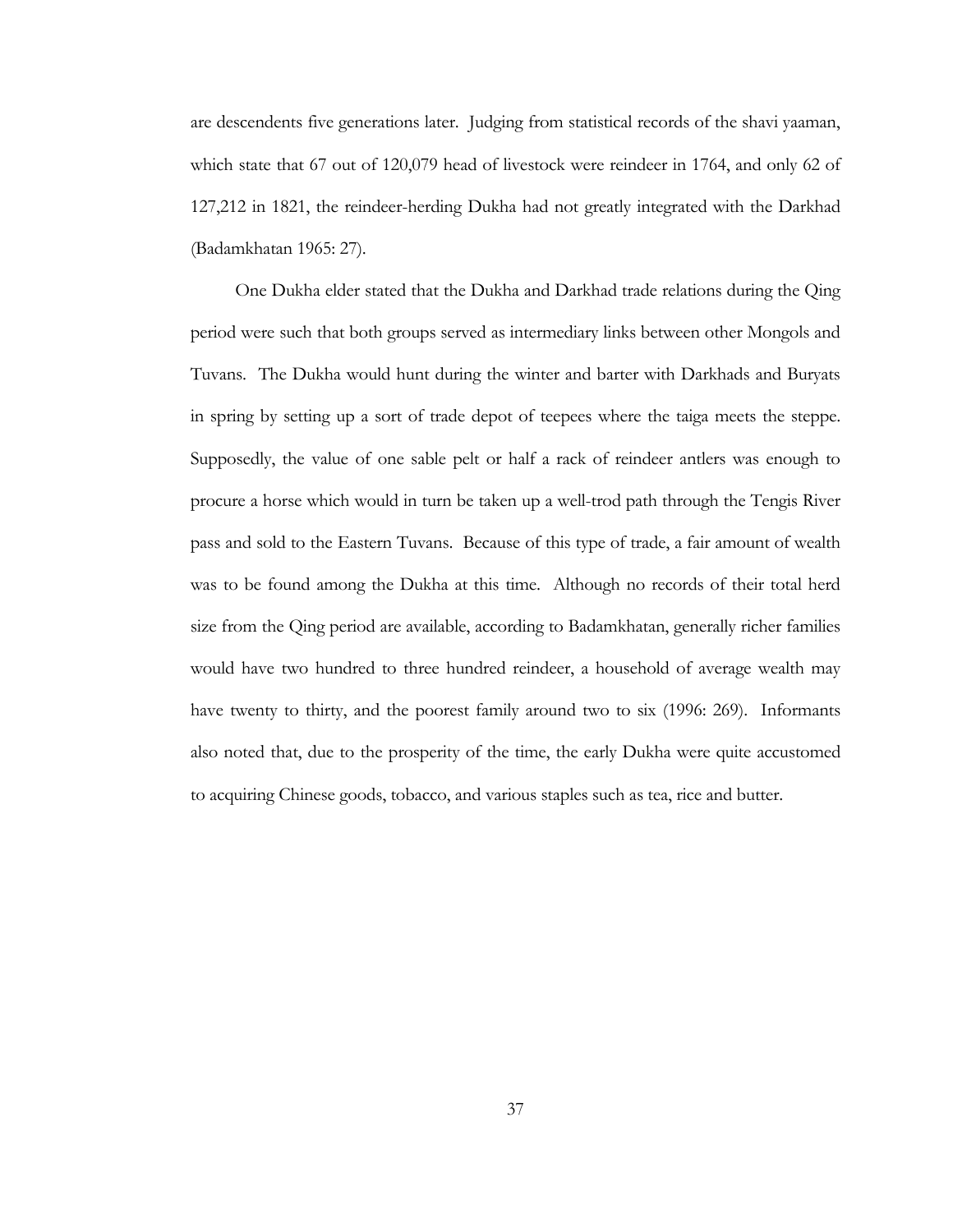## *Chapter 4*

#### CITIZENS OF THE TAIGA

## *Reshaping the Lake Khˆvsgˆl Uriankhai Borderland, 1911 to 1955*

When Manchu rule came to an end in 1911, the territories of Mongolia and Tuva experienced a decade of political upheaval.<sup>12</sup> At the end of December 1911, the eighth Jabdzandamba Khutugtu was appointed the Holy Emperor of an autonomous theocracy which would encompass all "Mongolian" peoples, including Tuvans, but ironically not Buryats (Ewing 1980: 33). The Mongolist Thomas Ewing notes that in 1912 at least five Tuvan khoshuus declared their desire to be included in this new theocracy (1980: 34). Working from compilations of historical documents written during this period, the Mongolists Urgunge Onon and Derrick Pritchatt report that "Khishigjargal, the chief of Uriankhais, Khövsgöl territory, . . . submitted to the Holy Khaganate" in the same year (1989: 39). Although the notion of an independent Mongolia under the Jabdzandamba invoked the loyalty of Mongol nobility throughout Inner Asia, the idea was not well received by Tsarist Russia, as the Mongols had hoped. While the Russians had maintained the policy that Mongolia should remain an autonomous territory of the Manchu Empire, they had a different approach to Tuva.

According to M‰nchen-Helfen, imperialist Russia had determined that when the Manchu-Chinese authorities withdrew from Uliastai, they abandoned their right to the

<sup>12</sup> For detailed accounts of the events that transpired in Mongolia and Tuva from 1911 to 1921, see Ewing (1980), Forsyth (1992: 223-228, 279-282), and M‰nchen-Helfen ([1931] 1992: 185-209).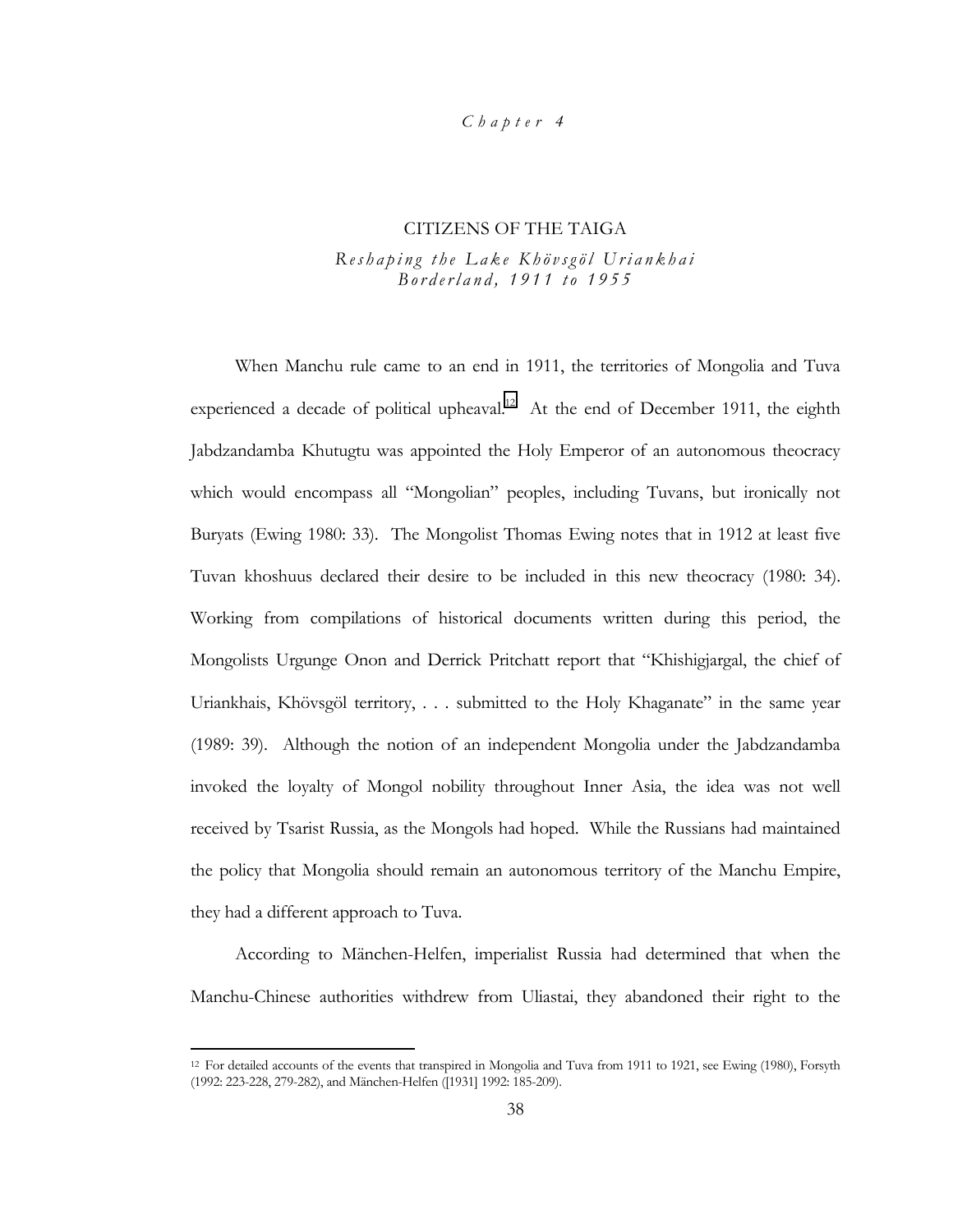region of present-day Tuva. Claiming that the area had belonged to the Tsars throughout the Altan Khanate, Cossack troops were sent in 1912 to occupy Tuva and suppress any commitment to Mongolia. Then in October 1914, the Russians cashed in on the Kiakhta Treaty of 1727 and declared the Upper Yenisei basin, including northwest Khövsgöl, to be a protectorate of the Tsar (M‰nchen-Helfen [1931] 1992: 189). Coincidentally, Bawden  $($ [1968] 1989: 14) notes that in the same year of 1914 "a whole banner of the Soyote Uriankhai<sup>3</sup> (i.e. the Dukha) who, according to Čeveng ([1934] 1991: 74) belonged to Duke Dalhas $\ddot{\rm}$ uring<sup>13</sup>, became the subjects of the Jabdzandamba and were assigned to the shavi yaaman. Bawden suggests the move was motivated by a desire of these subjects to be alleviated from civil taxation ([1968] 1989: 14). However, given that the transfer of such serfs was generally determined by the nobility over them, it is possible that Duke Dalhasürüng was using the transfer to notify the Tsarist Russians that his subjects belonged to independent Mongolia, and the Dukha actually had nothing to do with the decision.

Shortly after the annexation of Tuva, Russia became preoccupied with World War I. At the same time, China became distracted by the advances of Japan. The chain of events that transpired throughout the ensuing years often affected Mongolia and Tuva in tandem. In 1915, another Kiakhta Treaty was made which left both Tuva and Mongolia as somewhat autonomous territories but under Manchu-Chinese suzerainty. Then with the onset of the Bolshevik revolution in 1917 and up until 1921, the area was alternately occupied by Chinese, White Russians and Red Russians. With the Communists ultimately gaining control in 1921, both Tuva and Mongolia would experience their own Bolshevik revolutions as they fell under Soviet influence.

<sup>13</sup> This name was transliterated as "Talhasürüng" by Rachewiltz and Krueger.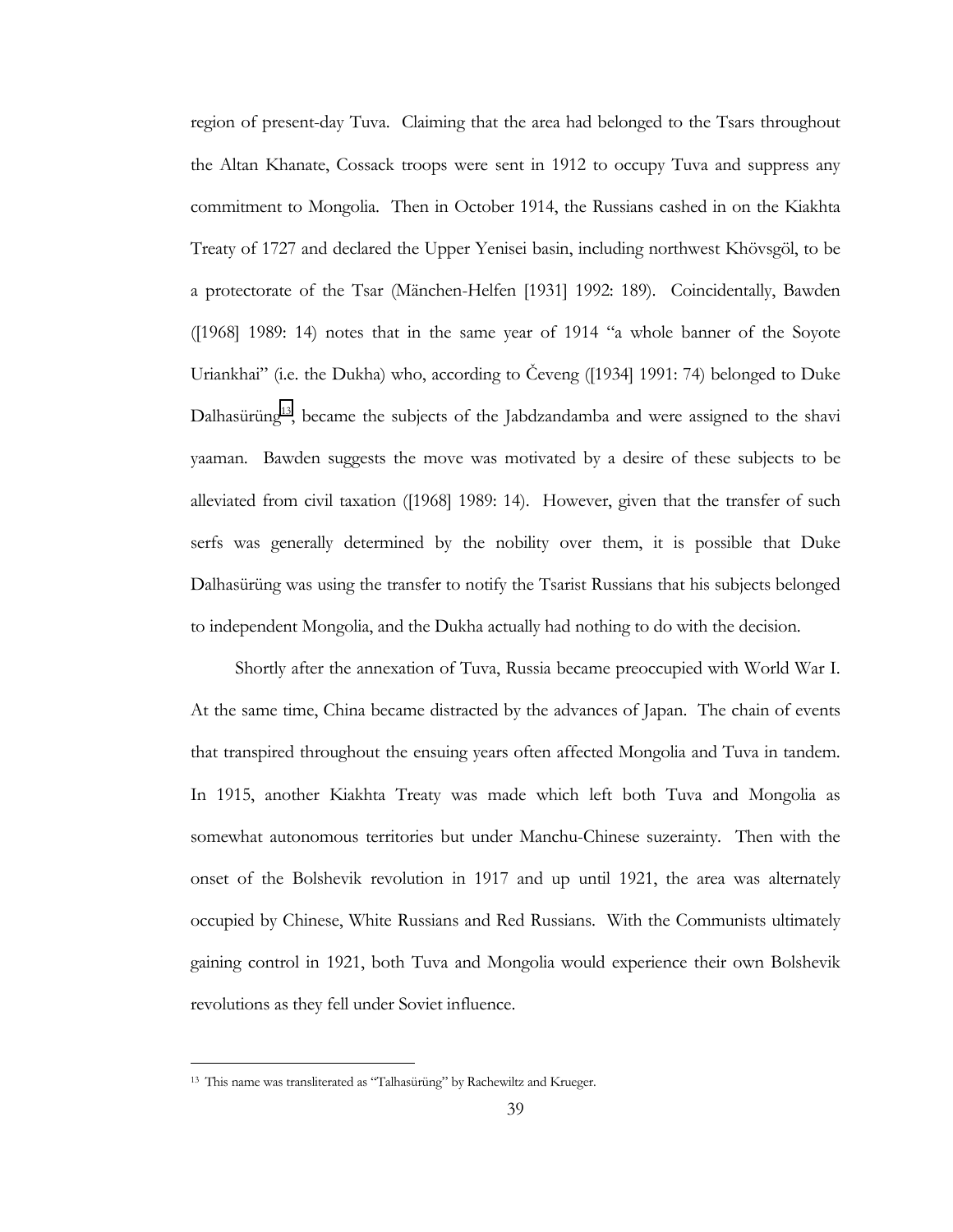Since the area of Tuva served as a battlefield during the war between Tsarists and Communists, it was easy for the Russians to maintain their occupancy and control of the area (Forsyth 1992: 280-281). Although efforts were made by Mongols and Tuvans to unite the two regions, the Russians made it clear that, like Mongolia, Tuva was to remain an ìindependentî satellite of the Soviet Union. Gerard Friters reports that in 1924 the Mongolian government requested the Soviets to address the issue of Tuva via a Russo-Mongolian commission. Though the Russians were unwilling to entirely grant the Mongolsí request to keep Tuva within its borders, they did allow Mongolia to keep a fraction of the territory  $(1949: 131)$ . According to Friters, "a strip of territory, sparsely inhabited and small in size (about 16,000 sq. km.), called Darkhad—west of Khöbsögöl was given to Outer Mongolia" (1949: 131).

In the same year, the eighth Jabdzandamba Khutugtu died, and without the Holy Emperor, the new Communist government determined that the shavi yaaman was no longer needed and dissolved its administration in 1925. To establish the region of northwest Khövsgöl under civil rule, the Fourth Party Congress soon issued a resolution to establish Delger-Uul Aimag, which was changed in 1926 to become a khoshuu of Tsetserleg Mandal Aimag<sup>14</sup> with Rinchinlhümbe as its center (Badamkhatan 1965: 36). Meanwhile, an agreement modeled after the Soviet-Mongolian Agreement of 1921 was signed in August 1926, by which the People's Republic of Tannu-Tuva and the Mongolian People's Republic agreed to recognize each other's independence (Friters 1949: 131). With Tuva and Mongolia as separate countries, and the region of northwest Khövsgöl the

<sup>14</sup> Present-day Arkhangai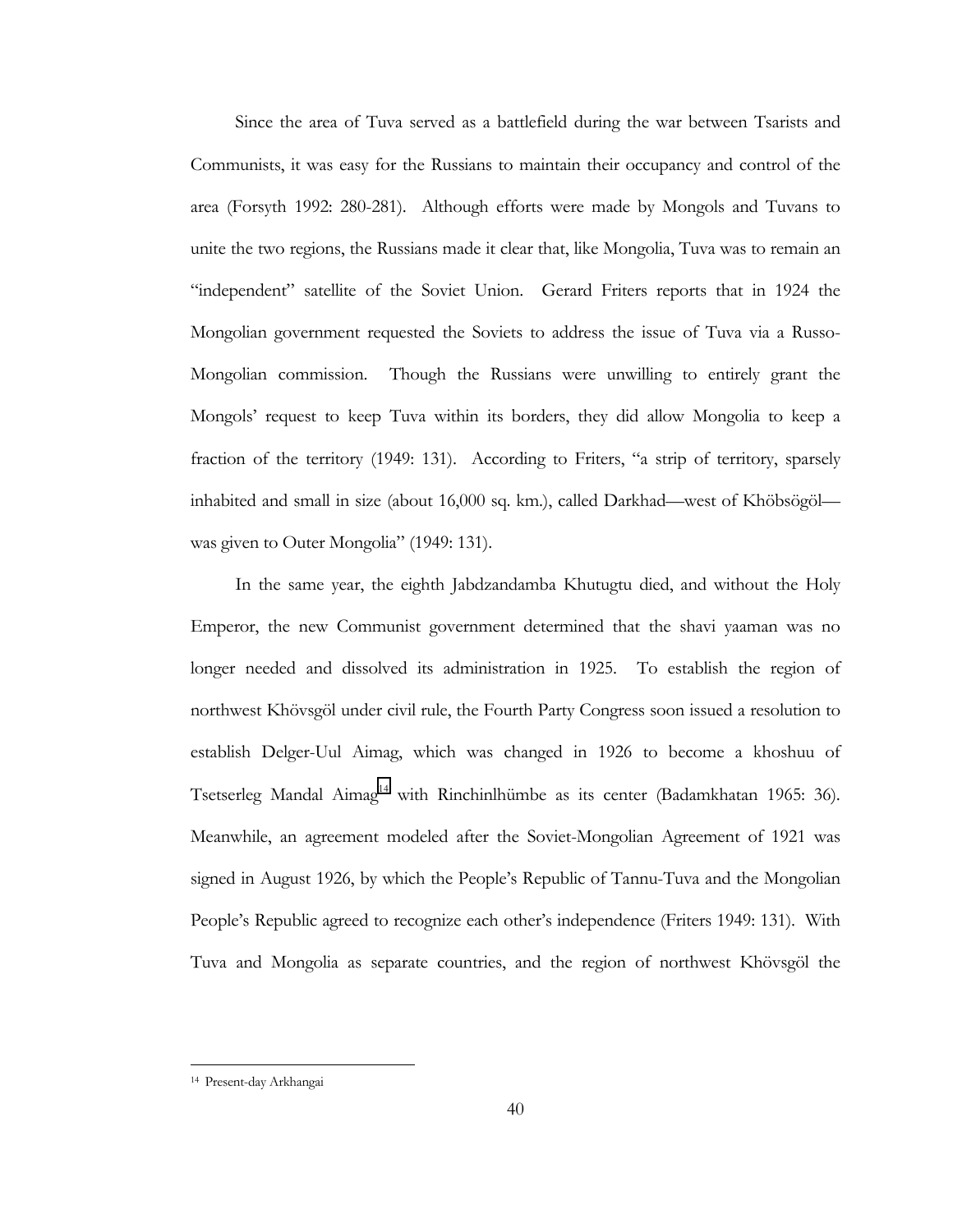possession of the latter, the question remained of what to do with the Dukha, who were now ethnically Tuvan and geographically Mongolian.

After eliminating the name of the Lake Khövsgöl Uriankhai Borderland, the Mongolian government apparently saw fit to remove the "Uriankhai" people as well. Once the agreement with Tuva was made, the Mongolian government surveyed their new border and began a campaign to expel the Dukha from their homeland. Although no written sources can be found which document the Dukha's forced relocation, the consistency in personal accounts of virtually every Dukha elder provides evidence that some or all the Dukha were expelled up to five times between 1927 and 1956. Yet, within a few years of each eviction, the Dukha would return to the land of their ancestors—only to be driven out again. The years in which the forced removals occurred have been most consistently quoted as 1927, 1934, 1939, and 1952.<sup>15</sup> Commenting on the motives of the Mongolian government, Farkas explains that the Dukha were first "moved to Tuva in 1927 because, as people of Tuvinian nationality, they were supposed to belong to their own national land" (1992: 6). Similarly, one Dukha elder, who was among those relocated to Tuva in 1934, explains, "they kicked us out because we had reindeer and spoke a different language."

In 1931, Khövsgöl officially became an aimag, and as Badamkhatan explains, "The Darkhad sums of Rinchinlhümbe, Ulaan-Uul and Bayanzürkh were then established in 1931 and 1933" (1965: 37).<sup>16</sup> Listing them from north to south, Rinchinlhümbe, Ulaan-Uul and Bayanzürkh sums basically covered the same territory as the former Ar Shirkhten and Darkhad regions. Given that the government was actively in the process of eliminating the

<sup>&</sup>lt;sup>15</sup> These dates were cited in separate interviews I held during my fieldwork. Farkas records these removals as occurring in the years of 1927, 1934, 1939, and 1951 (1992: 7-8).

<sup>&</sup>lt;sup>16</sup> In 1931, Rinchinlhümbe and Ulaan-Uul sums were first founded, and then in 1933, Ulaan-Uul was separated into two sums with the southern half becoming present-day Bayanzürkh sum.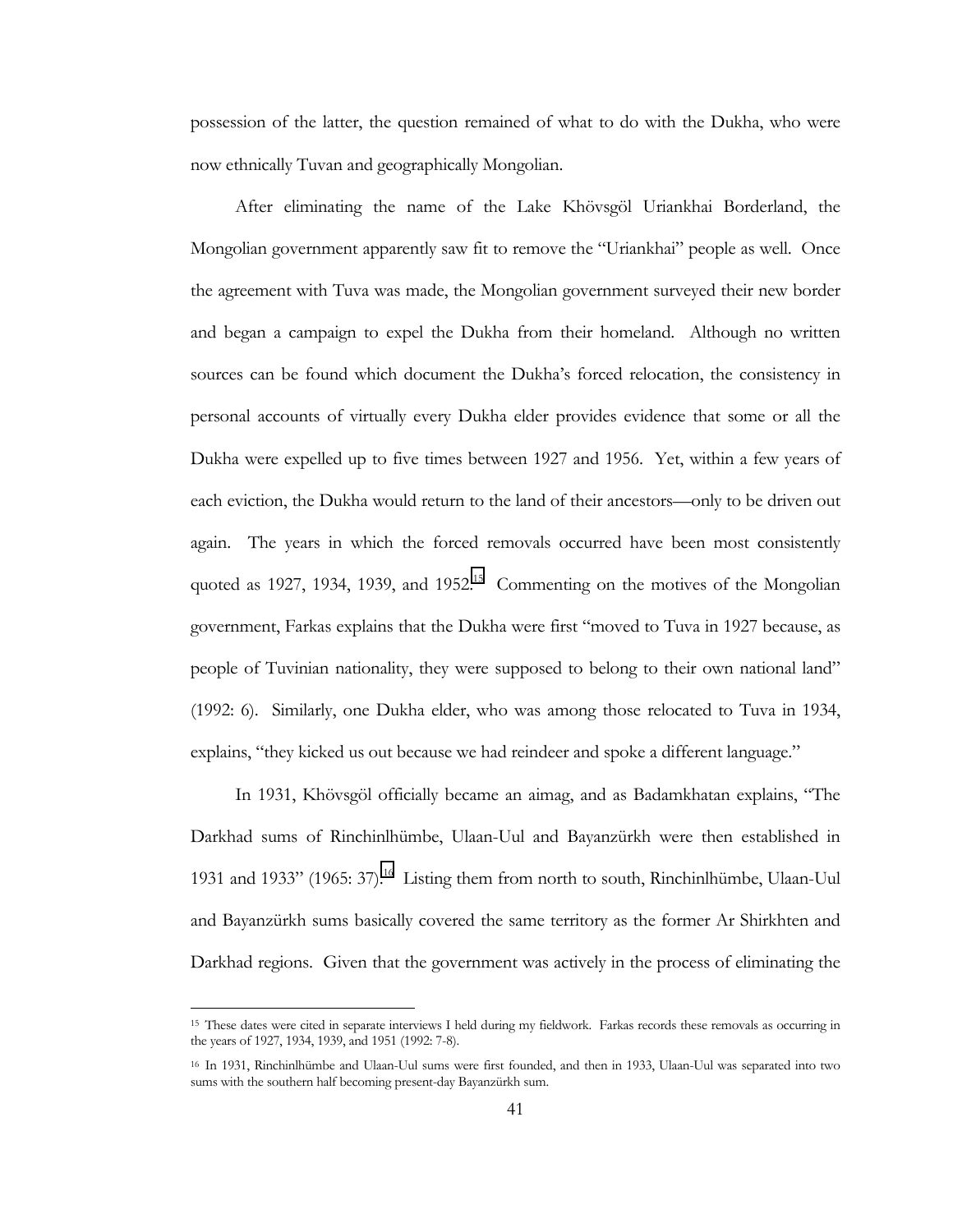Dukhaís presence from the area altogether, Badamkhatan could not have more clearly described the area west of Lake Khövsgöl than with the words "Darkhad sums" (1965). Although Čeveng reported in 1931 that there were still 848 Dukha in the area ([1934] 1991: 74), according to the Dukha, the government had so thoroughly removed them in 1934 and 1939, that no reindeer-herding households could be found in Mongolia until they began to return in the mid-1940s. Due to these various periods of exile in the 1920s and 1930s, most of the current Dukha elders were born on the Tuvan side of the border and then brought to Mongolia as their parents returned to their traditional migration and hunting grounds.

Despite these hardships, the Dukha, in many aspects, were better off than their affiliates in the Soviet Union, the Tuvans and Tofalar, who were collectivized and sedentarized by the Russians with great haste and force. For syth tells of the Tofalar's confusion when, after centuries of paying tributes, their new Soviet overlords refused to accept their furs. Rather than taking furs, the new government confiscated virtually everything the Tofalar owned in order to redistribute their meager assets (1992: 302-303). Forsyth reports that the situation in Tuva during the so-called Cultural Revolution of 1929- 1933 "resulted in the collectivisation of three-quarters of the Tuvan population—at the price of much violence" (1992: 356). Although Badamkhatan's description of Rinchinlhümbe and Ulaan-Uul sums from the late 1920s to the mid 1940s focuses almost exclusively on the feats of socialism, like the building of schools, hospitals and veterinary clinics (1965: 39-44), the period was also marked by violence as the Mongolian government subjugated its own people with political purges, forced collectivization and suppression of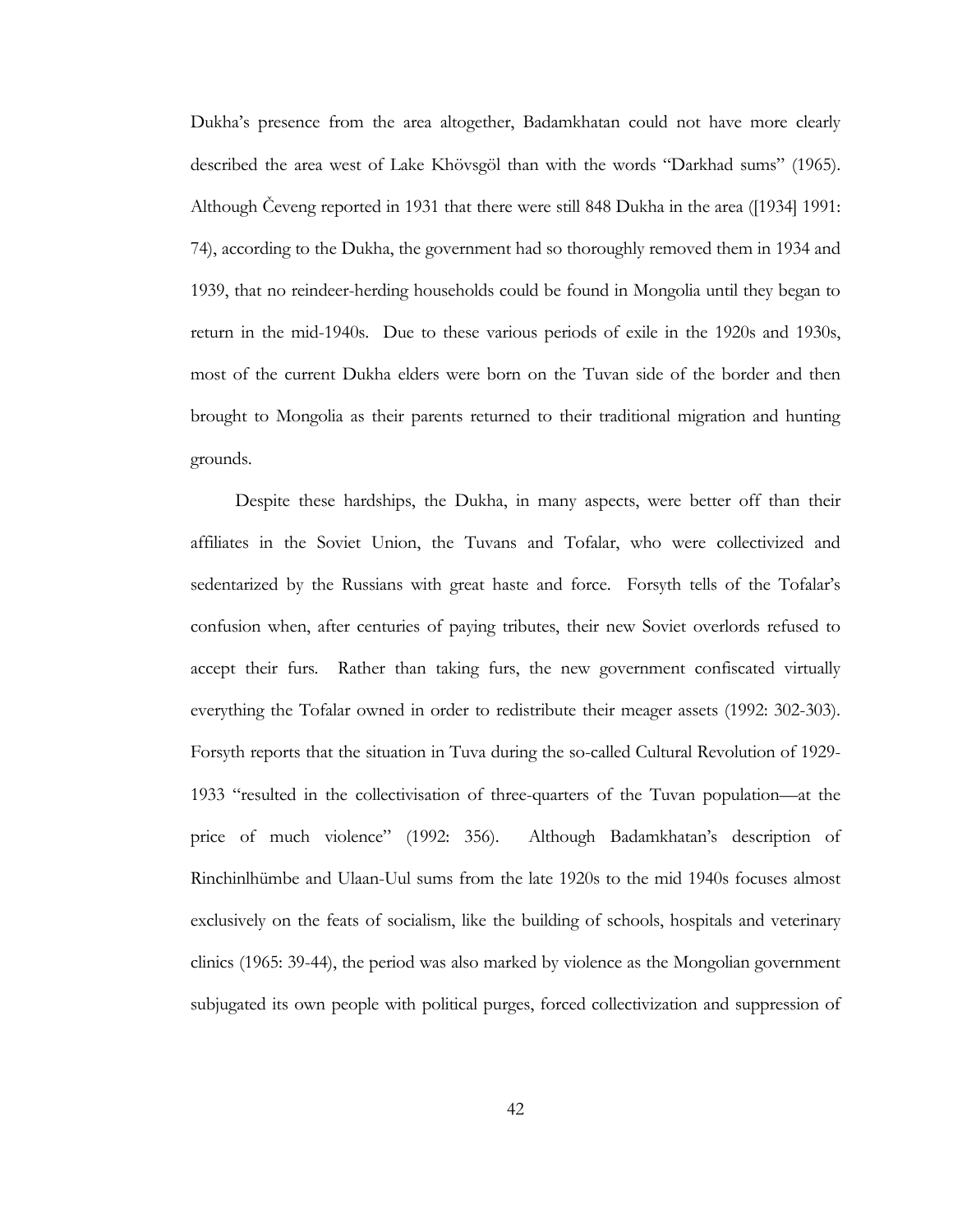religion.<sup>17</sup> Apparently, the Dukha's isolation and mobility spared them from a great deal of the bloodshed during this period.

In 1942, the aimag government set up a small fishery on the banks of Tsagaan Nuur, which, according to Badamkhatan, was built in order to employ a "work unit of the indigenous nationality," for whom a small village was also erected (1965: 38-39). Considering the Dukha were all in Tuva at this time, it can be assumed that he is referring to the Darkhad when writing of "the indigenous nationality."<sup>18</sup> As the fishery was being built, one Dukha household of the Urud clan, the first to return to the Mongolian taiga, moved back to the Tengis River area where the man was born and raised. For a couple of years, they herded and hunted as Mongoliaís sole reindeer herding household. Then two other Dukha families joined them, and eventually many others followed. When the Dukha returned in the mid-1940s, they found that their traditional migration and hunting grounds had been administratively divided so that those who came back from Toja via the north entered Rinchinlhümbe sum and those coming in from the Tere Khöl side found themselves in either Ulaan-Uul or Bayanzürkh sums. Although not all of the original Dukha families returned, Farkas points out that "other families, following their relatives, decided to move to Mongolia for the first time"  $(1992: 6)$ .<sup>19</sup>

Although several older informants explained that their parents brought them and their families back from Tuva simply because they missed their homeland, others, especially

<sup>&</sup>lt;sup>17</sup> Bawden describes the bloody uprisings in Khövsgöl that were led by the Buryat rebel, Choijn, against the new government ([1968] 1989: 319-320).

<sup>18</sup> Based on interviews with one Dukha man, I reported in my 1999 paper that the fishery was established in 1956 to improve the living conditions of the Dukha (1999: 63). Further investigation revealed, however, that the fishery was actually established in 1942 and was upgraded to brigade status in 1956, the same year in which the Dukha received Mongolian citizenship.

<sup>&</sup>lt;sup>19</sup> cf. Diószegi (1961: 201) and Wheeler (1999: 61)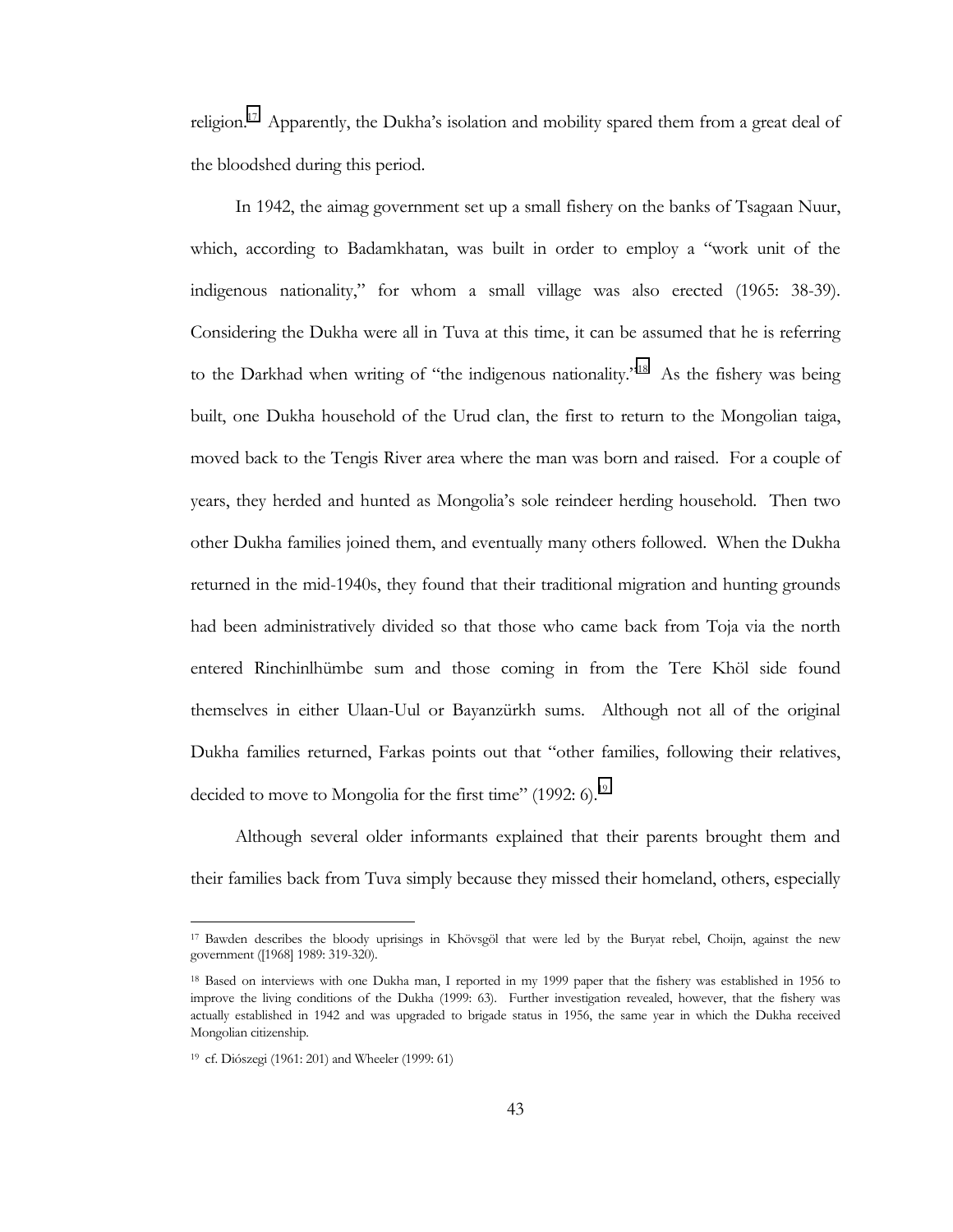those who returned during the mid to late 1940s, gave reports of their parents fleeing the escalating aggression of the Soviets, who were confiscating possessions such as skis and meat, as well as drafting the young men to fight for the Russians in the second World War. Forsyth confirms that Soviet Russia was also forcing Tuvans into supporting the war efforts by making them "hand over 50,000 horses (over one-third of their stock) and tens of thousands of cattle, as well as 'gifts' of money, leather, skis, wool and other natural produce" (1992: 355). In addition to the turmoil caused by Russia's demands on the Tuvans during World War II, Forsyth explains that the Soviet Union secretly annexed Tuva at the "request" of Tuva's pro-Communist puppet government. Though Moscow did not announce the news until 1948, the People's Republic of Tunnu Tuva was reduced to a mere ìautonomousî province of Soviet Russia by 1944. With the first wave of collectivization from 1929-1933 failing to bring the Tuvan population under Soviet control, the Soviets began another wave of brutal collectivization in the late 1940s (1992: 356-357, 373). These aggressions by the Soviets against the Tuvan population perhaps played the greatest role in convincing the rest of the Dukha to return to their homeland in Mongolia.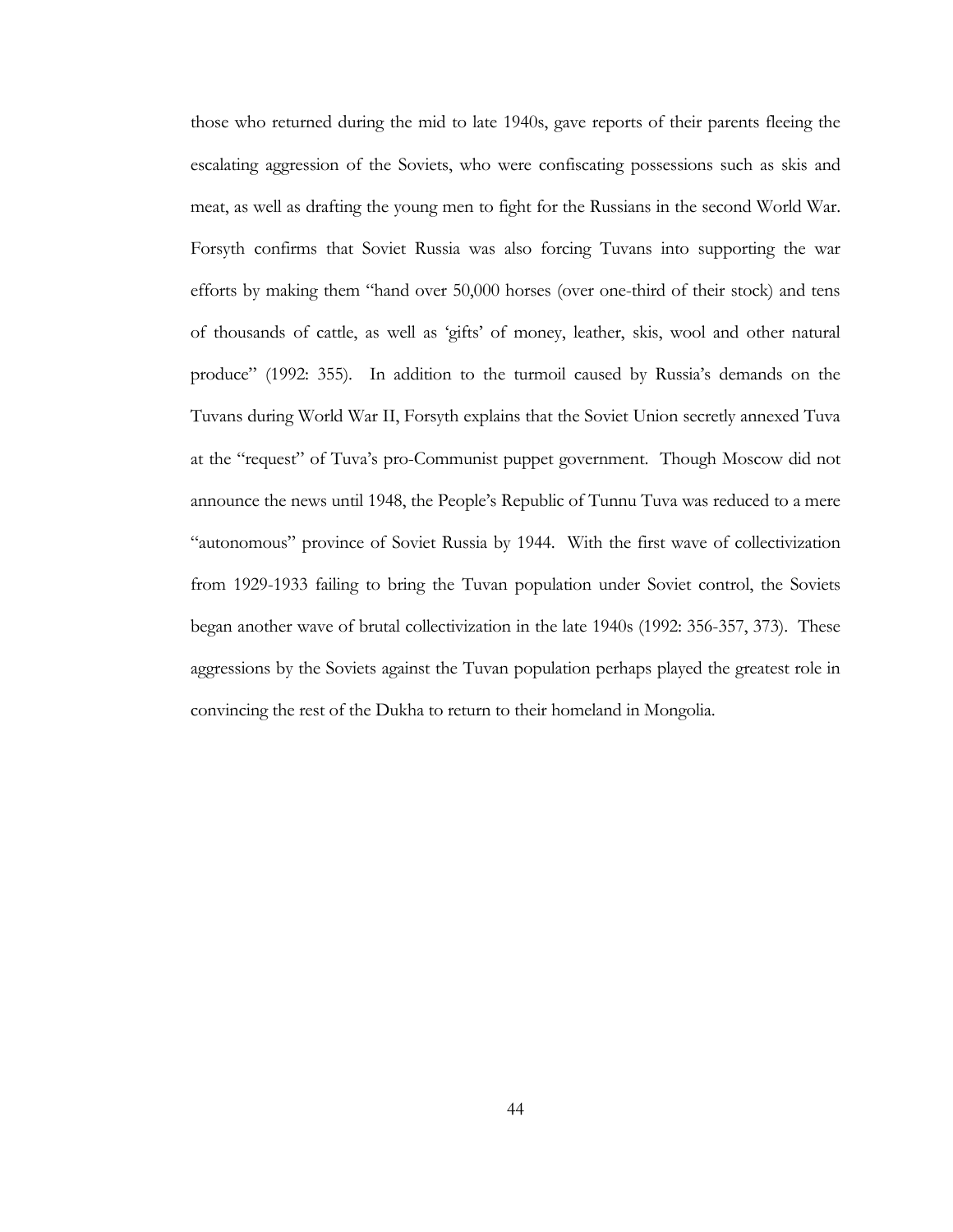## *Chapter 5*

# THE "TSAATAN"

## *Integration into Mongolian Society, 1955 to 2000*

By the middle of the 1950s, the Dukha had basically all returned to the Mongolian taiga.<sup>1</sup> The economic isolation and changes to their migration routes, which occurred while shuffling back and forth between Tuva and Mongolia from the 1920s to 1950s, took their toll on the Dukhaís reindeer herd size. No longer able to rely on bartering for various staples to enhance their diet, the Dukha had to depend more on sporadic hunting and gathering while away from their own hunting grounds. This, in turn, forced them to cull more of their reindeer. As an indication of their difficult circumstances, Dorjsüren of the Mongolian Academy of Sciences notes that in 1959 approximately only 400 reindeer were dispersed among 200 people (1959: 58). While some poorer households joined those with more reindeer, others had no choice but to move to the villages of Rinchinlhümbe or Khankh to work for Darkhad or Buryat families in exchange for food.

Further illustrating the struggles of many of the Dukha during this period, an Urud elder recalls how his family managed to sustain themselves when exiled to Tuva. After their reindeer had diminished completely, his parents took him and his younger brother and began to work for another struggling family of reindeer herders in the Toja region. When he was twelve, his father died. As their economic situation grew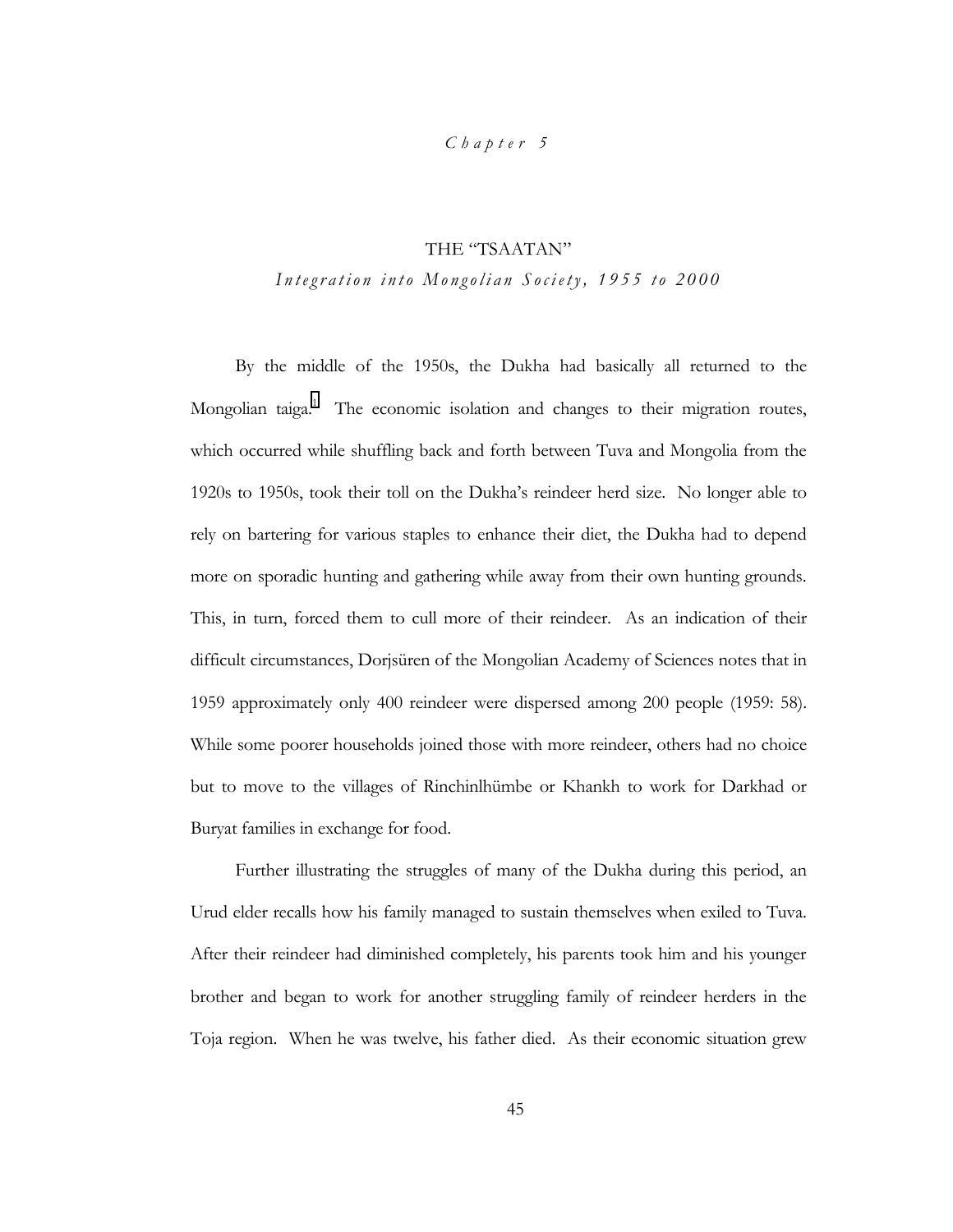increasingly dire, the hosting family could no longer support him, his mother and brother. So, through several winters in the taiga, where the temperature often drops below negative fifty Fahrenheit, they survived by hunting squirrels on skis. By the time he had turned sixteen, the three of them had joined another group of households and traveled together with them back to Mongolia.

After one final and unsuccessful attempt in 1952 to remove the Dukha, the Mongolian government finally recognized that the Dukha would not permanently leave the Mongolian taiga and in 1955 began to register them as Mongolian citizens.<sup>2</sup> Unaware of the Dukhaís self-designation, the government catalogued them in population records as "Uigur" people and then later as "Uriankhai," instead of "Tuvan" or "Dukha" (Dashdondov 1990: 1). Today, the Dukha, like all Mongolian citizens, carry national identification papers called "citizen passports," which, among other notations, indicate their *ündesten* (Mon. "nationality"). Yet, because "Tuvan" is not recognized as a particular nationality of Mongolia, the Dukha, like other Tuvan ethnic groups in Mongolia, still fall under the category of "Uriankhai" (Farkas 1992: 2). This ignorance of the Dukhaís self-designation is compounded by the fact that many Mongolians think that Tuvans in general are simply another Mongolian tribe, as displayed by the Mongolian historian Jamsran, who includes the entire Tuvan population in Russia as a Mongolian group in his book on the Mongols of Russia (1994).

 <sup>1</sup> This final chapter covers material similar to that in my 1999 article for the *Mongolian Survey.*

<sup>&</sup>lt;sup>2</sup> This last attempt at expatriating the Dukha took place in Rinchinlhümbe via the Tengis Pass and involved ten Dukha families who all eventually returned to the area.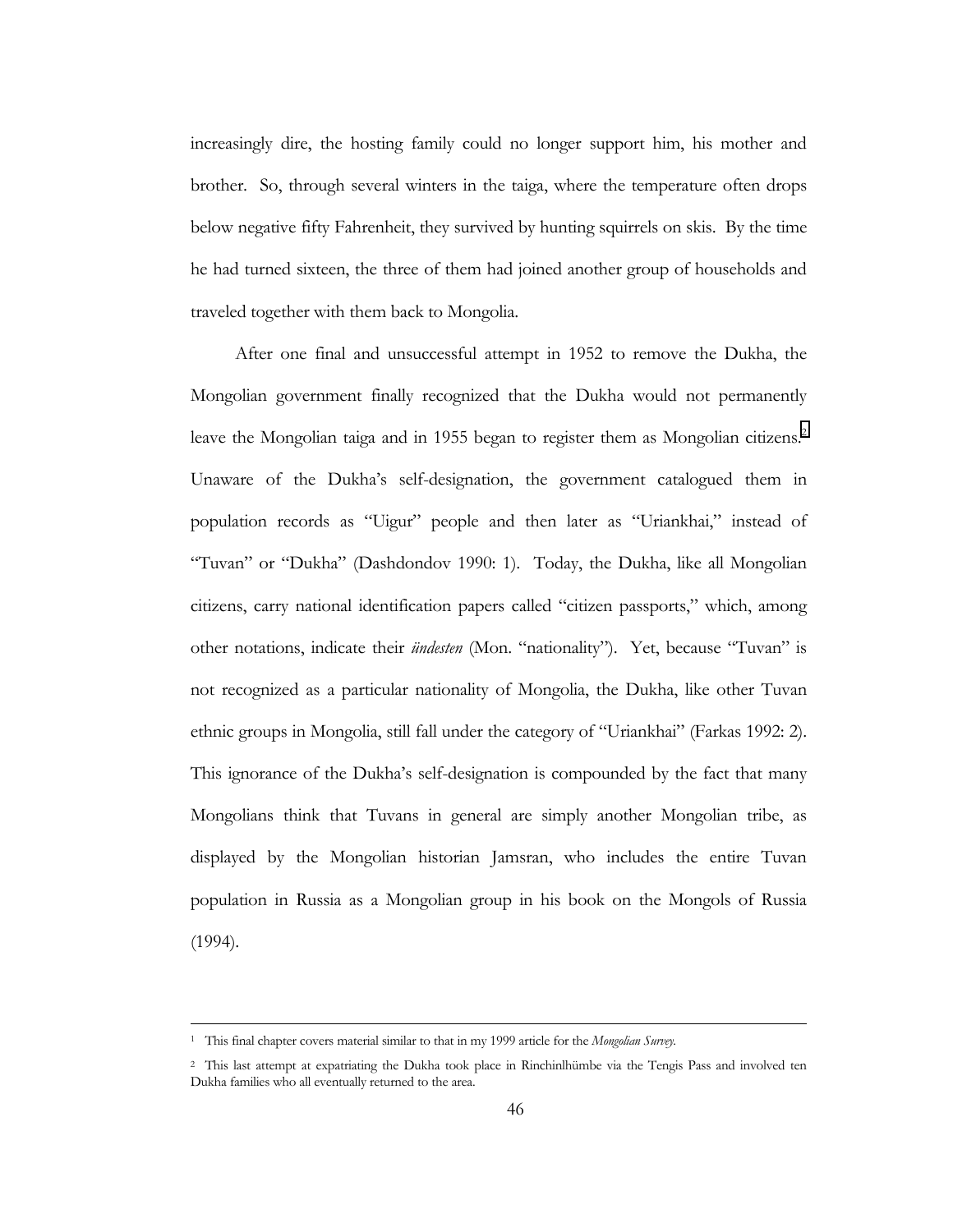After becoming Mongolian citizens, the Dukha had access to the services provided by the state at that time, such as medical care, schooling, employment and veterinary assistance. Yet, as citizens, the Dukha were also obliged to conform to the interests of the nation, which made demands of the new citizens that would inevitably change the future course of the Dukha. For example, virtually all of the young Dukha men in their late teens to early twenties were enlisted into compulsory military ìserviceî for three years, sent to various locations across the MPR. Having received vocational training during their term of service, only a few of the young men who were permitted to return to northern Khövsgöl were allowed to return to reindeer-herding in the taiga since they were now of more use to the government in the sum centers.

Another such demand on the Dukha was the government's insistence that they submit to national hunting regulations, which defined the Dukha's age-old hunting rites as poaching during certain periods of the year. In regards to these new constraints, Farkas explains: "Since the 'hunting law,' the closed seasons and fair game restrictions affected them, the significance of reindeer breeding became more important in their life. As wild game hunting was limited, it became necessary to raise reindeer for food as well" (1992: 9). According to the veterinarian Dr. Stuart Badger<sup>3</sup>, a specialist in deer health, the optimal herd size needed to support a single household in the taiga is 150 to 200 head when hunting is limited. This number would allow for the slaughter of up to 10-20 head per year while still maintaining the herd size (cited in Robertson 1999: 8). Dukha households could generally sustain themselves with ten to

<sup>&</sup>lt;sup>3</sup> Dr. Badger visited the Dukha in September 1999 to assess the health of their herds. He submitted a report of his conclusions to the Mongolian Reindeer Fund.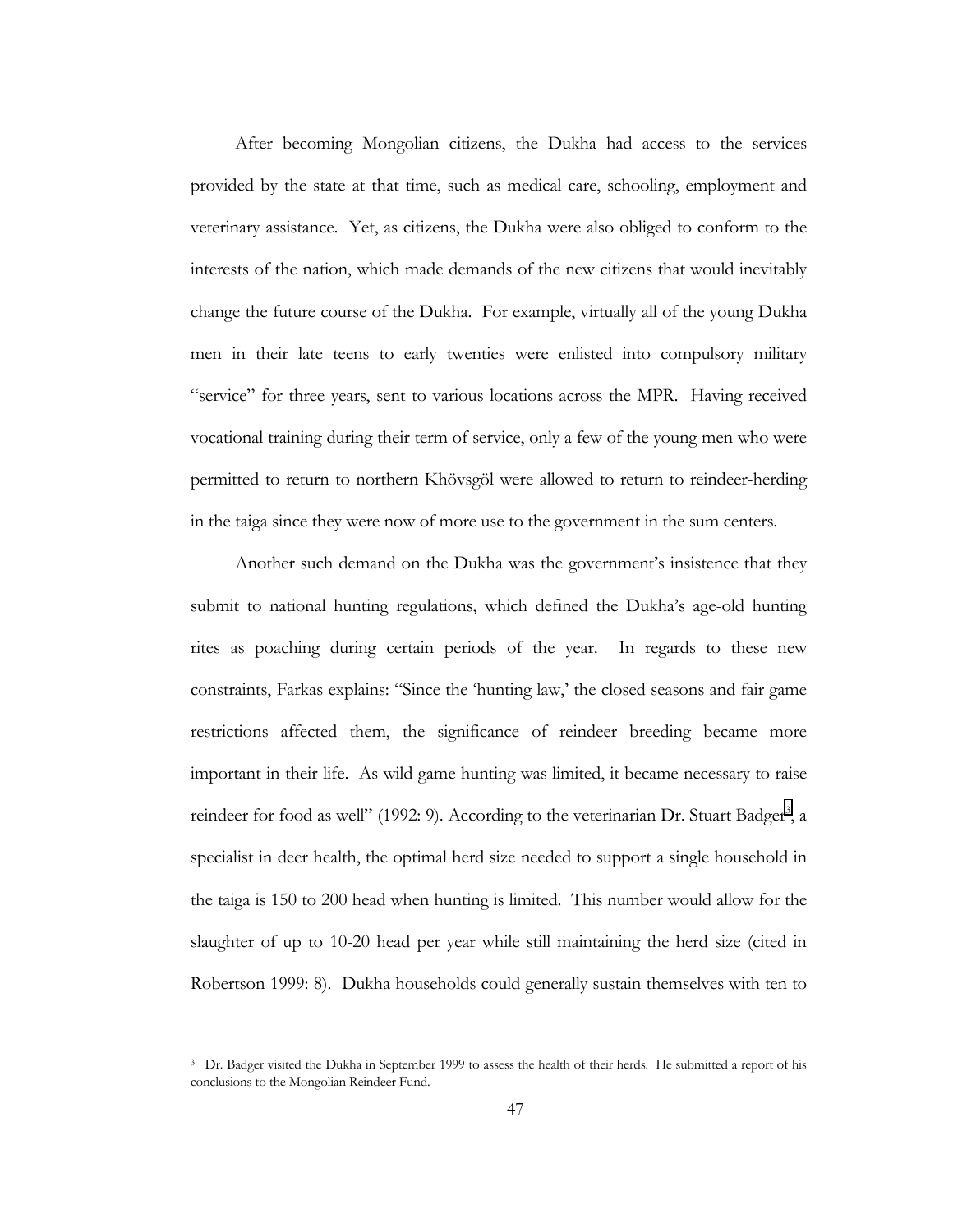twenty reindeer, but only when hunting could provide meat for food and furs for barter (Wheeler 1999: 62). Yet, with restrictions on their traditional hunting patterns, the foundation of the Dukha's livelihood—the critical balance between hunting and herding—began to deteriorate, and the Dukha were forced to rely too intensely on their dwindling herds.

After the Dukha's incorporation into the MPR, their culture was subjected to significant changes during the government's next wave of collectivization campaigns in the mid-1950s. In the governmentís haste to construct a socialist state, *negdels* (Mon. ìcollectivesî) were established throughout the country with the aim of organizing the local population to contribute to the national economy (Bawden [1968] 1989: 394- 404). In 1956, the Altan Tal (Mon. "Golden Steppe") negdel was established in Rinchinlhümbe sum, and Ulaan-Uul sum became the site for the Jargalant Amdral (Mon. "Happy Life") negdel that same year. These negdels became the primary institutions through which the government would attempt to modernize and intensify the local agriculture and animal husbandry. In his lengthy review of the beginning years of the two negdels, Badamkhatan details the development achieved in both sums. Yet, these achievements focused almost entirely on steppe-based animal husbandry, ignoring the demise of the Dukhaís reindeer-herding economy. (Badamkhatan 1965: 39-44)

As noted by several Dukha informants, Mongolians basically considered reindeer as worthless animals that belonged in the wild. According to Mongolian standards, reindeer were simply not *mal* (Mon./Tuv. "livestock"). Whereas Tuvans include reindeer within their list of the "*chedi chüzün mal*" (Tuv. "seven types of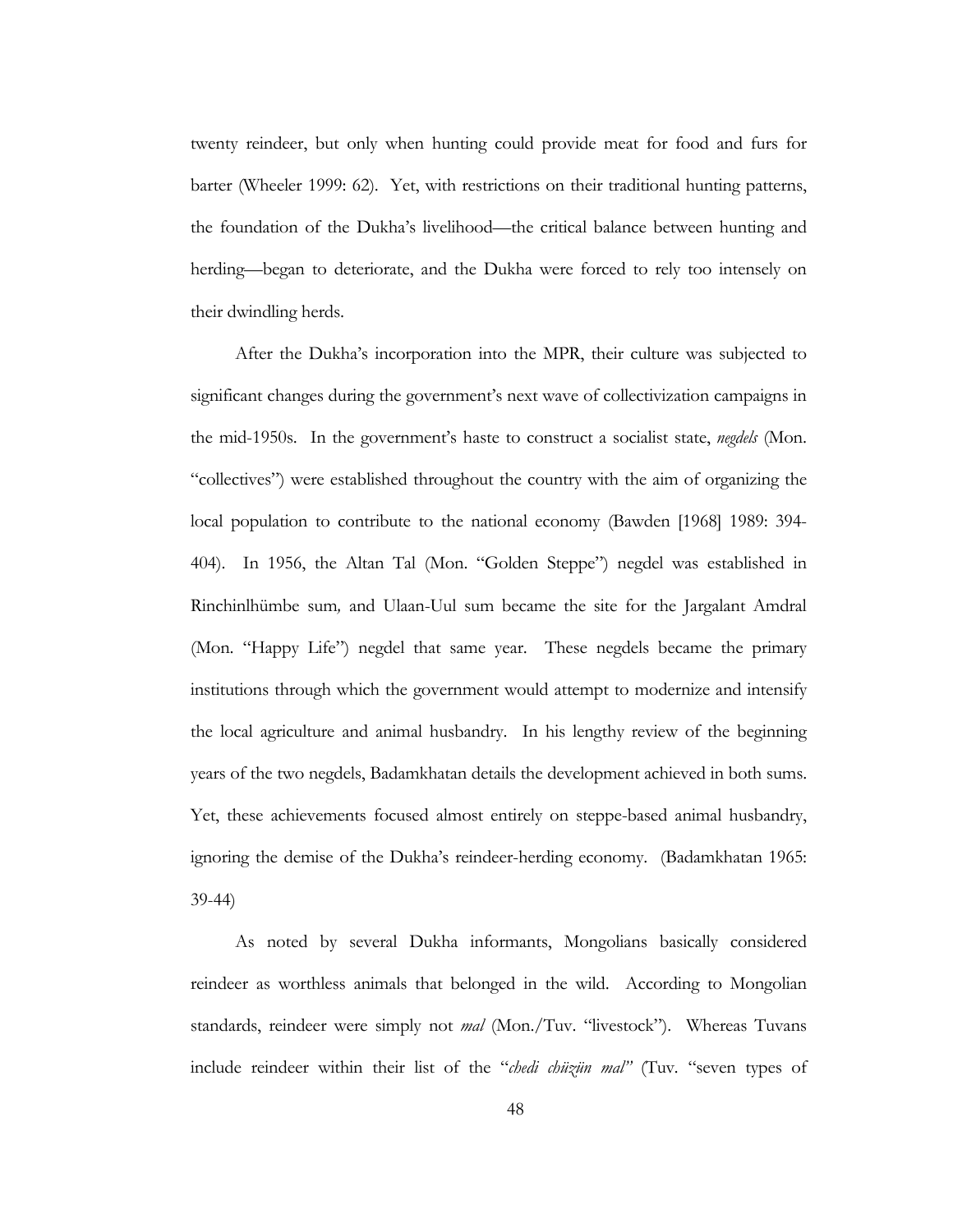livestock"), Mongolians conceptualize livestock in terms of the *'tavan khoshuu mal*'' (Mon. "five kinds of livestock"), i.e. horses, camels, cattle/yak, sheep and goats (cf. Wheeler 1999: 62). The development of animal husbandry in Mongolia focused on livestock found on the steppe, an environment in which reindeer cannot survive for long. As indicated by the name of Rinchinlhümbe's new negdel, which displays the Mongolian bias towards the *tal* (Mon. "steppe") over the taiga, the reindeer-herding enterprise was regarded as insignificant and therefore essentially neglected.

The notion of reindeer-herding as a profitless endeavor was not limited to the borders of the MPR, but was also held by Buryat and Russian administrators launching collectivization plans among the Oka Soyots. Daniel Plumley, the director of the Totem Peoples' Project of Cultural Survival, describes the situation:

> In the Okinsky region (the Oka) of eastern Siberia, Russia, for example, reindeer herding was forced to decline during the 1940's and 1950's because the government and communist five-year agricultural planning ideology considered such practices uneconomical. The Oka reindeer were eventually lost to the wild during the ecologically degrading practice of introducing non-native cattle species; and killed off altogether in the 1960s by hunters. (Plumley 1998: 2)

In contrast, the Mongolian government at least considered the Dukha's reindeer worthy of collectivization, which was carried out in 1959.<sup>4</sup>

Apparently, the government's motives in collectivizing the Dukha's reindeer did not stem so much from a concern in transforming reindeer herding into a productive part of the national economy, as from its aim of integrating the Dukha people themselves into production. Many of the Dukha were put to work herding steppebased livestock. When collectivization began in 1959, Badamkhatan had already recorded 85 people who were formerly reindeer herders that had been converted to

<sup>4</sup> Coincidentally, Badamkhatan was doing his fieldwork among the Dukha during this same year.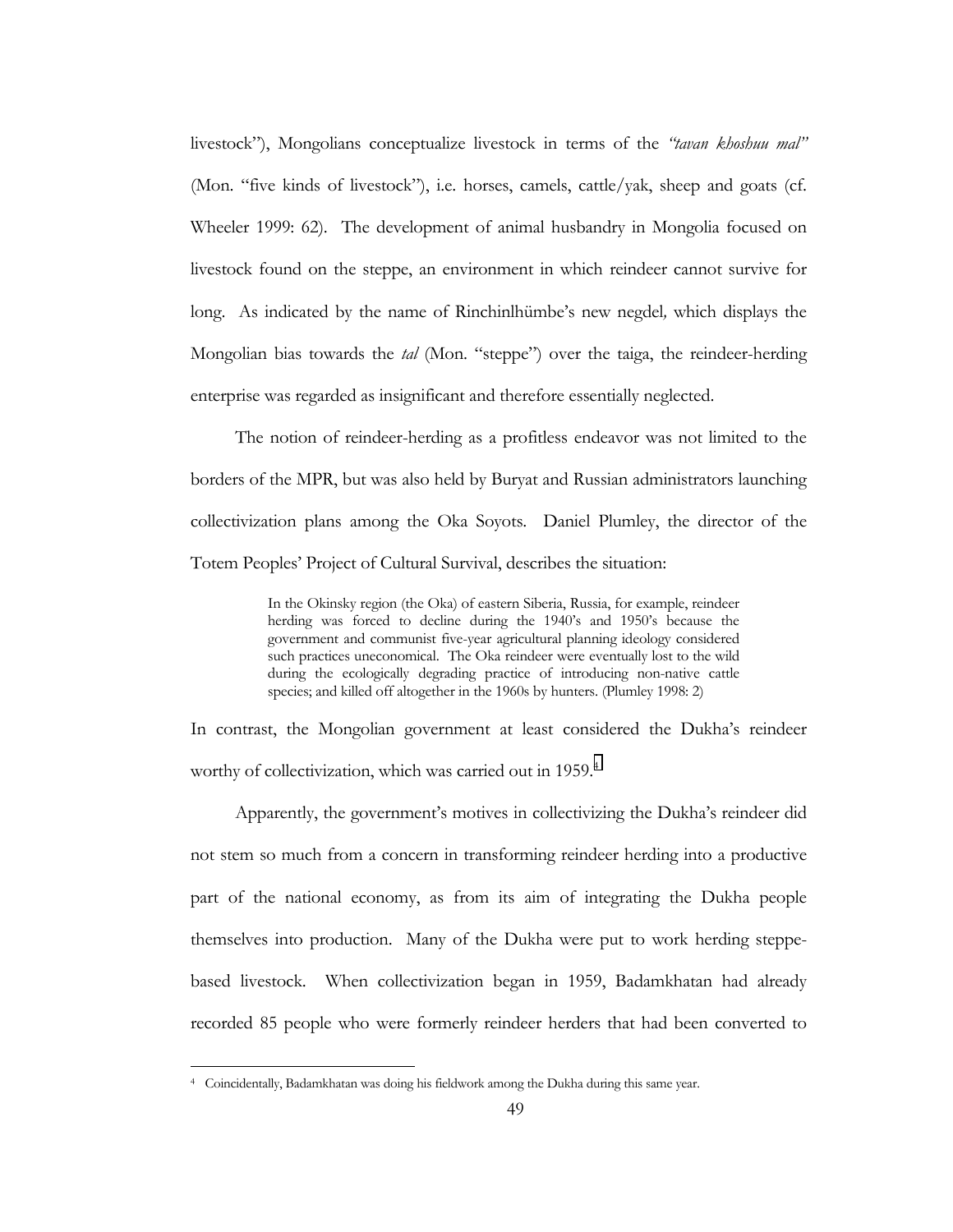herding *<i>'mongol mal*'' (1960: 31). For the Dukha who were not employed as steppebased herders, the government's agenda was to sedentarize them.

Some of the Dukha remember these times as extremely difficult and report that they welcomed the opportunity to work without giving the impression that they felt they were being forced to settle. Yet, as indicated by Badamkhatan below, sedentarization was a deliberate policy:

> The numerous *tsaatan* people at work for the common benefit are improving their lives with such progressive labor and are making their contribution to our construction of socialism. With the goal of further upgrading the culture of these *tsaatan*, measures have been taken in order to bring them down from the taiga to the lowlands before the  $40<sup>th</sup>$  anniversary of the people's revolution. (1962: 53-54)

He further noted that the MPRís Council of Ministers issued a resolution in 1960 to provide finances and equipment for the establishment of full-scale settlements for the "*tsaatan*" in both Rinchinlhümbe and Ulaan-Uul sum centers and at the fishery on the banks of Tsagaan Nuur (1962: 54). In 1961, fourteen stationary houses were built in Tsagaannuur, which had risen to the administrative status of a brigade, to accommodate the Dukha now working at the fishery (Dashdondov 1990: 2). Badamkhatan noted that several "*tsaatan*" youth had "voluntarily" joined the Golden Steppe and Happy Life negdels*,* as well as the Tsagaannuur fishery and Turt shipping dock on Lake Khövsgöl, and were all "laboring with great output" (1962: 53).

On the other hand, other Dukha elders saw collectivization as a government campaign to forcefully sedentarize them. According to an older man of the Balygsh clan, collectivization not only robbed him of his reindeer, but of his life and livelihood in the taiga and ultimately forced him to move to the fishery when he was twenty. He explained that the elderly Dukha in Rinchinlhümbe were forced to settle in the center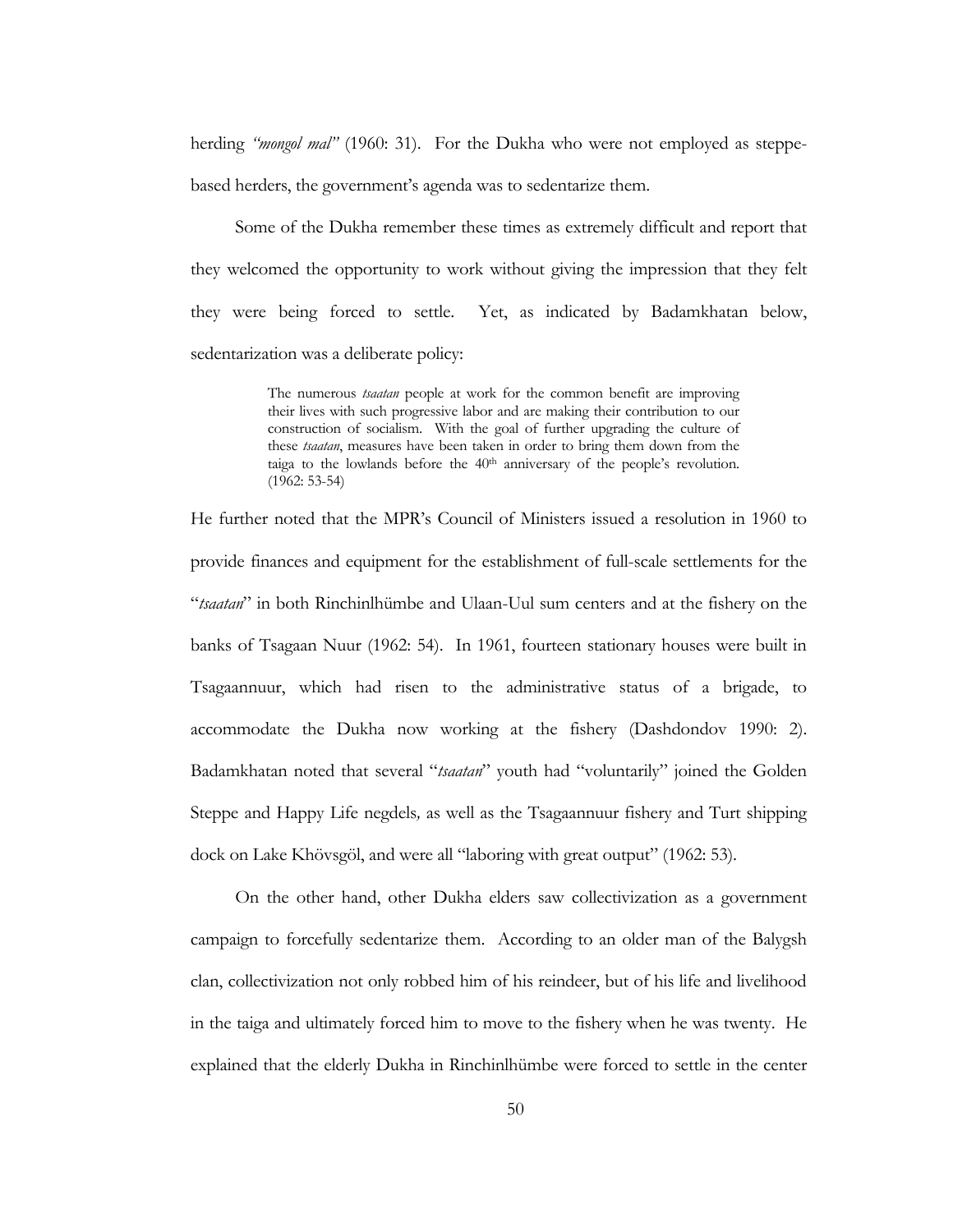and were given food but no money. Apparently, half of the younger generation was sent to work at the fishery while the other half was to stay in the taiga herding the governmentís newly collected reindeer. In the fall of 1960, this man was sent to the army for three years and subsequently assigned to work at a sawmill in Selenge aimag.<sup>5</sup>

Although settling the Dukha was of major concern, it seems that this goal did not necessarily preclude the development of reindeer husbandry into something economically profitable. It would be necessary to impose drastic changes in reindeerherding methods, however, if the Dukha were to settle down. Badamkhatan proposed the following:

> For thousands of years the *tsaatan* people have occupied the upper-reaches of the taiga and other uninhabited regions in pursuit of forage for their reindeer. In order to stop this tradition, the negdel administration, party, and public organizations should start from now on getting the reindeer adjusted to eating prairie-hay as fodder. Moreover, if measures are taken to train newborn or young calves to graze on hay (or even get older reindeer adjusted to many hay and grass feeds), keeping those which have learned to graze in lower areas apart from the others, it will become easy to sedentarize the *tsaatan* people in the sum, negdel and brigade centers and free them from eternal insignificance. (1962: 53)

Given that reindeer will eventually starve on a diet of hay, Badamkhatan's advice was understandably not heeded by the negdels. Yet, in its determination to save them from ìeternal insignificance,î the government did manage to help the Dukha improve herd reproduction. To aid them in their efforts, the government arranged for the purchase of twenty reindeer from Tuva. As a result, the Dukhaís herds saw a great increase over the next decade. According to Sükhbaatar  $(1998: 5)$ , the Dukha had a total of 770 reindeer in 1963, 1000 in 1970, and 2275 in 1977.

<sup>&</sup>lt;sup>5</sup> Twelve years later, the man was allowed to return to Khövsgöl and was commissioned to the taiga to lead the reindeer-herding division of the negdel in Ulaan-Uul.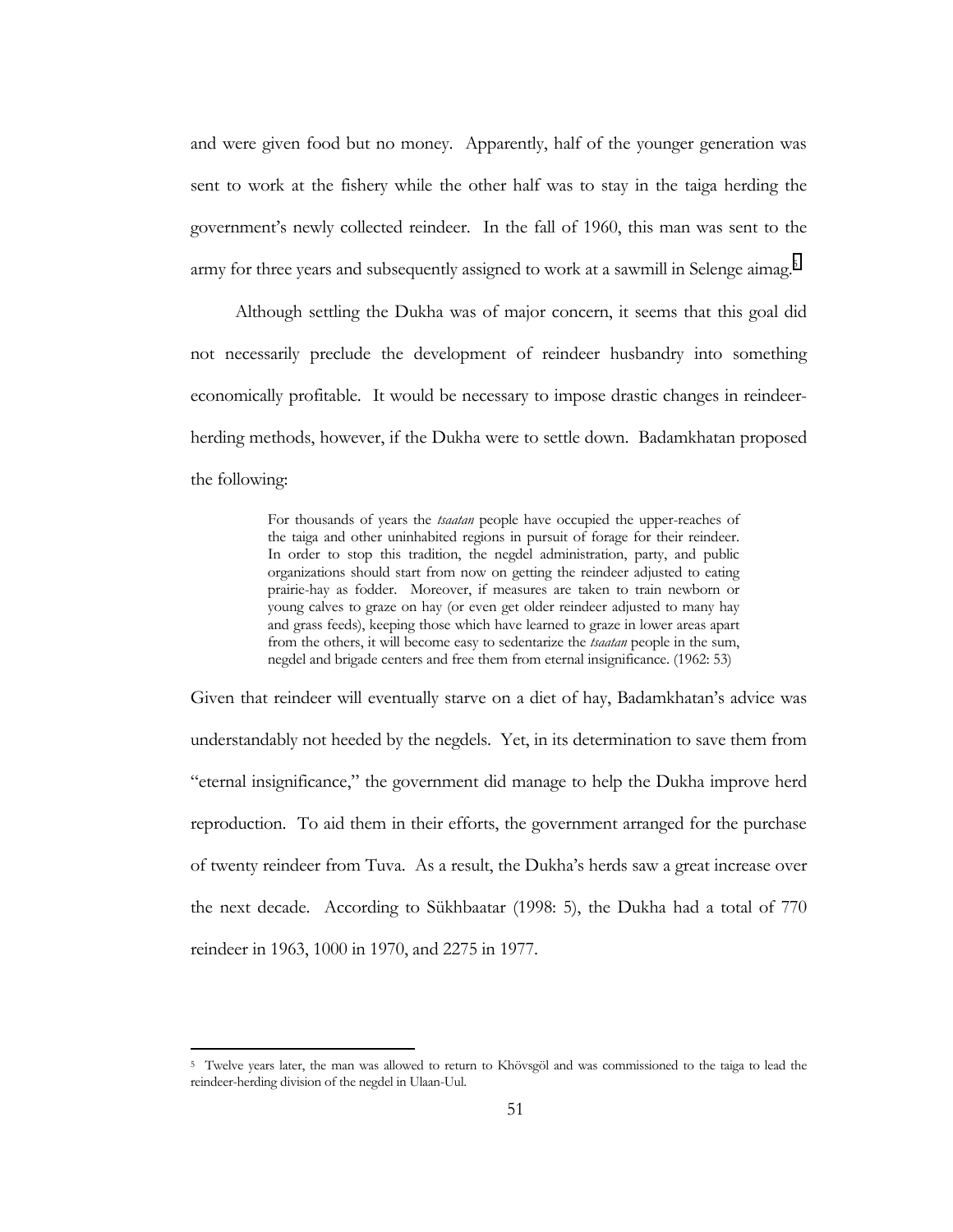In 1972, the Council of Ministers of the Mongolian People's Republic agreed to upgrade the fishery to the  $T$ sagaannuur Fishing & Hunting State Farm," which once again allowed the Dukha to hunt on a limited but regular basis. Skilled in hunting and forest-lore and aided by the agility of the reindeer in the taiga, the Dukha soon proved themselves modestly profitable to the government. The Dukha provided the government 250-300 sable pelts per year to be sold in Russia in exchange for guns and ammunition during hunting season and salaries which could be used to supplement their diet and raise their standard of living. (Farkas 1992: 10-11)

Another "profitable" initiative was established in 1979 when the government began to encourage the Dukha to harvest the velvet antlers of their reindeer to be sold in China (Farkas 1992: 12). Yet, these two profit-creating schemes did not prove lucrative enough to gain the full support of the government, who continued to see reindeer herding as an industry unworthy of any substantial effort towards development. In fact, there were periods when they appeared to be more inclined to eradicate the Dukha's herds. In the late 1970s, the Rinchinlhümbe *sum* administration ordered the slaughter of about half the Dukhaís reindeer in order to provide meat to the local school. This government-mandated slaughter cut the total number of reindeer from 2275 head to 1278, a sharp decrease which seriously hampered the ability of the Dukha to maintain the new level of production expected by the government (Sükhbaatar 1998: 50). Understandably, many Dukha have a deep-seated mistrust of the Mongolian government that has remained to the present.

Finally, in 1985 the parliament passed a resolution that showed some commitment on the part of the government toward the Dukha and their traditional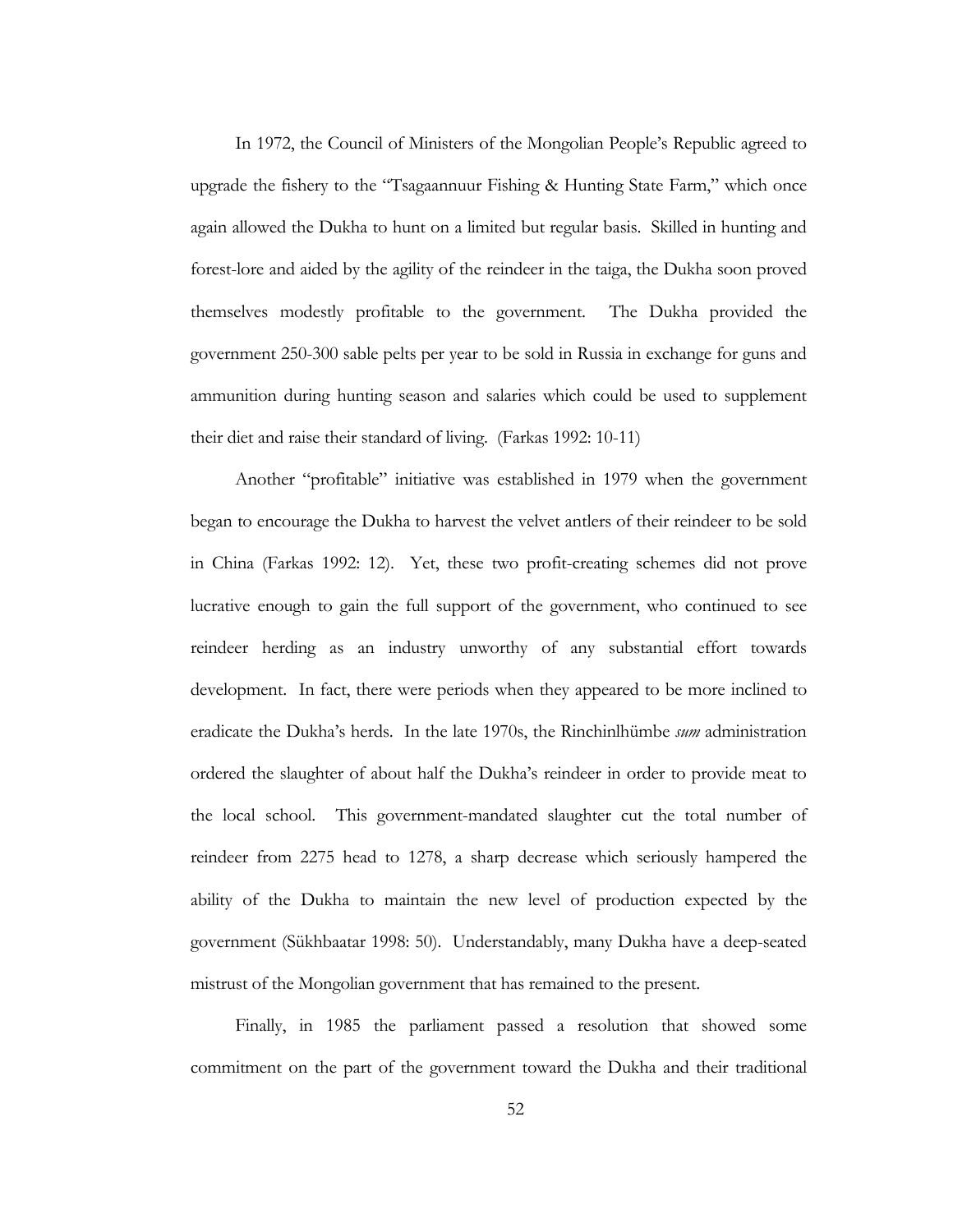mode of life. The resolution consolidated all Dukha and their reindeer from both Rinchinlhümbe and Ulaan-Uul sums into one new sum which took the name Tsagaannuur, helping to administratively unify the Dukha. Since the borders drawn for Tsagaannuur sum did not include the area of the Ulaan Taiga mountains, the Dukha within the former borders of Ulaan-Uul sum were forced to move north. Currently, in Tsagaannuur sum the Dukha are divided into two regions northeast and southwest of the Shishgit River. The Dukha in the northeast, who were formerly under the administration of Rinchinlhümbe sum, are now referred to as the "East" Taigaî group, and those in the southwest, which were moved north from Ulaan-Uul sum, are known as the "West Taiga" group.

With the formation of a new sum, the government also separated the hunting division from the fishery and established the "Tsagaannuur Hunting and Reindeer Breeding State Farm" to promote hunting and herding for the Dukha. Yet, due to the fact that most of the Dukha of the East Taiga had already settled into various jobs in the sum center, Farkas notes that the reindeer of the East Taiga were sent to the West Taiga group in 1986 and the region north of the Shishgit was deserted by the Dukha (1992: 17).

By this time, the total number of reindeer had plummeted to a mere 671. Though the government's slaughtering spree had contributed to these low numbers, inbreeding had begun to take a toll on the overall health of the herds. Locked within the borders of Mongolia, the Dukha were prevented from finding fresh gene stock from the north to strengthen the breeding of their animals. So, in order to replenish both the number and health of the Dukhaís reindeer, the government acquired another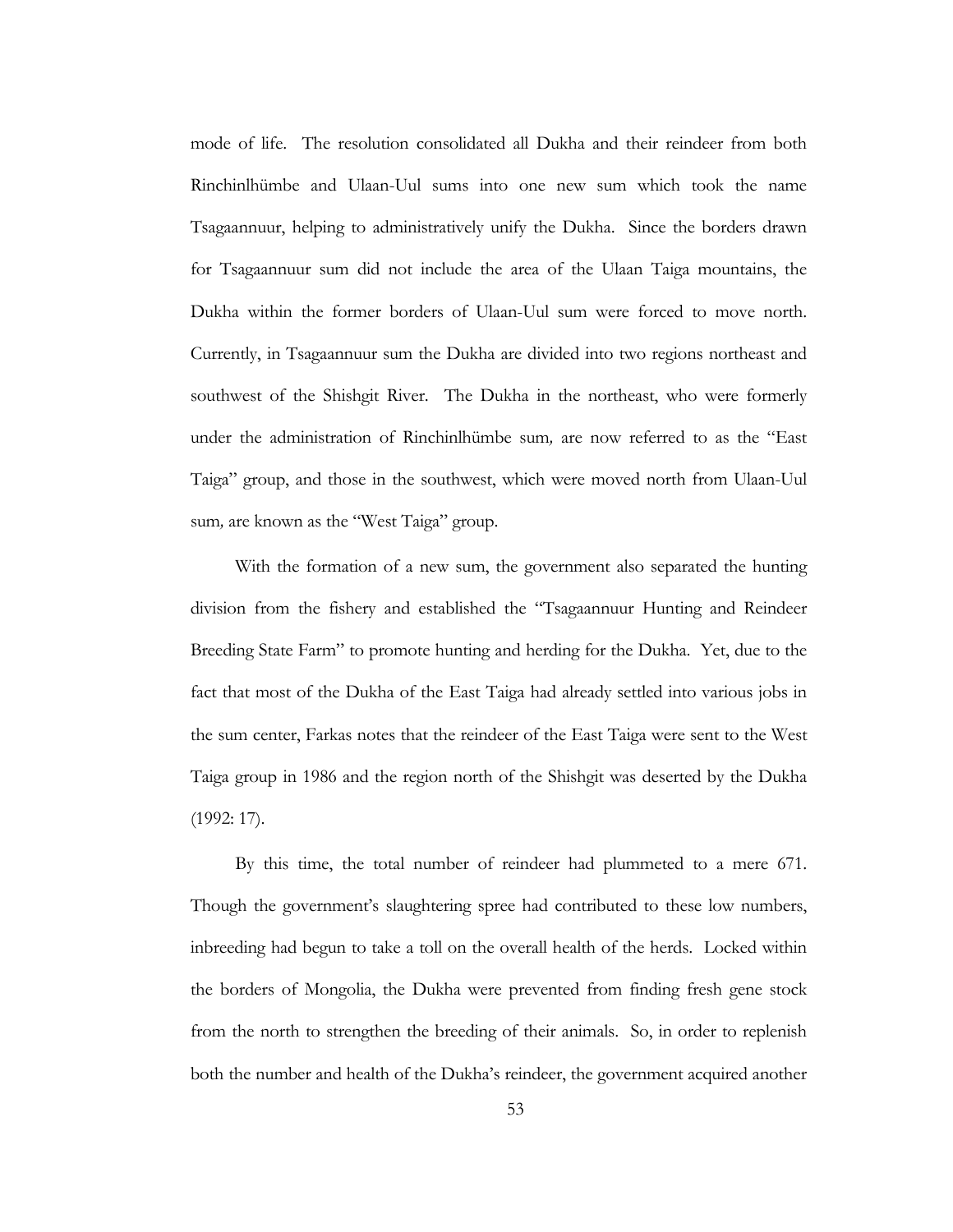50 head from Tuva in 1986 (Ayuursed 1996: 7). This boost to both the genetic condition of the reindeer and the morale of the Dukha brought a time of prosperity to the West Taiga group in the late 1980s. By 1990, the total number of reindeer in Tsagaannuur sum was already at 1200, and in September, Tsagaannuur sum celebrated the holiday named "*Myangan Tsaanii Bayar*" (Mon. "Thousand Reindeer Holiday"). Demonstrating their pride in collectively achieving the goal of reaching a thousand reindeer,<sup>6</sup> many families sewed "1000 *Tsaa*" on the door-flaps of their tepees to commemorate the holiday.

The early 1990s saw this prosperity dissipate with the drastic economic changes that came with the dawn of democracy in Mongolia. With almost no government control over burgeoning self-serving business schemes, the freedoms of a market economy soon brought economic disorder and instability to every part of the country, including Tsagaannuur. Soon thoughtless overexploitation of fish in Tsagaan Nuur Lake forced the Ministry of Nature and Environment to close the Tsagaannuur fishery in 1990 and ban all fishing in the lake for ten years.<sup>7</sup> With no work in the sum center, the Dukha of the fishery and other Dukha families left the settled life after thirty years and went back into the East Taiga to herd reindeer. Initially sixty reindeer from the West Taiga were allocated by the government for the group returning to the East Taiga.

<sup>6</sup> A goal which they had already reached and surpassed in the 1970s.

<sup>7</sup> An additional factor contributing to the disappearance of fish in Tsagaan Nuur Lake was the introduction of the *pelt* fish from Russia by the Mongolian Academy of Sciences. This foreign species essentially consumed the indigenous tsagaan zagas (Mon. "white fish").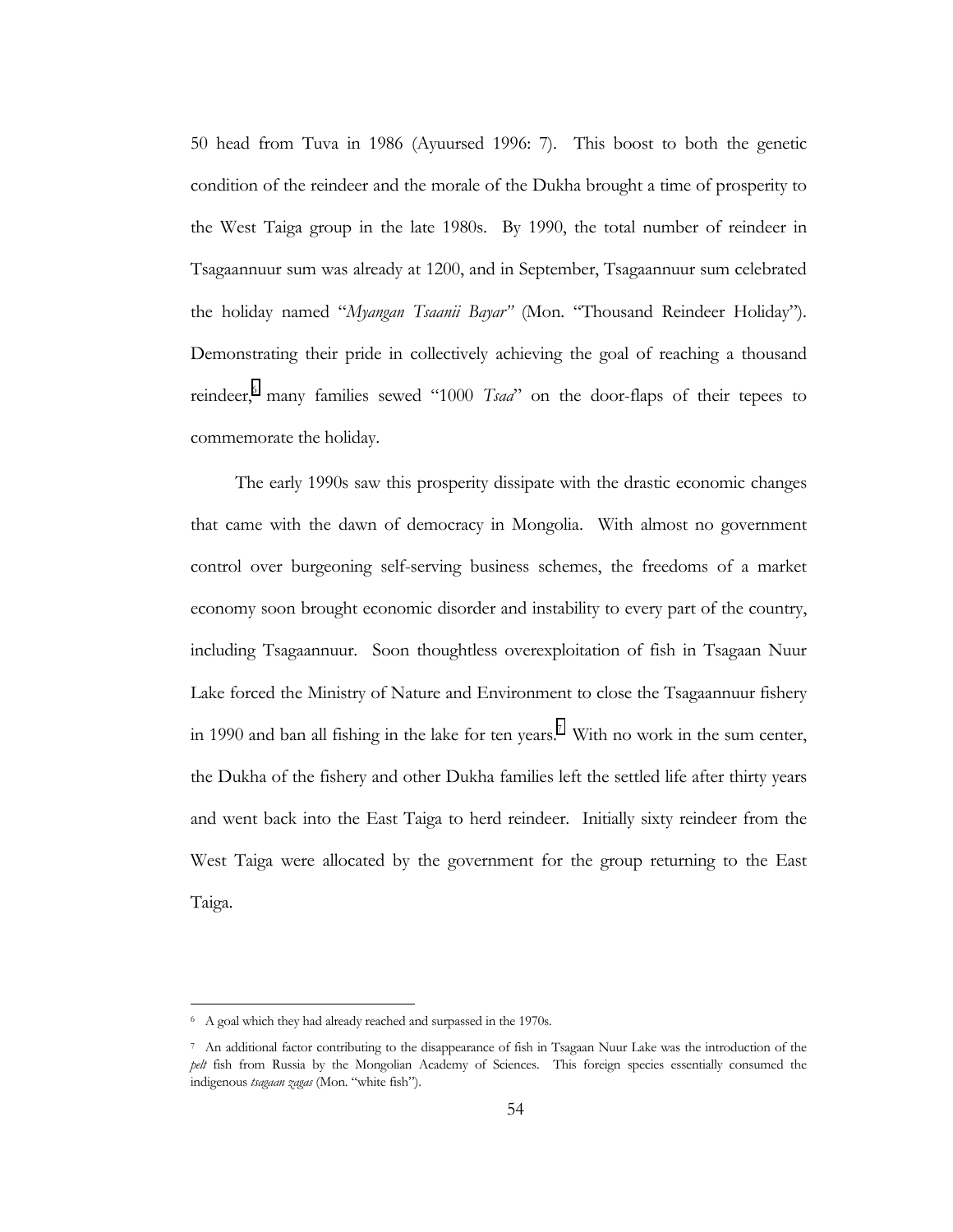At first, the Dukha's reindeer remained under the ownership of the Tsagaannuur administration, and the Dukha continued to receive salaries for herding the animals, but in 1992, the overwhelming economic crisis had crippled the government financially. No longer able to pay salaries to the Dukha, they offered to "lease" the reindeer, giving the Dukha freedom to profit personally from the animals. From 1992 to 1995, more families left Tsagaannuur for the taiga in an attempt to make a livelihood. Then in 1995, the government completely privatized the reindeer by essentially giving each family the same reindeer herd that they were leasing from the government at the time.

During this difficult time of transition, the Dukha's herd numbers began a sharp slide. In 1992, the Dukhaís herds numbered 1427. By 1995, the herd numbered 916. By the end of 1998, only 614 head of reindeer were owned by the Dukha (Sükhbaatar 1998: 5). The Dukha attribute this current decline to three problems. First, once the subsidies from the state were gone, the only way for the Dukha to procure money for buying staples from the sum center was to harvest their reindeer. Unfortunately, the total number of reindeer was simply not sufficient to sustain both the Dukha already in the taiga and those moving back into the taiga after the fishery closed.

Secondly, the overall poor health of the herd has weakened the reindeer's defenses against illness, increasing their mortality rate and hampering most efforts at increasing reproduction. Most Dukha attribute their herds' declining health to inbreeding, which is difficult to remedy due to the international border that blocks their access to fresh stock in Tuva. In addition to inbreeding, though, the cutting of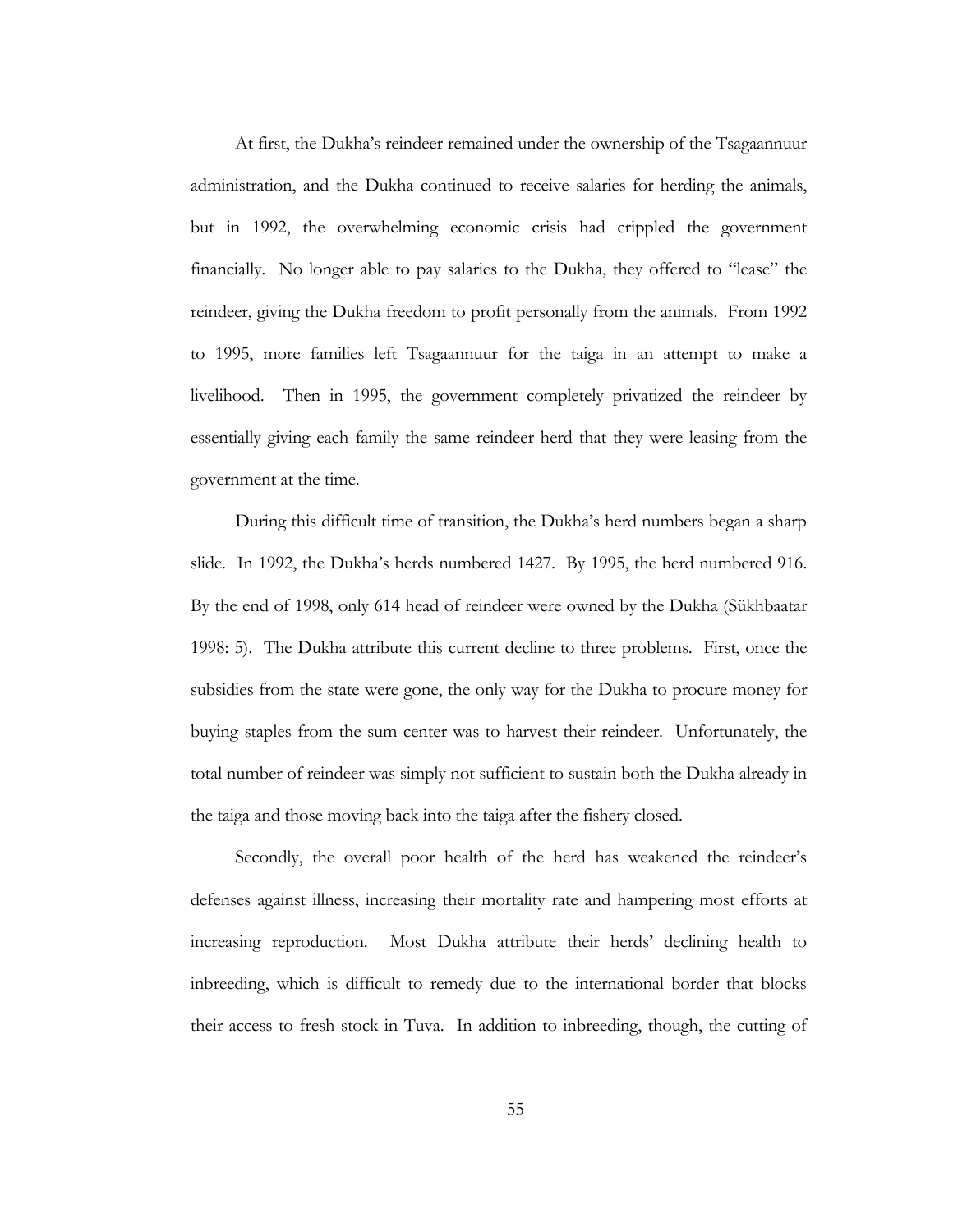reindeer's antlers in their soft, velvety stage to sell to the Chinese weakens the animals' immune systems, making them more susceptible to infections and diseases.

According to most Dukha, non-human predators, such as wolves, have also played a role in the recent, rapid decline in herd numbers. During the socialist era, the government encouraged the extermination of wolves, which were considered a threat to all livestock, by giving out equipment for hunting wolves and offering bounties. With the cessation of such subsidized programs, wolves and other predators are increasingly posing a threat to the Dukha's herds.

Whereas many of the present difficulties threatening Dukha culture stem directly from previous outside pressures, it is ironic that the primary hope for the future survival of their livelihood may depend on assistance from the outside. In recent years, several non-government organizations, both national and international, have made efforts to assist the Dukha and the other Sayan reindeer-herding groups in sustaining their traditional existence in the taiga. In 1993, a project funded by USAID, under the direction of Dan Plumley, facilitated the purchase of sixty-three reindeer from the Tofalar in order to reintroduce reindeer herding among the Oka Soyots in Buryatia<sup>8</sup>. To assist the Dukha, a Mongolian NGO called the Mongolian Reindeer Fund (MRF) was established in January 1999 with the stated purpose of "helping preserve and promote the indigenous culture, ecology and reindeer-herding economy of the Dukha people" (Wheeler 1999: 66). The MRF has facilitated the delivery of various types of relief aid and veterinary care to the Dukha and their herds. In

<sup>8</sup> Although reintroduced to Buryatia after a thirty-year absence, reindeer husbandry among the Oka Soyots has primarily been relegated to the tourism industry.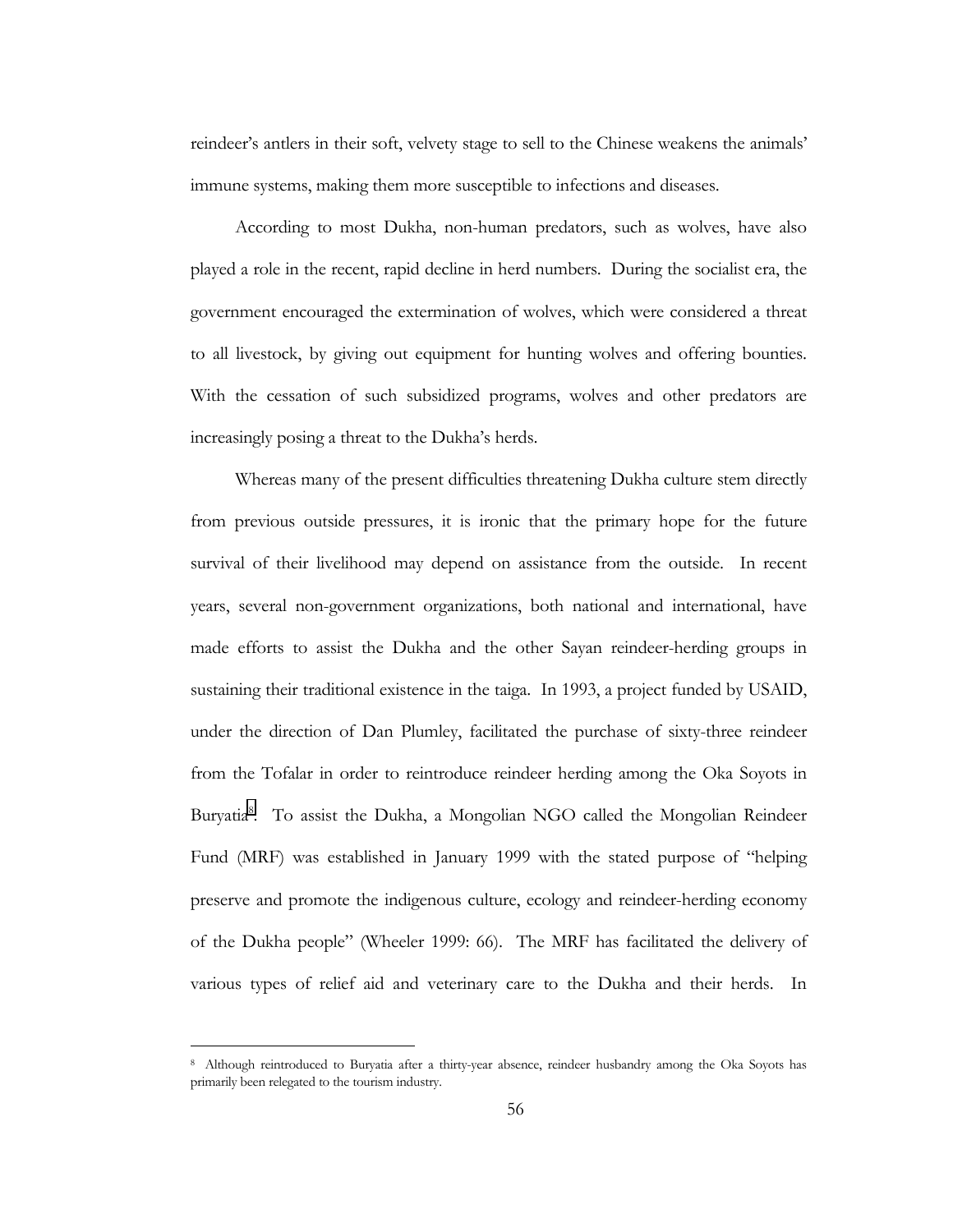cooperation with Cultural Survival, they have also raised funds and made arrangements to help the Dukha procure eighty head of reindeer from the Eastern Tuvans to boost the gene pool of the Dukha's herds.<sup>9</sup> These and other efforts have assisted the Dukha in attaining their first significant increase in herd numbers since the early 1990s, an increase from 614 in 1998 to 710 in 1999.

Although the Dukha have experienced this modest increase in their herd size, the trend over the past century has been the sometimes slow and sometimes accelerated, yet always steady, decline in the number of reindeer in the Sayan region. In Tuva, only 10% of the reindeer population has survived through the last century. Vainshtein provides census data from 1931 that records Tuvaís reindeer herds as totaling 10,415 head, distributed among 392 households (Vainshtein [1972] 1980: 122, table 8). In the summer of 2000, the anthropologist Brian Donahoe reported that just over a thousand reindeer can now be found in Tuva, divided between a mere thirty families that remain in the taiga (personal communication). According to Plumley, a total of only 2200 head of reindeer remains among the four Sayan groups (Plumley and Battulag 2000: 19). The diminishing herds of the Sayan region pose the greatest present-day threat to the survival of the reindeer-herders' life in the taiga.

Writing nearly a century ago on the Eastern Tuvans, Carruthers claims that ìthey are a tribe which must soon disappear through the introduction of a stronger and more go-ahead people" (1914: 213). Entering into the twenty-first century, however, the Sayan reindeer-herding peoples—the Dukha, the Eastern Tuvans, the

<sup>9</sup> Originally, this restocking project had intentions of acquiring reindeer from the Tofalar. But after sending a team to investigate the feasibility of the purchase, it was discovered that the Tofalar's reindeer herds are currently so depleted that they could not spare even a few for the Dukha.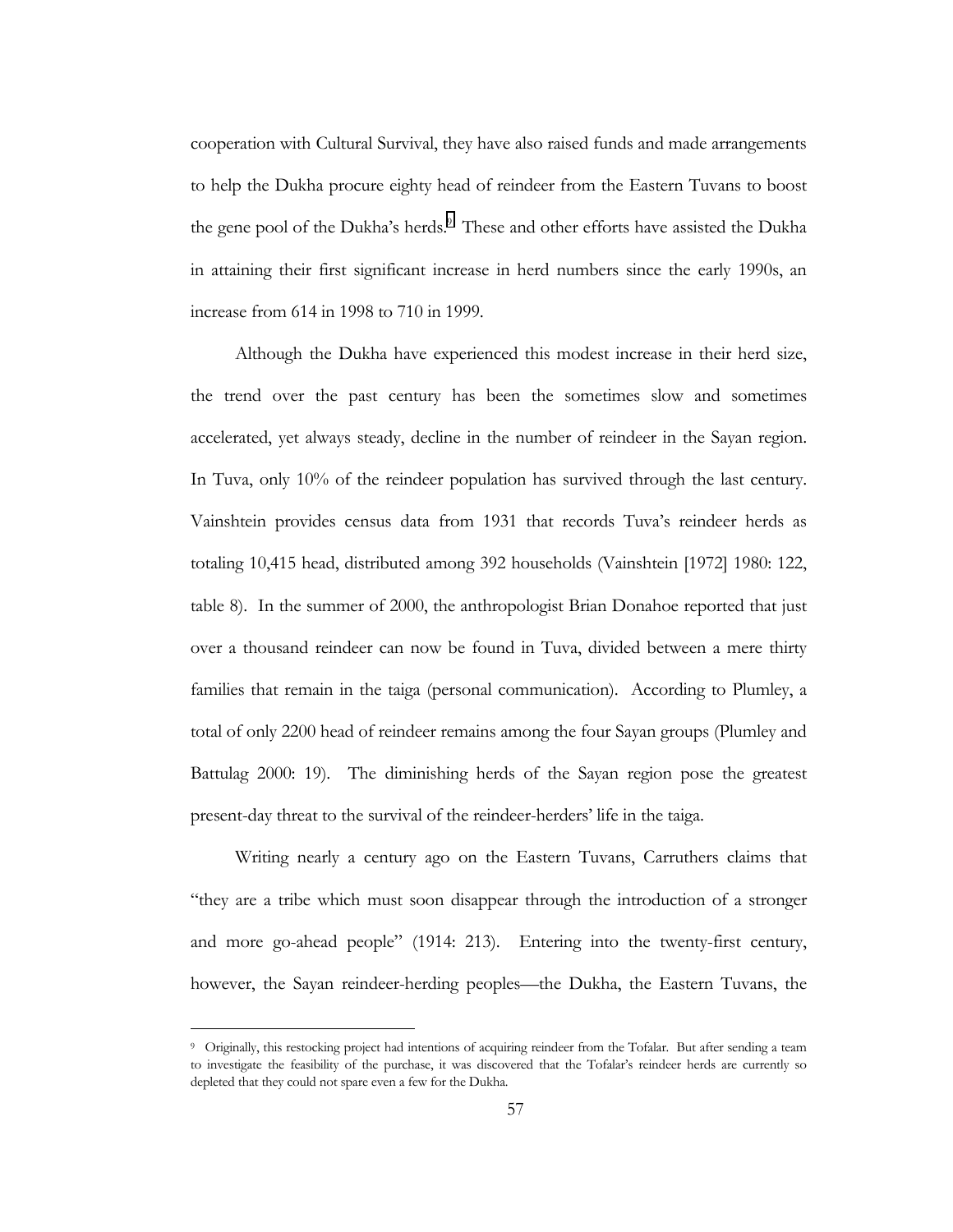Tofalar, and the Oka Soyots—are by no means in danger of extinction as distinct ethnic groups. Even when "stronger and more go-ahead" nation-states have enforced their ideologies of cultural sameness and economic uniformity upon them, these Sayan peoples have preserved their unique place in the taiga. More recently, Battulag<sup>10</sup>, a Dukha biologist, has made the claim that "without the reindeer we are not Dukha" (quoted in Plumley and Battulag 2000: 19). Though the Dukha will continue to exist as a people, even without reindeer, as those settled in the sum center or herding on the steppe have already proven, both Battulag's and Carruther's statements forewarn of the potential end of the Dukhaís ability to sustain their unique life in the inner reaches of the taiga. For only with their reindeer can the Dukha maintain their reign as lords of the Mongolian taiga.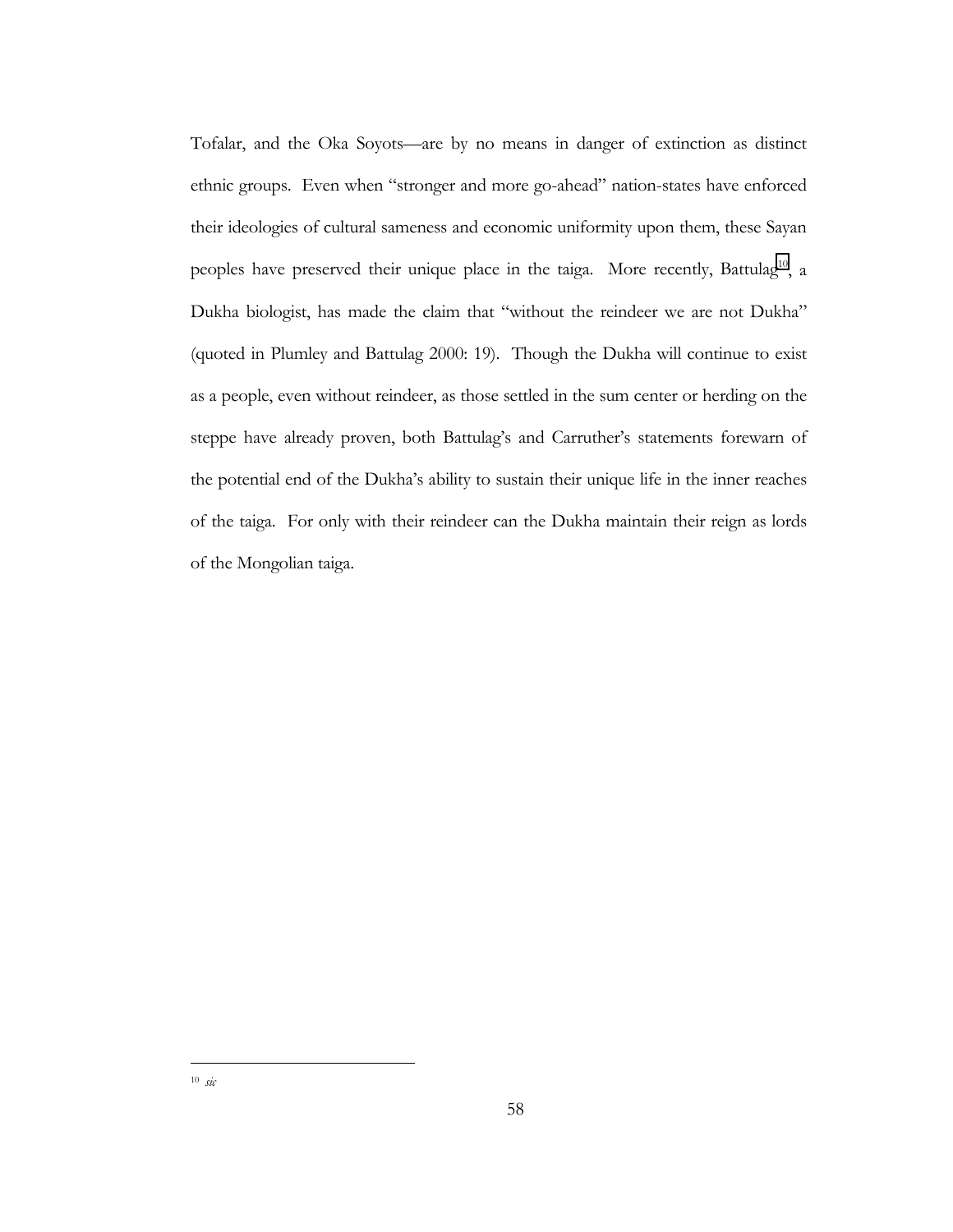#### BIBLIOGRAPHY

Ayuursed, Genden. 1996. *Khövsgölün Tsaa Buga*. Mörön, Silver Letter Press.

- Badamkhatan, S. 1960. Khövsgöl Aimagiin Tsaatan (Uriankhai) Ardyn Garlyn Asuudal. Shinjelekh Ukhaan Setgüül. 1:30-35
- Badamkhatan, S. 1962. *Khˆvsgˆliin Tsaatan Ardyn Aj Baidlyn Toim*. Studia Ethnographica, vol. 2, fasc. 1. Ulaanbaatar, Academy of Sciences: 66 pp.
- Badamkhatan, S. 1963. Darkhad Ugsaatni Züin Shinjilgeenii Zarim Ontslogoos. *Shinjelekh Ukhaany Akademiin Medee.* 1:36-43
- Badamkhatan, S. 1965. *Khövsgölün Dakhad Yastan*. Studia Ethnographica, edited by Kh. Perlee, vol. 3, fasc. 1. Ulaanbaatar, Academy of Sciences: 257 pp.
- Badamkhatan, S. 1996. Tuva Tsaatan. In *Mongol Ulsiyn Ugsaatny Züi*. edited by S. Badamkhatan. vol. 3. Ulaanbaatar, Sukhbaatar Press.
- Bawden, Charles R. [1968] 1989. *The Modern History of Mongolia.* 2d ed., rev., with afterward by Alan Sanders. London, Kegan Paul International.
- Carruthers, Douglas. 1914. *Unknown Mongolia: A Record of Travel and Exploration in North-west Mongolia and Dzungaria,* vol. 1. London, Hutchinson and Co.
- Castrén, Matthias A. [1856] 1969. Reiseberichte und Briefe aus den Jahren 1845-1849. *Nordische Reisen und Forschungen,* vol. 2. [St. Petersburg, Kayserlichen Academie der Wissenschaften, reprint] Leipzig, Zentralantiquariat der Deutschen Demokratischen Republik.
- Čeveng, Zamcarano. [1934] 1991. The Darqad and the Uriyangqai of Lake Köbsögöl. Translated by I. de Rachewiltz and J. R. Krueger. *East Asian History* 1(June):55-80
- Coloo, Ž. 1976. Notes on Mongol Uriankhai Vocabulary. Acta Oreintalia Academiae *Scientiarum Hungaricae.* 30(1):59-67
- Dashdondov, B. 1990. *Tsagaan Nuur Sum An Agnuur Tsaa Bugyn Aj Akhui.* Hunting and Reindeer State Farm, Tsagaannuur. Brochure.
- Diószegi, Vilmos. 1961. Problems of Mongolian Shamanism. *Acta Ethnographica*: *Academiae Scientiarum Hungaricae.* 10:195-206
- Diószegi, Vilmos. 1962. Tuva Shamanism: Intraethnic Differences and Interethnic Analogies. *Acta Ethnographica: Academiae Scientiarum Hungaricae.* 11:143-190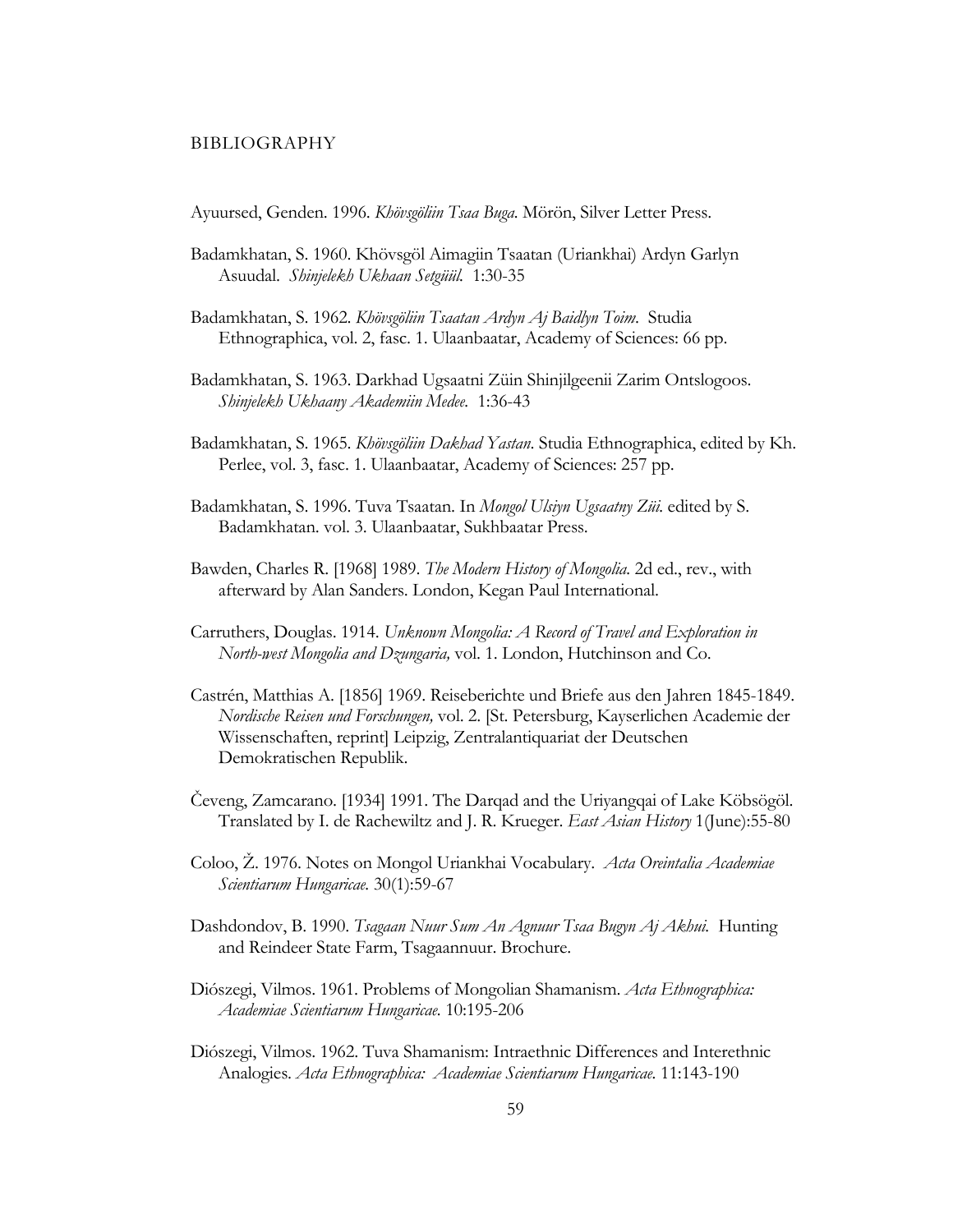- Diószegi, Vilmos. 1963. Ethnogenic Aspects of Darkhat Shamanism. *Acta Oreintalia: Academiae Scientiarum Hungaricae.* 16:55-81
- Diószegi, Vilmos. 1968. The Problem of the Ethnic Homogeneity of Tofa (Karagas) Shamanism. In *Popular Beliefs and folklore Tradition in Siberia*, ed. Vilmos Diószegi. Bloomington, Indiana University Publications: pp. 239-330.
- Dolgikh , B. O. 1960. *Rodovoi i Plemennoi Sostav Naseleniya Sibiri v XVII Veke*. Moscow.
- Dorjsüren, Ts. 1959. Khövsgöliin Tsaatan Ardyn Tukhai Tobch Temdeglel. *Shinjelekh Ukhaany Tekhnik.* 1:58-59
- Ewing, Thomas E. 1980. *Between the Hammer and the Anvil?: Chinese and Russian Policies in Outer Mongolia 1911-1921.* Indiana University Uralic and Altaic Series, edited by Denis Sinor, vol. 138. Bloomington, Indiana University Research Institute for Inner Asian Studies.
- Farkas, Otto. 1992. *Tsaatan Reindeer Herdsmen.* Paper read at the Lent Term Seminar Series of the Mongolia and Inner Asia Studies Unit, University of Cambridge.
- Forsyth, James. 1992. *A History of the Peoples of Siberia: Russia's North Asian Colony 1581- 1990.* Cambridge, Cambridge University Press.
- Friters, Gerard. 1949. *Outer Mongolia and Its International Position.* Baltimore, Johns Hopkins Press.
- Georgi, Johann G. 1775. *Bemerkungen einer Reise im russischen Reich im Jahre 1772.* St. Petersburg, Kayserlichen Academie der Wissenschaften.
- Grumm-Grzhimailo, G. E. 1914, 1926, 1930. *Zapadnaya Mongolia i Uriankhaiskii krai.*  vols. 1, 2 & 3. St. Petersburg (vol. 1), Leningrad (vols. 2 & 3).
- Humphrey, Caroline. 1980. Introduction. In Sevyan I. Vainshtein. *Nomads of South Siberia: the Pastoral Economies of Tuva.* Cambridge, Cambridge University Press.
- Jamsran, Khereed L. 1994. *Oros Dakhi Mongol Ugsaany Ulsuud.* Ulaan Baatar, Academy of Sciences Institute of Eastern and International Studies.
- Janhunen, Juha. 1983. Khövsgöl Aimak: Development Problems of the Mongolian North. *Aikakauskirja Jounal.* 78: 71-87
- Kolga, M., I. Tõnurist, L. Vaba and J. Viikberg. 1993. *The Red Book of the Peoples of the Russian Empire*. Institute of the Estonian Language, http://www.eki.ee/books/redbook/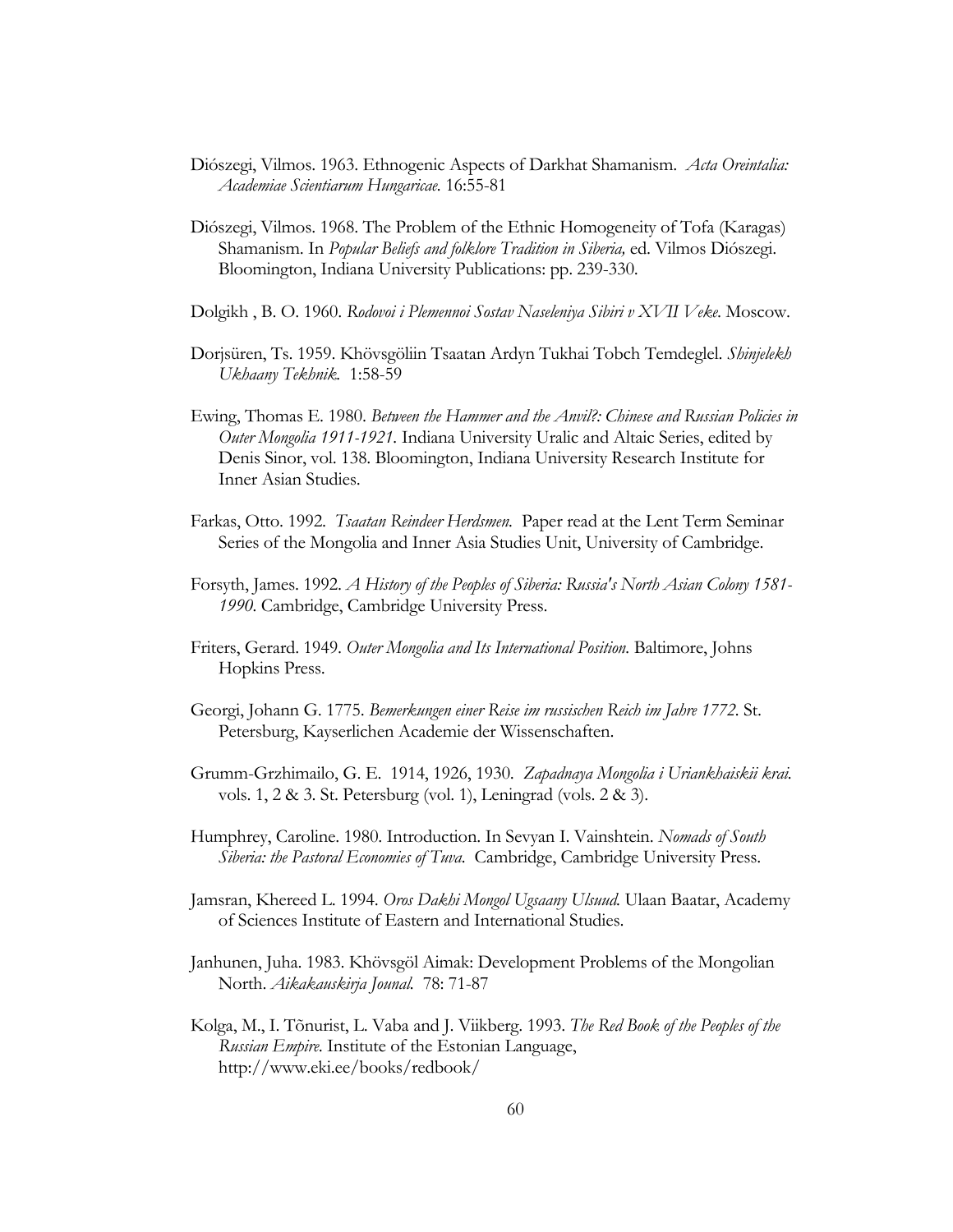- Krueger, John R., ed. 1977. *Tuvan Manual: Area Handbook, Grammar, Reader, Glossary, Bibliography.* Bloomington, Indiana University.
- Levin, M. G. and Potapov, L. P., eds. [1956] 1964. *The Peoples of Siberia*, trans. Scripta Technica, English edition edited and preface by Stephen Dunn. Chicago, University of Chicago Press: pp. 380-422.
- M‰nchen-Helfen, Otto. [1931] 1992. *Journey to Tuva.* trans. and annotated by Alan Leighton. Los Angeles, University of Southern California Ethnographics Press.
- Mongush, Marina V. 1996. The Tuvinians in China: Aspects of Their History, Language and Culture. In *Culture and Environment in Inner Asia,* vol. 2. eds. Caroline Humphrey and David Sneath. Cambridge, White Horse Press: pp. 116-132.
- Onon, Urgunge and Derrick Pritchatt. 1989. *Asiaís First Modern Revolution: Mongolia Proclaims its Independence in 1911.* New York, E. J. Brill.
- Pallas, Peter S. 1776. *Reise durch Verschiedene Provinzen des Russischen Reichs.* St. Petersburg, Kayserlichen Academie der Wissenschaften.
- Pedersen, Morten Axel. n.d. Networking the Landscape: Spatial Economy and Ritual Movement in Northern Mongolia*.* Forthcoming. In Bubandt & Roebstorff, eds. *Uses of Nature: Toward an Anthropology of the Environment*, Aarhus, Aarhus University Press.
- Plumley, Daniel R. 1995. To the Mohawk Peoples and Readers of Akwesasne Notes. *Akwesasne Notes*. 1(3-4): 83
- Plumley, Daniel R. 1998. *The Totem Peopleís Reindeer Project*. Unpublished funding proposal.
- Plumley, Daniel R. and S. Battulag. 2000. We Are Dukha: This is the Way of Our People. *Cultural Survival Quarterly.* Summer 24(2): 19-21
- Polo, Marco. 1938. *The Description of the World.* trans. and eds. A. C. Moule and Paul Pelliot. London, George Routledge and Sons LTD.
- Potanin, G. N. 1881, 1882, 1883. Ocherki Severo-Zapadnoi Mongolii. nos. 2, 3 & 4. St. Petersburg.
- Potapov, L. P. et al. [1956] 1964. Historical-Ethnographic Survey of the Russian Population of Siberia in the Prerevolutionary Period. In M. G. Levin and L. P. Potapov, eds. *The Peoples of Siberia*, trans. Scripta Technica, English edition edited and preface by Stephen Dunn. Chicago, University of Chicago Press: pp. 105-199.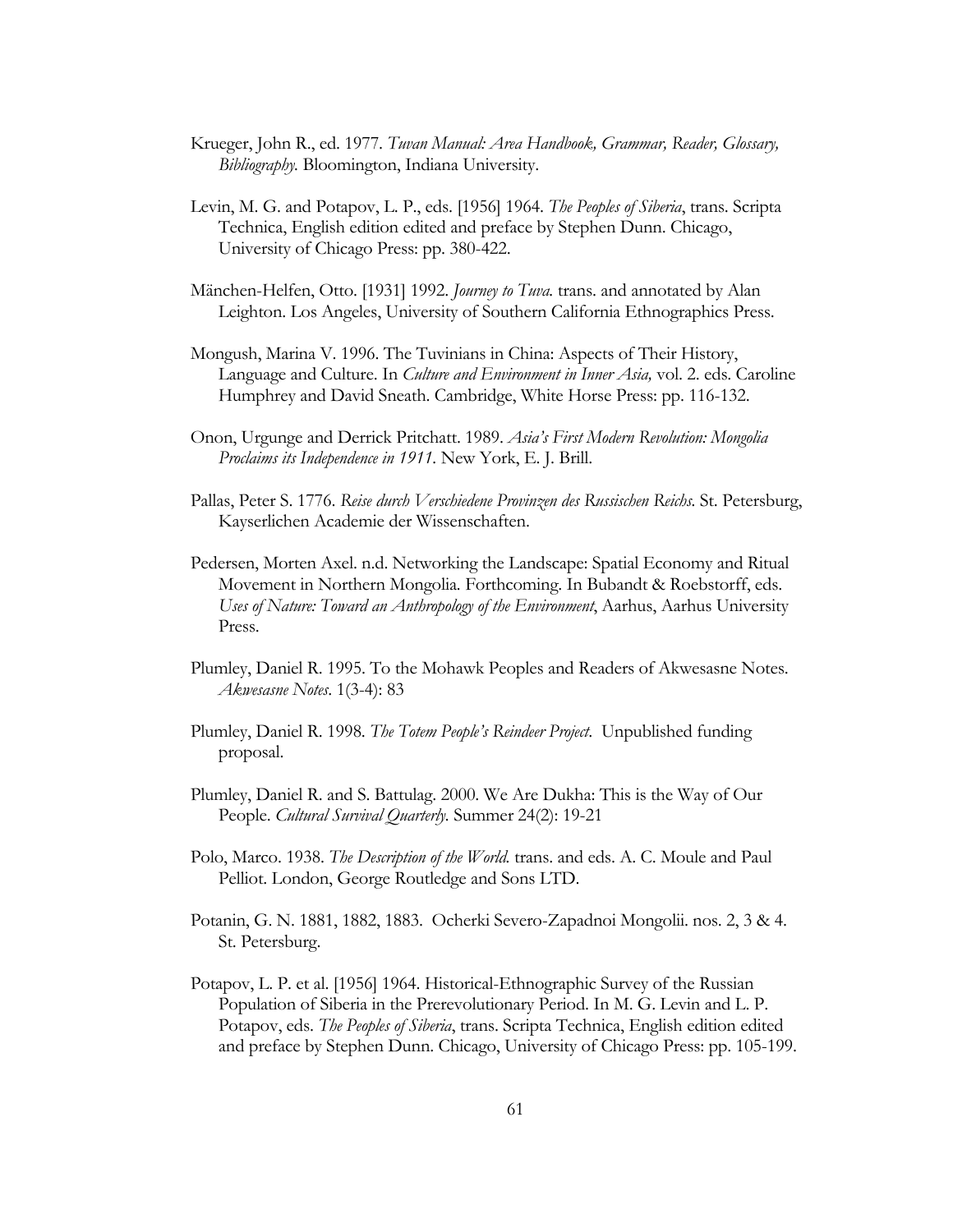- Potapov, L. P. [1956] 1964. The Khakasy, The Tuvans. In M. G. Levin and L. P. Potapov, eds. *The Peoples of Siberia*, trans. Scripta Technica, English edition edited and preface by Stephen Dunn. Chicago, University of Chicago Press: pp. 342-422.
- Prokof yeva, E. D. [1956] 1964. The Nentsy. In M. G. Levin and L. P. Potapov, eds. *The Peoples of Siberia*, trans. Scripta Technica, English edition edited and preface by Stephen Dunn. Chicago, University of Chicago Press: pp. 547-570.
- Rassadin, V. I. 1967. *Leksiga Sovremennogo Tofalarskogo Yazyka*. Dissertation, Ulan-Ude.
- Robertson, Terrence. 1999. *Dukha Peoples' Sustainability: Integrated Economic Development.* Unpublished report to the Mongolian Reindeer Fund, September, Ulaanbaatar.
- Sanjdorj, M. 1980. *Colonial Rule in Northern Mongolia.* trans. Urgunge Onon. London, C. Hurst and Company.
- Sergeyev, M. A. [1956] 1964. The Tofalars. In M. G. Levin and L. P. Potapov, eds. *The Peoples of Siberia*, trans. Scripta Technica, English edition edited and preface by Stephen Dunn. Chicago, University of Chicago Press: pp. 474-484.
- Sükhbaatar, O. 1998. *Khövsgöl Aimgiin Tsagaannuur Sumyn Tsaatan Irgediin Tukhai*. Unpublished Proposal.
- Sükhbat, Kh. 1982. *Tsagaannuuryn Ulsyn Agnuuryn Aj Axuig Khögjuulekh, Darkhadyn Agnuuryn Amitny Nˆˆtsiig Zˆv Zokhistoi Ashiglakh Tukhai Zˆvlˆmj.* Department of Biology, National University of Mongolia. Classified document photocopy.
- Vainshtein, Sevyan I. [1972] 1980. *Nomads of South Siberia: the Pastoral Economies of Tuva.*  trans. Michael Colenso, edited and introduction by Caroline Humphrey. Cambridge, Cambridge University Press.
- Wheeler, Alan. 1999. The Dukha: Mongoliaís Reindeer Herders. *Mongolia Survey.* 6: 58- 66
- Whitaker, Ian. 1980. Marco Poloís Description of the Merkit. *Folk.* 21-22: 389-396
- Whitaker, Ian. 1981. Tuvan Reindeer Husbandry in the Early 20th Century. *Polar Record.* 20(127): 337-351
- Wilhelm, Helmut. 1957. A Note on the Migration of the Uriangkhai. In *Studia Altaica:*  Festschrift für Nikolaus Poppe. Wiesbaden, Ural-Altaische Bibliothek: pp. 172-176.
- Zolbayar, G. 1996. Tuva Malchin. In *Mongol Ulsyn Ugsaatny Züi*, edited by S. Badamkhatan. vol. 3. Ulaanbaatar, Sukhbaatar Press.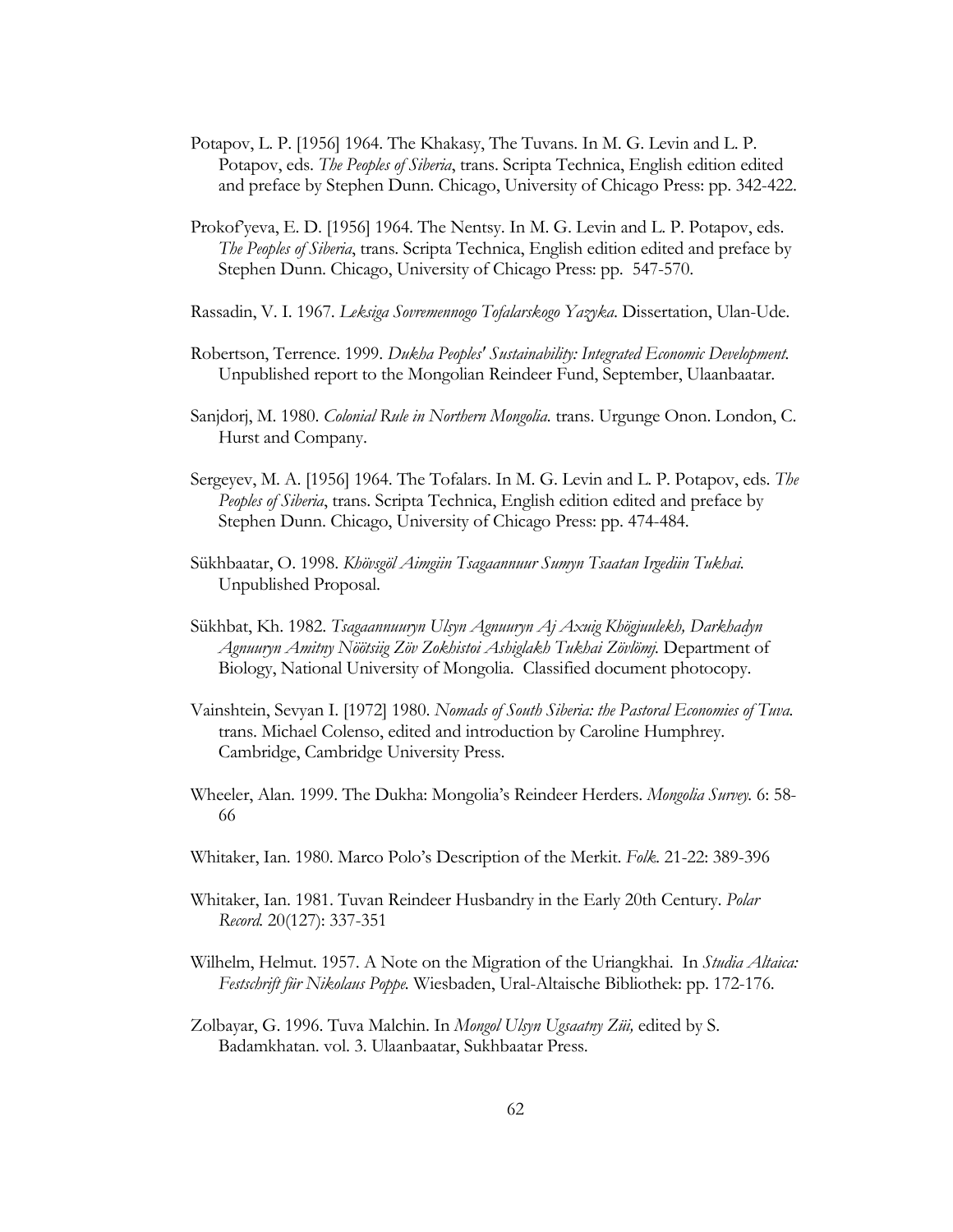# VITA

*W. Alan Wheeler* 

#### EDUCATION

| 2000          | University of Cambridge<br>Master of Philosophy candidate in Social<br>Anthropology | Cambridge, England   |
|---------------|-------------------------------------------------------------------------------------|----------------------|
| $1995 - 2000$ | Indiana University<br>Master of Arts in Central Eurasian<br><i>Studies</i>          | Bloomington, Indiana |
| 1994 - 1995   | University of Tennessee<br>10 graduate level hours in anthropology                  | Knoxville, Tennessee |
| 1987 - 1991   | Lee University<br>Bachelor of Arts in Intercultural Studies                         | Cleveland, Tennessee |

## **POSITIONS HELD**

| 1996 - 1999  | Director of the Mongolia branch of the English Language<br>Institute/China based in Ulaanbaatar, Mongolia                                                                                                                        |
|--------------|----------------------------------------------------------------------------------------------------------------------------------------------------------------------------------------------------------------------------------|
| 1999<br>June | Community needs assessment consultant for AusAid's<br>Secondary School Rebuilding Project in Tsagaan Nuur,<br>Mongolia                                                                                                           |
| 1992 - 1994  | Instructor of English at the Hovd branch of the National<br>University of Mongolia in Hovd, Mongolia                                                                                                                             |
| 1991 - 1992  | Artist for <i>English</i> : Eye of <i>Wisdom.</i> (C. Dirksen, Ts. Sumiya and<br>B. Damdin. 1992. English Language Institute/San Dimas),<br>the first English textbook published specifically for<br>Mongolian secondary schools |

### **AWARDS RECEIVED**

1996 First Place in the Gombojav Hangin Graduate Level Essay Competition with the article *Anthropological Approaches to Nomadic Pastoralism with a Brief Focus on the Mongols,* at the 1996 annual meetings of the Mongolia Society in Washington D.C.